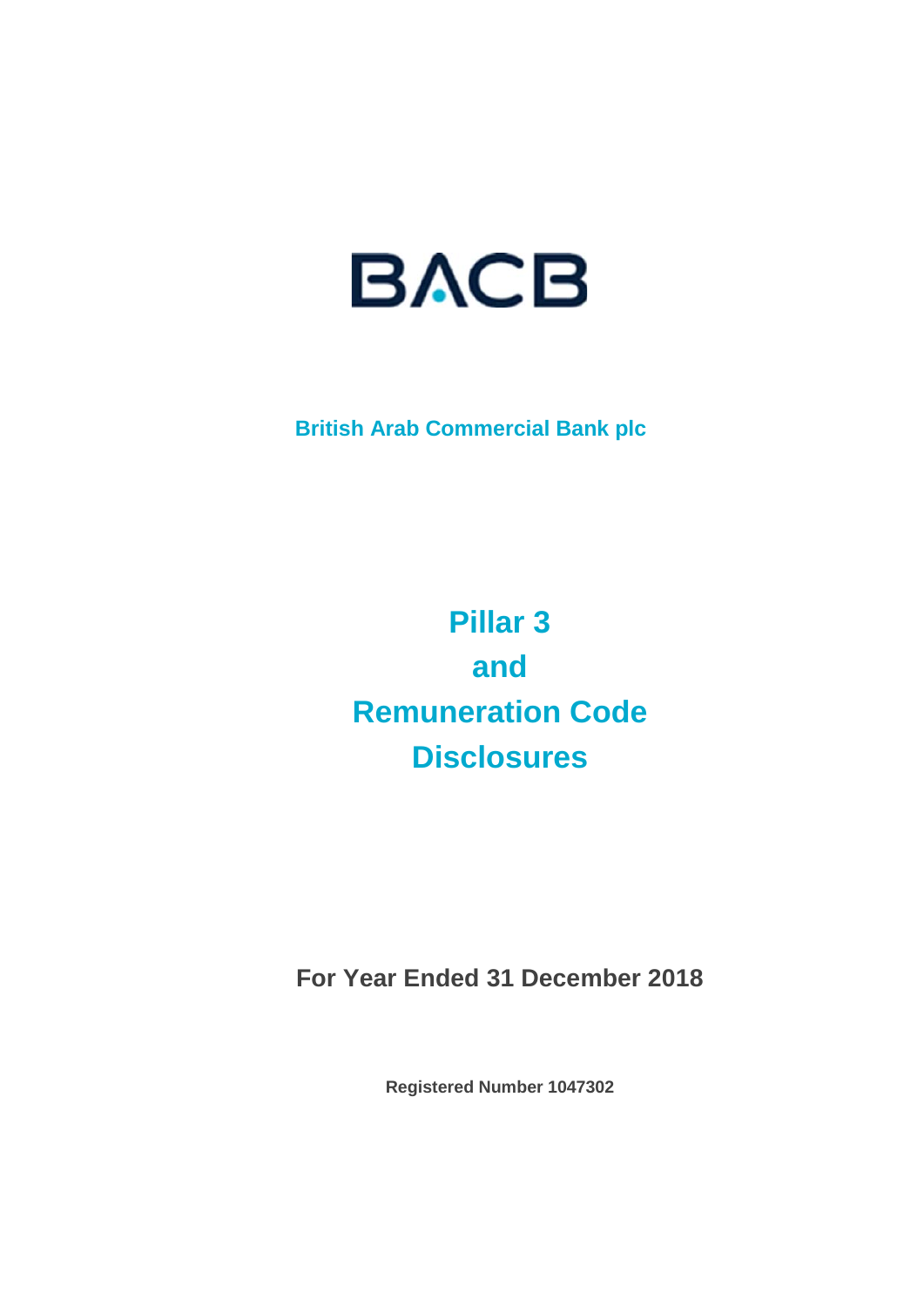**YEAR ENDED 31 DECEMBER 2018 Pillar 3 and Remuneration Code Disclosures**

'…. striving to make a difference …..'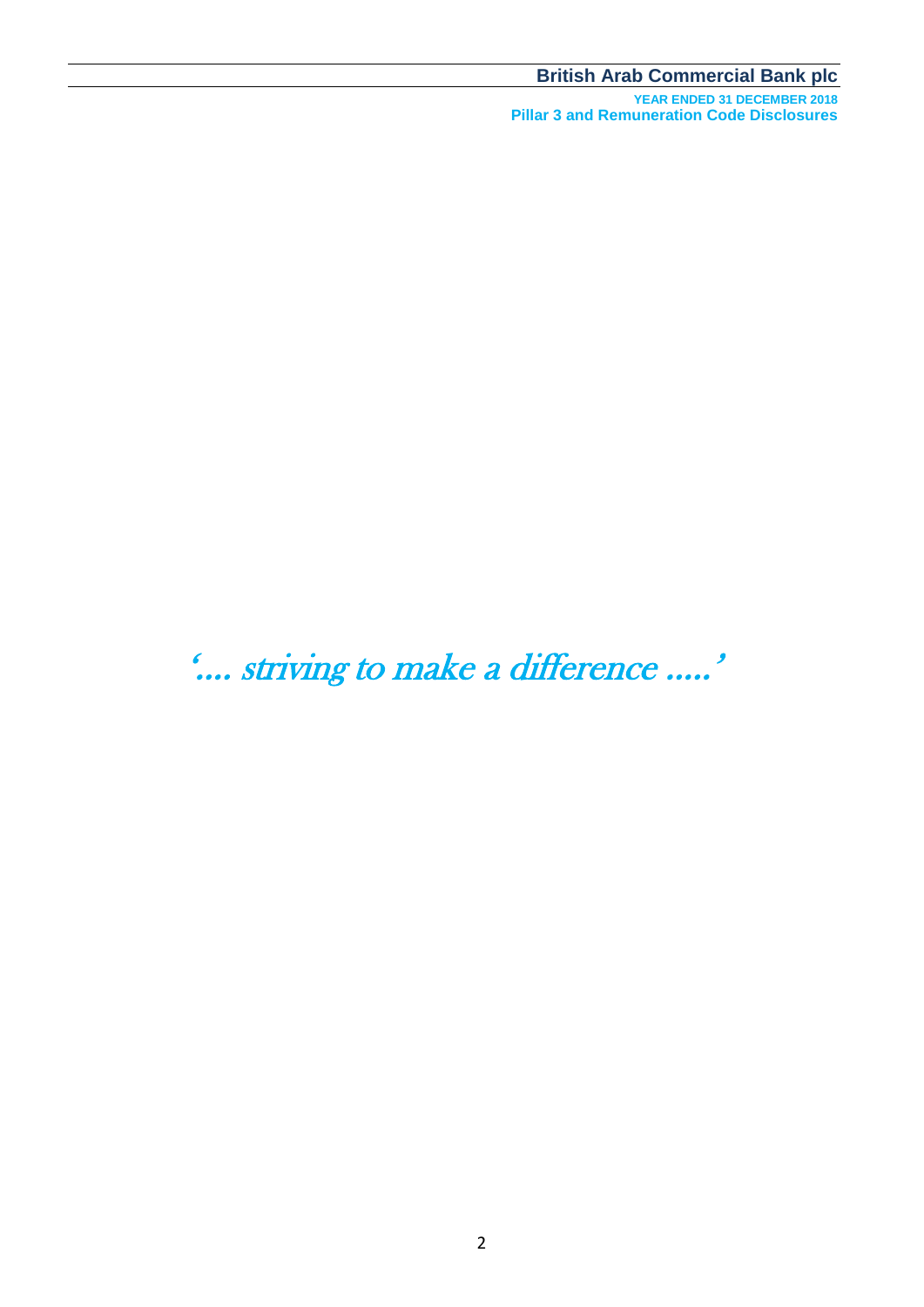YEAR ENDED 31 DECEMBER 2018 **Pillar 3 and Remuneration Code Disclosures** 

## **CONTENTS**

| 1              |            |                                                                                                                                                                                                            |  |
|----------------|------------|------------------------------------------------------------------------------------------------------------------------------------------------------------------------------------------------------------|--|
|                | 1.1.       |                                                                                                                                                                                                            |  |
|                | 1.2.       |                                                                                                                                                                                                            |  |
|                | 1.3.       |                                                                                                                                                                                                            |  |
|                | 1.4.       |                                                                                                                                                                                                            |  |
|                | 1.5.       |                                                                                                                                                                                                            |  |
| $\overline{2}$ |            |                                                                                                                                                                                                            |  |
|                | 2.1        |                                                                                                                                                                                                            |  |
|                | 2.2        |                                                                                                                                                                                                            |  |
|                | 2.3        |                                                                                                                                                                                                            |  |
|                | 2.4        |                                                                                                                                                                                                            |  |
|                | 2.5        |                                                                                                                                                                                                            |  |
|                | 2.6<br>2.7 |                                                                                                                                                                                                            |  |
|                | 2.8        |                                                                                                                                                                                                            |  |
| $\overline{3}$ |            |                                                                                                                                                                                                            |  |
|                | 3.1        |                                                                                                                                                                                                            |  |
|                | 3.2        |                                                                                                                                                                                                            |  |
|                | 3.3        |                                                                                                                                                                                                            |  |
|                | 3.4        |                                                                                                                                                                                                            |  |
|                | 3.5        |                                                                                                                                                                                                            |  |
|                | 3.6        |                                                                                                                                                                                                            |  |
| 4              |            |                                                                                                                                                                                                            |  |
|                | 4.1        |                                                                                                                                                                                                            |  |
|                | 4.2        |                                                                                                                                                                                                            |  |
| 5              |            |                                                                                                                                                                                                            |  |
| 6              |            |                                                                                                                                                                                                            |  |
| $\overline{7}$ |            |                                                                                                                                                                                                            |  |
|                | 7.1        |                                                                                                                                                                                                            |  |
|                | 7.2        |                                                                                                                                                                                                            |  |
|                | 7.3        |                                                                                                                                                                                                            |  |
| 8              |            |                                                                                                                                                                                                            |  |
| 9              |            |                                                                                                                                                                                                            |  |
| 10             |            |                                                                                                                                                                                                            |  |
|                |            |                                                                                                                                                                                                            |  |
|                |            |                                                                                                                                                                                                            |  |
|                |            |                                                                                                                                                                                                            |  |
|                |            |                                                                                                                                                                                                            |  |
|                |            |                                                                                                                                                                                                            |  |
|                |            | Appendix VI: Disclosure on comparison of BACB own funds and capital and leverage ratios with and<br>without the application of transitional arrangements for IFRS 9 and Pillar 2 and Buffer Requirements55 |  |
|                |            |                                                                                                                                                                                                            |  |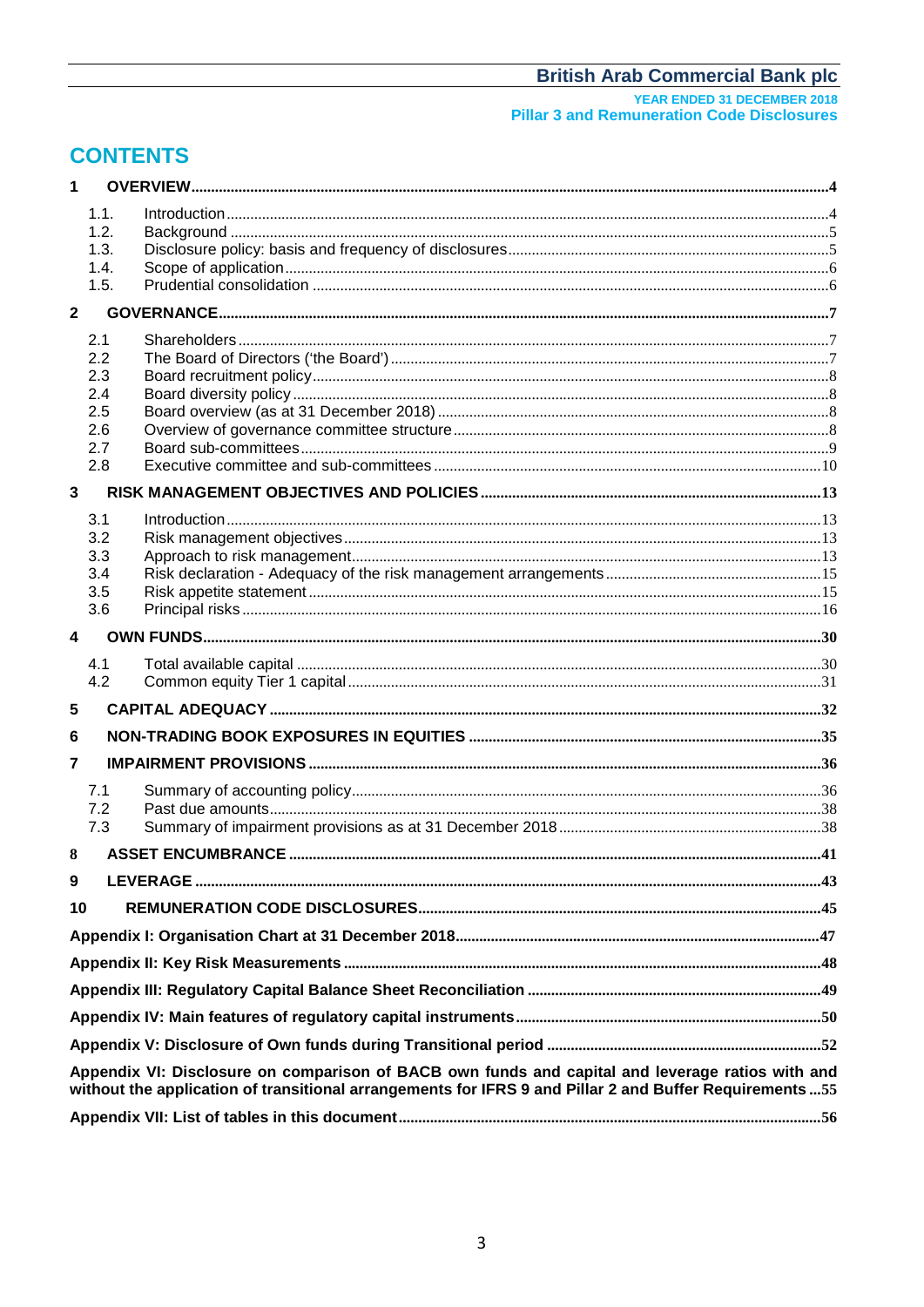**YEAR ENDED 31 DECEMBER 2018 Pillar 3 and Remuneration Code Disclosures**

## 1 OVERVIEW

## **1.1. Introduction**

### **Purpose**

This document comprises British Arab Commercial Bank plc's ("BACB" or "the Bank") Pillar 3 disclosures on capital and risk management at 31 December 2018. It has two principal purposes:

- To meet the regulatory disclosure requirements under CRD IV, Part 8 Disclosure by Institutions and the rules of the United Kingdom ("UK") Prudential Regulation Authority ("PRA") set out in the PRA Rulebook, Public Disclosure section and as the PRA has otherwise directed, including Remuneration Code disclosures, and
- To provide further useful information on the capital and risk profile of BACB.

Additional relevant information may be found in the BACB plc *Annual Report and Financial Statements 2018.*

## **Key Metrics**

#### **31 December 2018 30 June 2019**

**£161m £165m** *2017: £209m*

**9.9% 12.5%** *2017: 12.1%*

**£1,636m £1,326m** *2017: £1,723m*

**Liquidity Coverage Ratio (2018 average) Liquidity Coverage Ratio 232% 227%**

*2017 year end: 253%*

**£233m £235m** *2017: £281m*

**Total capital ratio Total capital ratio**

**14.3% 17.8%** *2017: 16.3%*

**3.8% 4.8%** *2017: 6.5%*

**(Loss) / profit for the year Profit for the half year**

**£(35)m £12.6m** *2017: £6.8m*

**Common equity tier 1 capital Common equity tier 1 capital** 

**Common equity tier 1 ratio Common equity tier 1 ratio**

**Total RWAs Total RWAs**

**Total regulatory capital Total regulatory capital**

**Leverage Ratio Leverage Ratio**

## **Credit Risk Exposure by Geography Theory RWAs by Risk Type**

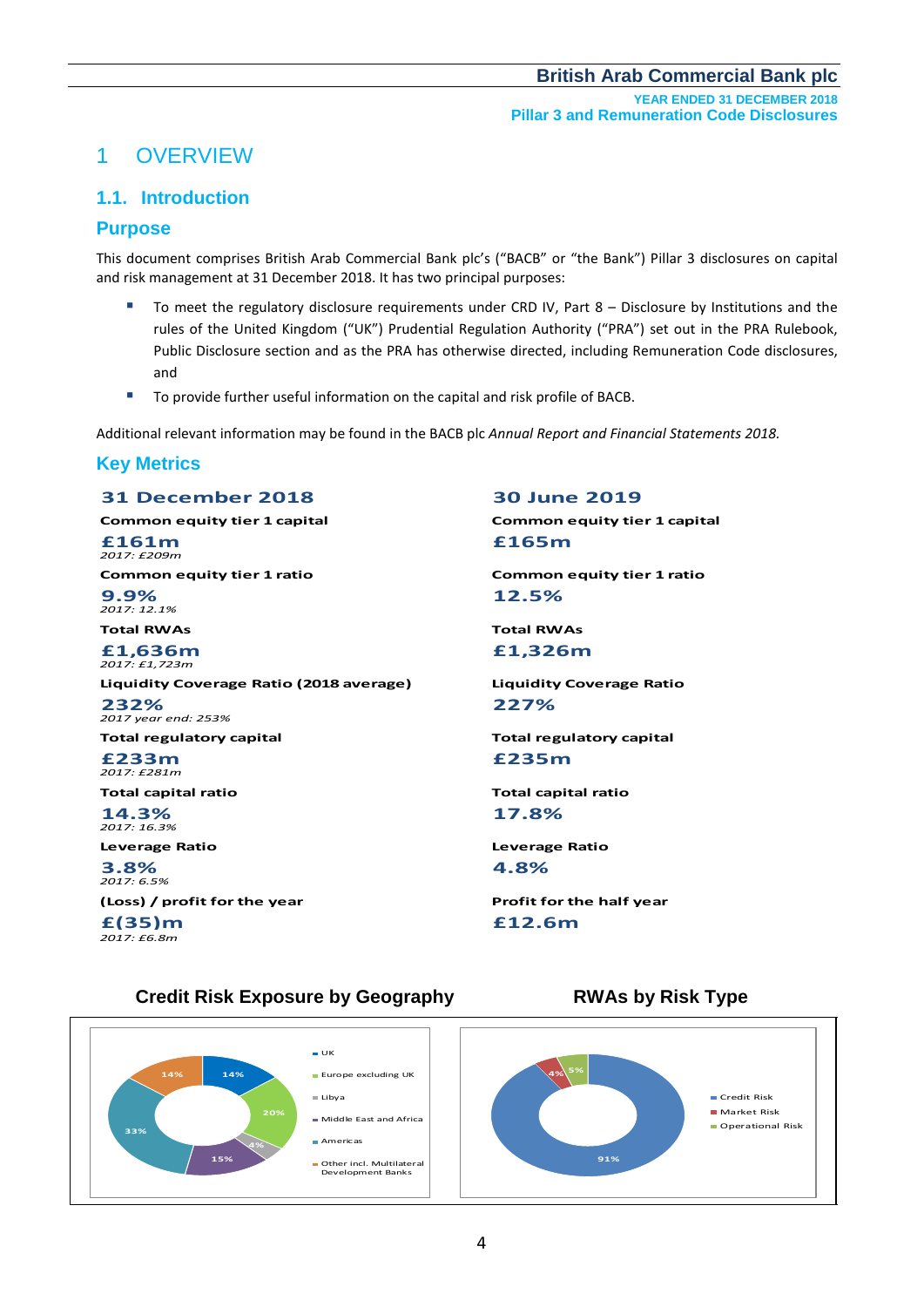## **1.2. Background**

The European Union (EU) Capital Requirements Directive came into effect on 1 January 2007. It introduced consistent capital adequacy standards and an associated supervisory framework in the EU based on the Basel II Accord. The directive was superseded on 1 January 2014 by the fourth Captial Requirements Directive ("CRD IV") and the Capital Requirements Regulation ("CRR").

The Basel framework comprises of three "pillars" which are designed to promote market discipline, of which Pillar 3 requires the disclosure of key information about risk exposures and risk management processes.

| <b>PILLAR 1</b> | Sets out the minimum capital requirements firms are required to meet for credit, market and operational<br>risk.                                                                                                                                                                                                                                                                                                           |
|-----------------|----------------------------------------------------------------------------------------------------------------------------------------------------------------------------------------------------------------------------------------------------------------------------------------------------------------------------------------------------------------------------------------------------------------------------|
| <b>PILLAR 2</b> | The supervisory review process which requires firms and supervisors to consider whether a firm should<br>hold additional capital against risks considered under Pillar 1 that are not fully captured under the Pillar 1<br>process (e.g. credit concentration risk); factors not covered under the Pillar 1 process (e.g. business and<br>strategic risk); and matters external to the firm (e.g. business cycle effects). |
| <b>PILLAR 3</b> | Aims to promote market discipline by developing a set of disclosure requirements which will provide<br>market participants with key information on a firm's capital, risk exposures, risk assessment processes<br>and the capital adequacy of the firm.                                                                                                                                                                    |

The CRR and CRD IV are enforced in the UK by the Prudential Regulation Authority ("PRA"). The Pillar 3 disclosure requirements are contained in Articles 431 – 463 of the CRR.

BACB applies the Standardised Approach to credit risk, the Basic Indicator Approach ("BIA") to operational risk and the Position Risk Requirement ("PRR") rules for market risk.

## **1.3. Disclosure policy: basis and frequency of disclosures**

This document represents the Pillar 3 disclosures of BACB for the year ended December 2018 in accordance with the requirements of Pillar 3 as set out in the CRR. The aim of the disclosures is to provide information on the basis of calculating Basel III capital requirements and the management of risks faced by the Bank.

Unless otherwise stated, all figures are as at 31 December 2018, the Bank's financial year-end. These disclosures, which are based on the Bank's regulatory returns having applied the relevant regulatory rules, may differ from similar information in the Annual Report and Financial Statements which are prepared in accordance with International Financial Reporting Standards ("IFRS").

The main differences for BACB are as summarised below:

- Pillar 3 exposure values are derived from Balance Sheet values, net of provisions where appropriate, with offbalance-sheet exposures assigned Credit Conversion Factors based on prescribed regulatory values;
- Regulatory reporting rules require that the Bank make certain adjustments to Own Funds, the most material relate to Intangible Assets and dated Tier 2 Capital Instruments; and
- Immaterial year-end adjustments made post submission of returns.

The following sets out the Bank's **Disclosure Policy** as applied to the Basel III Pillar 3 Disclosures including the information to be disclosed, frequency, media, location and verification.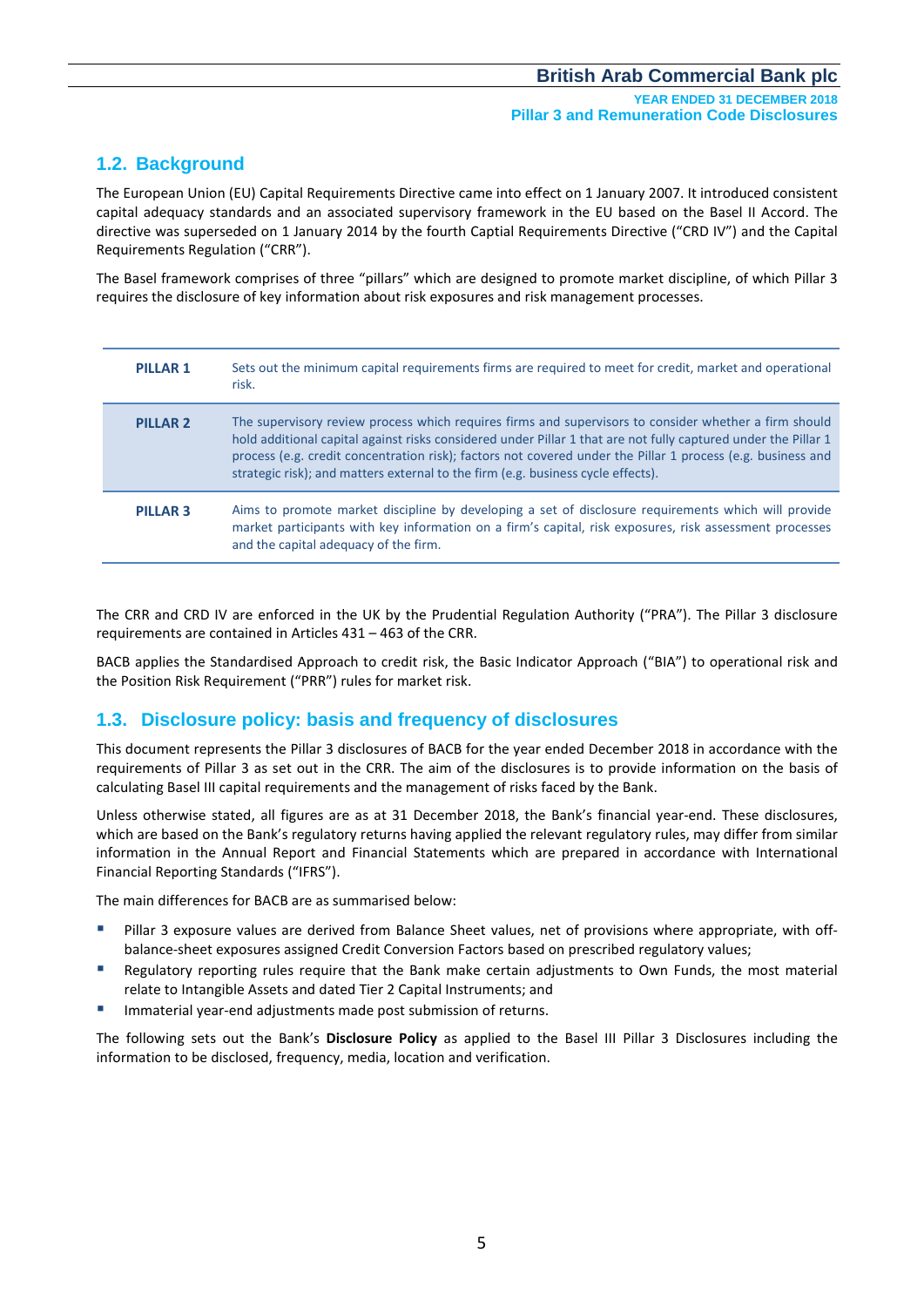**YEAR ENDED 31 DECEMBER 2018 Pillar 3 and Remuneration Code Disclosures**

## **BACB Disclosure Policy for Basel III Pillar 3 Disclosures**

**Information to be disclosed:** The Bank's policy is to meet all required Pillar 3 disclosure requirements as detailed in the Capital Requirements Regulations.

**Frequency:** The Bank's policy is to publish the disclosures on an annual basis and within a reasonable period of time of publication of the Annual Report and Financial Statements, which should be read jointly with this document.

The frequency of disclosure will be reviewed should there be a material change in approach used for the calculation of capital, business structure or regulatory requirements.

**Medium and location of publication:** The Bank's Pillar 3 disclosures are published on the Bank's corporate website http://www.bacb.co.uk.

**Verification:** These disclosures have been subject to internal review and validation prior to being submitted to the Board for approval. The following levels of review took place prior to the granting of Board approval:

- (i) At the Executive level by the Asset and Liability Committee and by the Executive Committee;
- (ii) At Board level by the Audit, Risk and Conduct Committee and the Remuneration disclosures detailed in Section 10 of this document were reviewed by the Nominations and Remuneration Committee of the Board.

The disclosures are not subject to external audit except where they are equivalent to those prepared under accounting requirements for inclusion in the Bank's Annual Report and Financial Statements.

**Non-material, proprietary or confidential information:** This document has been prepared to meet the Pillar 3 disclosure requirements set out in the CRR. The Bank does not seek any exemption from disclosure on the basis of materiality. The Bank does seek exemption on the basis of confidential information in the Remuneration Code disclosures, where disclosure of Material Risk Taker remuneration by business area could result in identification of individual compensation levels.

Throughout this document, some tables may not add exactly due to immaterial rounding differences.

## **1.4. Scope of application**

BACB is a UK registered Bank that is authorised by the PRA, and regulated by the PRA and the Financial Conduct Authority ("FCA").

BACB trades as a single entity; it has no subsidiaries or associates. As at 31 December 2018 BACB operated five representative offices, in Algiers, Tripoli, Abidjan, Dubai and Munich (which opened in 2018), in order to conduct marketing and client relationship activity. All decision making takes place in London and all transactions are booked in the London entity.

## **1.5. Prudential consolidation**

The Bank is a single entity and no consolidation is performed.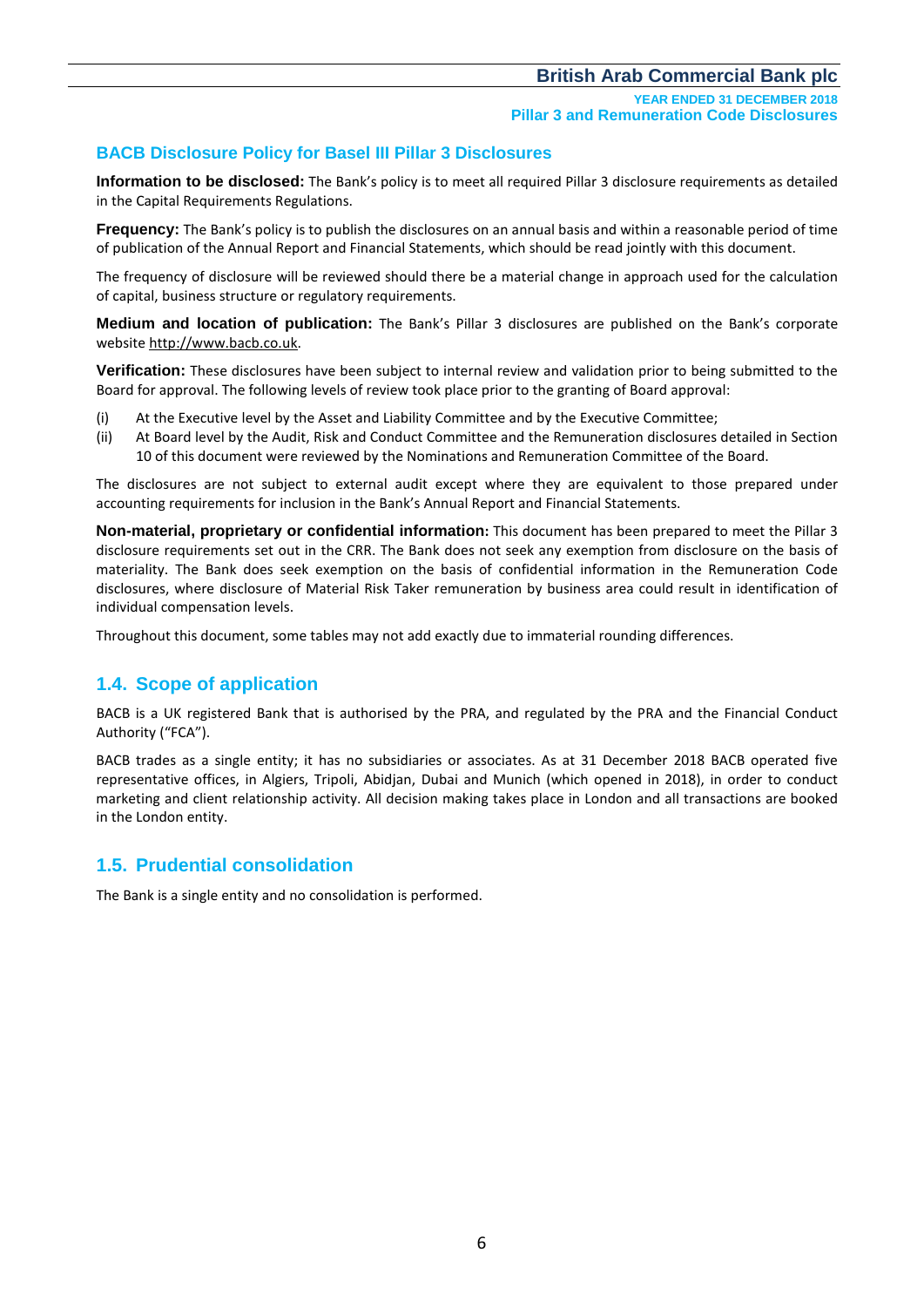## **2 GOVERNANCE**

## **2.1 Shareholders**

<u>.</u>

The principal shareholder of the Bank is the Libyan Foreign Bank, which is wholly owned by the Central Bank of Libya. The Bank's shareholders as at 31December 2018 are listed below:

| <b>Libyan Foreign Bank</b>         | 87.650% |
|------------------------------------|---------|
| <b>Banque Exterieure d'Algerie</b> | 6.175%  |
| <b>Banque Centrale Populaire</b>   | 6.175%  |

The shareholders have entered into a formal Shareholders' Agreement ("SHA") which, together with the Articles of Association ("Articles"), mandates the governance arrangements which are followed by the Board.

These Agreements provide that certain shareholders of the Bank may appoint directors in accordance with their shareholdings. They also provide for the appointment of the Chairman and the Chief Executive, and for the formation of certain committees to oversee the day-to-day running of the Bank. A Schedule of Reserved Matters specifies matters which must be decided by the Board (rather than by Executive Management), with a separate schedule detailing matters reserved for approval and decision by shareholders. The SHA sets out the arrangements for changes in shareholding.

## **2.2 The Board of Directors ('the Board')**

As at 31 December 2018, there were ten members of the Board, comprising nine Non-Executive Directors ("NEDs") and one Executive Director.

As at 31 December 2018, four Non-Executive Directors were classified as Independent (INEDs): (i) the Chairman, Mr Michael Stevenson, (ii) Mr Jehangir Jawanmardi, (iii) Mr Mohamed Zine and (iv) Dr Khaled Kagigi. The remaining (five) Non-Executive Directors were appointed by shareholders pursuant to their shareholding and are not deemed "independent".

The Executive Director is the Chief Executive Officer, Ms Susannah Aliker, who was approved as CEO by PRA on 6 August 2018.

The Board has ultimate responsibility for the Bank and, in accordance with the delegated authority from shareholders, the Board is responsible for establishing and approving the Bank's strategy and for establishing the governance and control framework of the Bank. It approves plans and performance targets for the Bank, the appointment of senior executives and the delegation of authorities. The Board satisfies itself that financial controls and systems of risk management are effective and robust; it approves the Bank's Risk Appetite Statement and Governance Standards<sup>1</sup> and receives reports from the its sub-committees and from Executive Management on execution and compliance.

During 2018, the Board met six times. In addition, the Board conducted an annual Strategy Meeting and received training on a number of key topics during the year. An externally facilitated Board effectiveness review was conducted in 2015/16.

<sup>1</sup> The Board directly approves the Overarching Governance Standard and has delegated authority to the Audit, Risk and Conduct Committee to approve Standards and Policies related to each Principal Risk Type. See Section 3.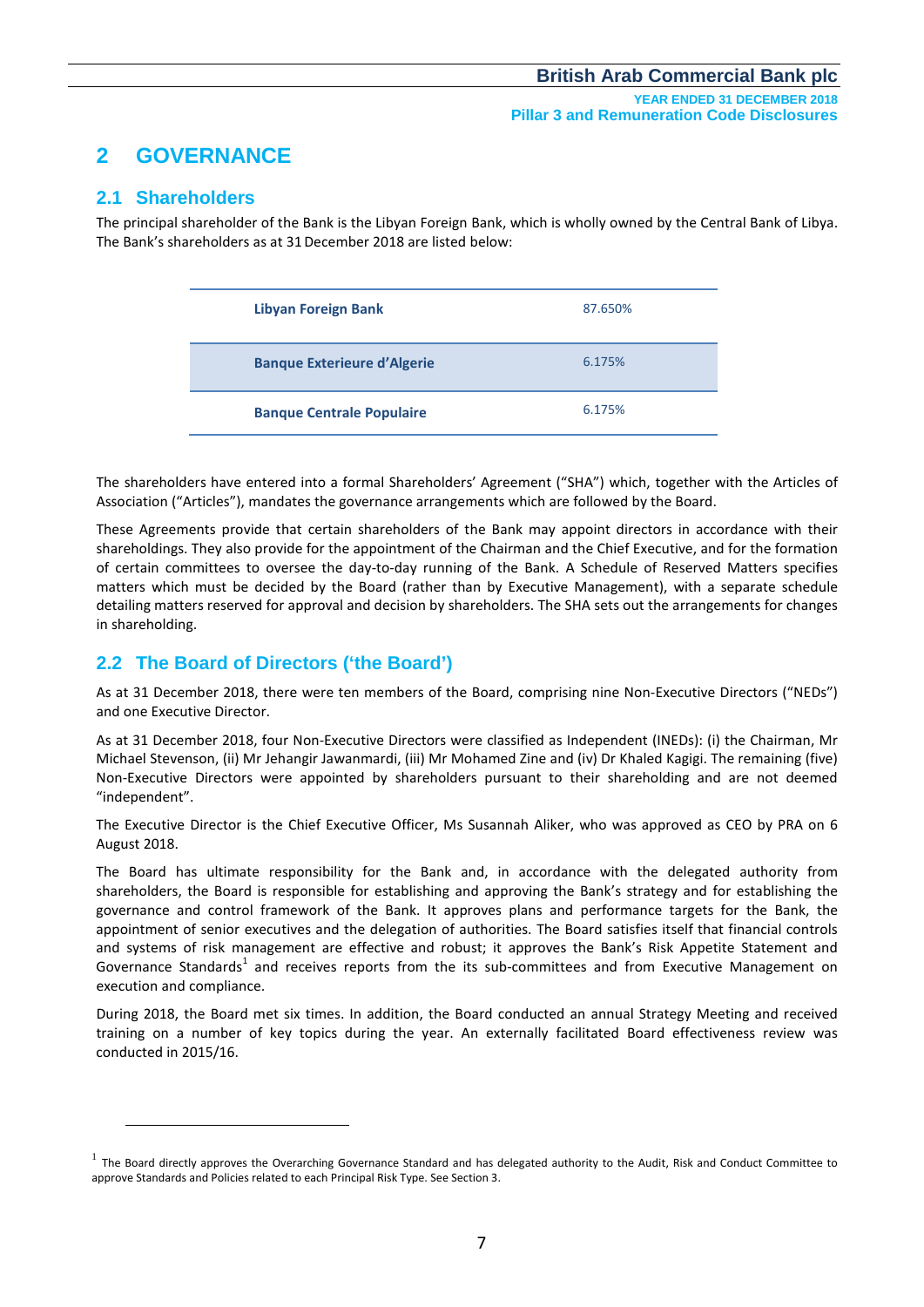**YEAR ENDED 31 DECEMBER 2018 Pillar 3 and Remuneration Code Disclosures**

## **2.3 Board recruitment policy**

Recruitment onto the Board combines an assessment of both technical capability and competency skills. Board recruitment is managed by the Nominations and Remuneration Committee, with subsequent ratification by the Board. All members of the Board are experienced in the banking industry and collectively bring experience of the Bank's markets and products along with risk, compliance and other specialist expertise.

## **2.4 Board diversity policy**

The Bank is committed to promoting a diverse and inclusive workplace at all levels, reflective of the communities in which it does business.

It is recognised that a truly diverse Board, one that leverages a range of cultural, ethnic, gender and industry experience, can add significant value to its overall effectiveness. We continue to work with the Bank's shareholders in striving to achieve an optimal Board composition. A significant proportion of the Board comprises shareholder representatives.

The Nominations and Remuneration Committee is responsible for assessing Board composition on behalf of the Board and reviews and recommends the appointment of new directors.

## **2.5 Board overview (as at 31 December 2018)**

The table below summarises the following for each Director: (i) Board Sub-Committee membership (see 2.7 for Sub-Committee overview), (ii) the status of Directors (see definitions below), and (iii) the number of Directorships held.

| <b>Board Member</b>                                                                                                                                                  | <b>Board Sub-Committee</b><br><b>Membership</b> | <b>Status</b> | <b>Number of</b><br><b>Directorships including</b><br><b>BACB</b> plc |  |  |  |  |
|----------------------------------------------------------------------------------------------------------------------------------------------------------------------|-------------------------------------------------|---------------|-----------------------------------------------------------------------|--|--|--|--|
| Mr Michael Stevenson, CHAIRMAN                                                                                                                                       | <b>ARCC / NRC</b>                               | <b>I-NED</b>  | $\overline{\mathbf{3}}$                                               |  |  |  |  |
| Mr Mohamed Shokri, VICE-CHAIRMAN                                                                                                                                     | <b>ARCC / NRC</b>                               | <b>NED</b>    | $\overline{2}$                                                        |  |  |  |  |
| Mr Ahmed Aburkhis                                                                                                                                                    | <b>ARCC / NRC</b>                               | <b>NED</b>    | $\mathbf{1}$                                                          |  |  |  |  |
| Mrs Susannah Aliker <sup>1</sup>                                                                                                                                     |                                                 | <b>ED</b>     | 3                                                                     |  |  |  |  |
| Mr Jehangir Jawanmardi <sup>2</sup>                                                                                                                                  | <b>ARCC / BCC</b>                               | <b>I-NED</b>  | $\overline{2}$                                                        |  |  |  |  |
| Dr Khaled Kagigi <sup>3</sup>                                                                                                                                        | <b>ARCC / BCC</b>                               | <b>I-NED</b>  | 1                                                                     |  |  |  |  |
| Mr Abdullah Naama <sup>9</sup>                                                                                                                                       | <b>ARCC / BCC</b>                               | <b>NED</b>    | $\mathbf{1}$                                                          |  |  |  |  |
| <b>Mr Faisal Othman</b>                                                                                                                                              | <b>ARCC / BCC</b>                               | <b>NED</b>    | $\overline{2}$                                                        |  |  |  |  |
| <b>Mr Brahim Semid</b>                                                                                                                                               | <b>BCC</b>                                      | <b>NED</b>    | 6                                                                     |  |  |  |  |
| Mr Mohamed Zine <sup>4</sup>                                                                                                                                         | <b>ARCC / BCC</b>                               | <b>I-NED</b>  | $\overline{7}$                                                        |  |  |  |  |
| Note 1: Mrs Susannah Aliker resigned as Secretary to the Board on 6th July 2018, and Mrs Patricia Smith was appointed<br>as Secretary to the Board on 6th July 2018. |                                                 |               |                                                                       |  |  |  |  |
| Note 2: Mr Jehangir Jawanmardi and Mr Faesal Othman were appointed to the Board on 28th September 2018.                                                              |                                                 |               |                                                                       |  |  |  |  |
| Note 3: The appointment of Dr Khaled Kagigi as Senior I-NED and Chair of the Risk and Conduct Committee is subject to<br>regulatory approval.                        |                                                 |               |                                                                       |  |  |  |  |
| Note 4: Mr Mohammed Zine was reclassified as an I-NED on 6th July 2018.                                                                                              |                                                 |               |                                                                       |  |  |  |  |
| Note 5: Mr Paul Hartwell resigned from the Board on 8th June 2018.                                                                                                   |                                                 |               |                                                                       |  |  |  |  |
| Note 6: Mr Robert Dowie resigned from the Board on 30th June 2018.                                                                                                   |                                                 |               |                                                                       |  |  |  |  |
| Note 7: Mr Akram Grew resigned from the Board on 12th July 2018.                                                                                                     |                                                 |               |                                                                       |  |  |  |  |
| Note 8: Mr Ezzedine Ashur resigned from the Board on 7th October 2018.                                                                                               |                                                 |               |                                                                       |  |  |  |  |
| Note 9: Mr Abdullah Naama resigned from the Board on 1st May 2019.                                                                                                   |                                                 |               |                                                                       |  |  |  |  |
| Note 10: Status abbreviations (i) NED - Non executive Director, (ii) I-NED - Independent NED, (iii) ED - Executive Director                                          |                                                 |               |                                                                       |  |  |  |  |

## **2.6 Overview of governance committee structure**

The governance arrangements followed by the Board are mandated in the Shareholders' Agreement and in its Articles of Association. These agreements provide for the formation of certain committees to oversee the day-to-day running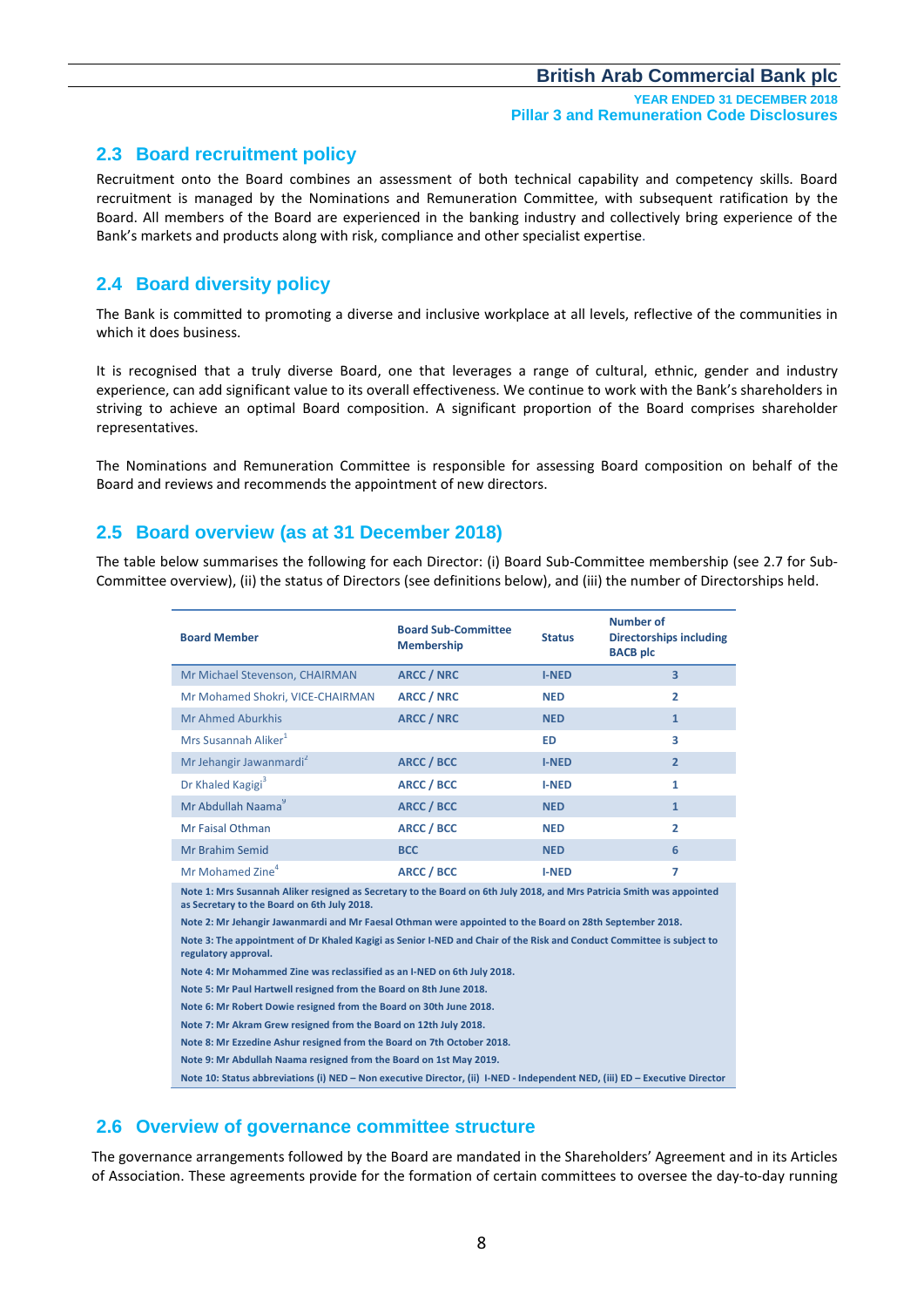**YEAR ENDED 31 DECEMBER 2018 Pillar 3 and Remuneration Code Disclosures**

of the Bank. Schedules of Reserved Matters specify various issues which must be decided by the Board (as opposed to Executive Management) and those other matters reserved for approval and decision by Shareholders.

The Board has ultimate responsibility for establishing, approving and periodically reviewing the strategy of the Bank and its governance framework. The Board oversees senior management to ensure that they manage the Bank's activities in a manner which is consistent with the strategy and governance framework. The Board governance arrangements are complemented by an executive governance structure which has been strengthened significantly in recent years. The executive governance structure benefits from clearly articulated governance principles and risk management objectives, underpinned by an articulation of the principal risk types incurred by the Bank and associated minimum controls for the management and reporting of these risks in accordance with the Bank's overall risk appetite.

## **2.7 Board sub-committees**

The Board has established a number of Sub-Committees in order to enhance and streamline its decision making, as outlined below.



## **2.7.1 Nominations and Remuneration Committee ("NRC")**

Non-Executive Directors are eligible to sit on the NRC, a sub-committee of the Board with the following remit:

- Reviews all matters affecting the composition and qualifications of the Board and sanctions the appointment of Directors, Non-Executive Directors and experts to the Board and its Committees;
- Reviews the Bank's appointment policies, including the appointment of the Chief Executive and all other Executive Committee members and other senior employees;
- Ensures that staff, management, executive and Board remuneration is appropriately aligned to business and individual performance, and is consistent with shareholder interests; and
- Responsibility for executive succession planning.

The NRC performs these duties within a framework that takes account of prevailing market conditions, market practice and regulatory compensation guidelines (e.g. Remuneration Code).

The NRC met six times during 2018.

#### **2.7.2 Audit, Risk & Conduct Committee ("ARCC")**

Non-Executive Directors are eligible to sit on the ARCC, which is a sub-committee of the Board. The committee considers the Bank's financial reporting, the nature and scope of audit reviews, and the effectiveness of the systems of internal control, conduct, compliance and risk management. The Bank's external auditors and outsourced internal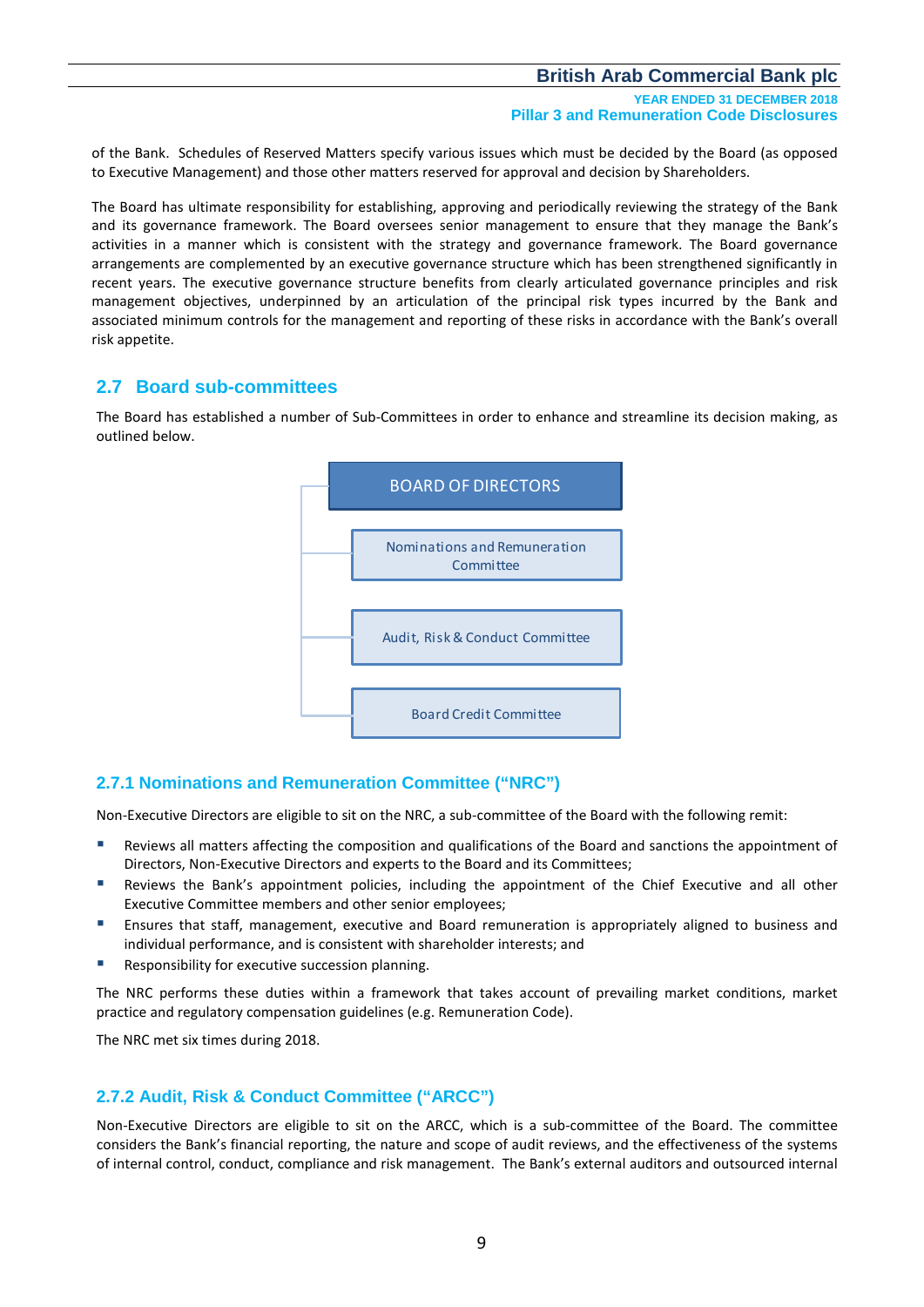auditors, together with the senior financial, risk and compliance executives, attend meetings of the ARCC, which met six times during 2018.

The Chairman of the ARCC provides an update on key matters at the next meeting of the Board.

The ARCC is responsible for taking decisions and for providing guidance, advice and making recommendations to the Board on:

- The Bank's principal risk categories with a view to re-enforcing a culture that encourages both good stewardship of risk and of regulatory awareness;
- Risk levels in consideration of the Bank's overall risk appetite, market conditions and business strategy;
- Consideration at each meeting of an 'Enterprise Risk Assessment', which identifies, monitors and reports to the Board on key franchise risks which, if they materialised, could have a detrimental impact on the Bank's 'business as usual' operations;
- The Bank's required submissions under the Internal Capital Adequacy Assessment Process ("ICAAP"), Individual Liquidity Adequacy Assessment Process ("ILAAP"), Recovery Plan and Resolution regimes;
- Assessment of the adequacy of stress testing, risk policy and regulatory developments;
- Assessment of the Bank's internal control systems and processes via feedback from the Bank's outsourced internal audit function;
- Periodic reviews of the qualifications, performance and role of the Bank's outsourced internal audit function;
- The qualifications, performance and role of the Bank's external auditor;
- Consideration of matters regarding the finances of the Bank including providing guidance and recommendations to the Board on all matters affecting the accuracy and appropriateness of the Bank's financial statements; and
- Reporting from Compliance, in order to promote a culture of regulatory awareness and good conduct. It ensures that all regulatory risks are properly monitored, managed and reported.

## **2.7.3 Board Credit Committee ("BCC")**

The Board has delegated authority to approve the granting of credit applications to executive management subject to certain limits. Applications above those limits must be referred to the Board Credit Committee for consideration and approval. The Committee considers applications as they arise.

## **2.8 Executive committee and sub-committees**

Led by the Chief Executive, the Executive Committee ('ExCo') has a business and prudential remit and is responsible for:

- **Formulating and endorsing the Bank's strategy and annual operating plan for approval by the Board;**
- Ensuring the Bank is managed in accordance with the strategy;
- Ensuring the Bank is managed in a sound, prudent and ethical manner and in accordance with all relevant laws, regulation and guidance;
- Managing the Bank's interface to its principal stakeholders including the Board, regulators and auditors.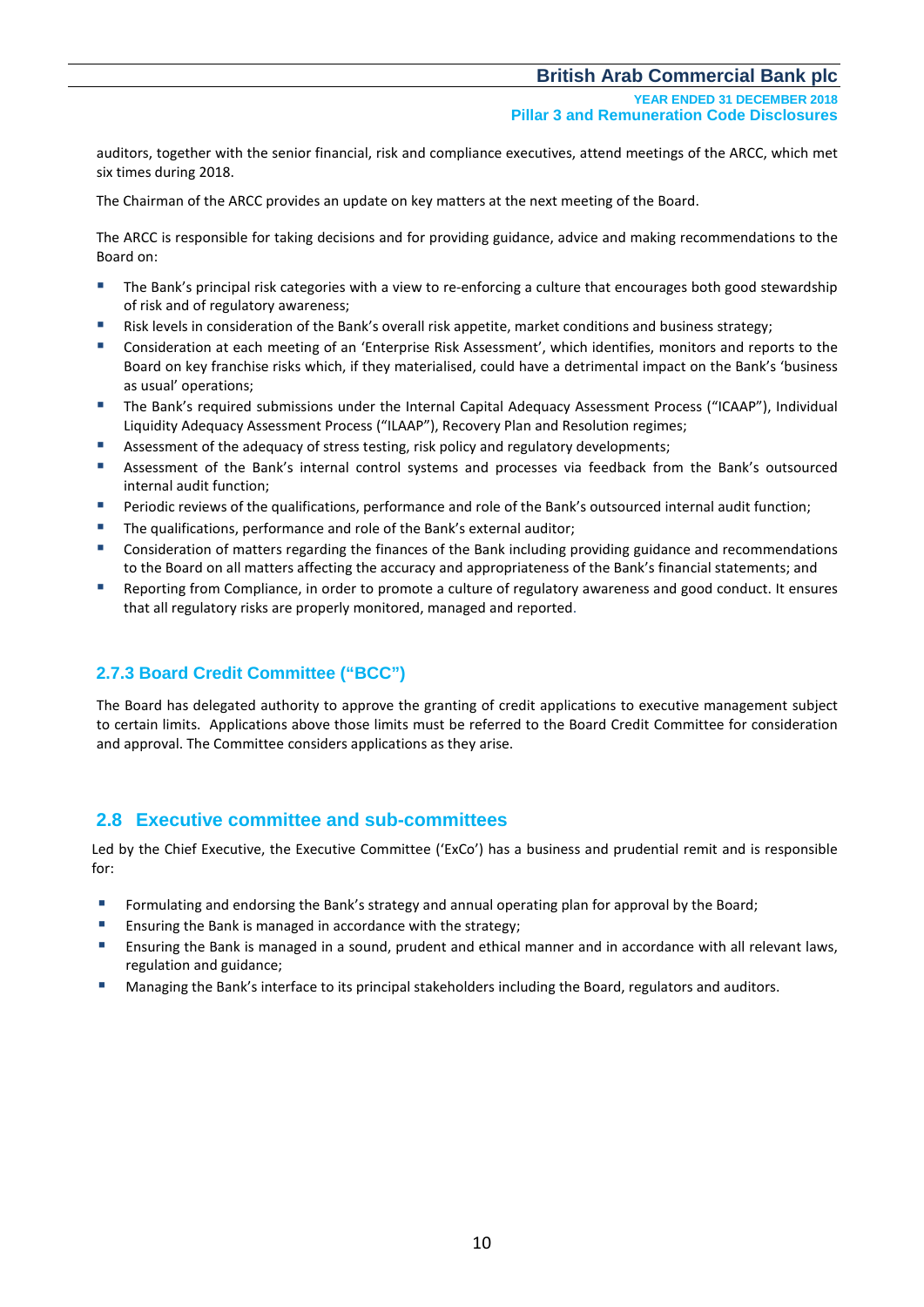**YEAR ENDED 31 DECEMBER 2018 Pillar 3 and Remuneration Code Disclosures**

The ExCo membership as at 31 December 2018 comprises:

- Chief Executive Officer
- Chief Financial Officer
- **E** Chief Risk Officer
- Chief Operations and Control Officer
- **Human Resources Director**
- Managing Director Corporate and Institutional Banking

The Executive Committee, which meets monthly, has established five sub-committees. Reports from each subcommittee Chair are tabled at ExCo in order to ensure appropriate escalation of key matters.



Following review and recommendation by the ExCo, the Board approved the establishment of a Management Committee, effective April 2019, to complement the existing Governance Framework. This will enable a greater level of engagement with and understanding of Bank-wide governance across a wider group of SMF and Certified staff.

The mandate of each of the executive committees is summarised below:

## **2.8.1 Asset and Liability Committee ("ALCO")**

The ALCO has primary responsibility for optimizing the management of the risks inherent in the Bank's balance sheet which result from the Bank's business plan and operating model, with particular focus on capital, funding and liquidity.

It also ensures adherence to regulatory and internal limits, overseeing measurement and monitoring of liquidity and market risks.

## **2.8.2 Business Development Committee ("BDC")**

The BDC has primary responsibility for driving the Bank's business development initiatives and for ensuring there is robust and effective business enabling capability across the Bank, developing client relationships and ensuring provision of appropriate and effective customer service. It ensures the Bank's approved business model is properly implemented and operational, and that agreed business origination plans are effectively executed and delivered.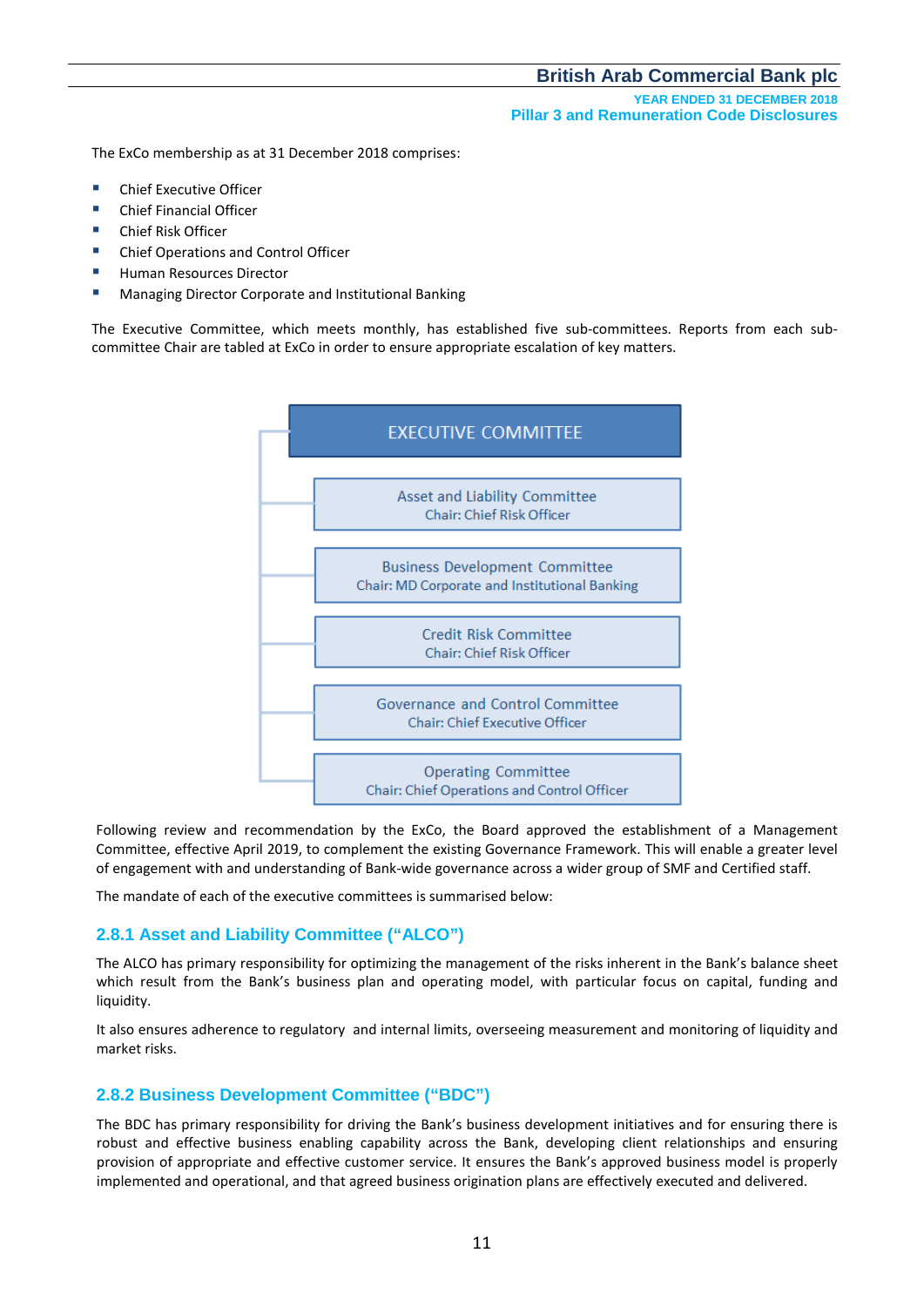## **2.8.3 Credit Risk Committee ("CRC")**

The primary role of the CRC is to ensure that there is robust and effective oversight and management of the Bank's exposures to credit and country risk arising from the pursuit of the Bank's strategy and business plans.

This Committee is responsible for the approval of policies and limits; and monitoring of credit exposures and concentrations both on an individual and a portfolio basis, including review of individual obligor risks using the Board approved delegated mandates. It oversees country and sector risks and undertakes periodic reviews and assessments of portfolios, collateral, residual value and concentration risks.

## **2.8.4 Governance and Control Committee ("GCC")**

The GCC has primary responsibility for ensuring the adequacy of the Bank's day-to-day governance, internal control and compliance framework and its effective execution.

Compliance, financial crime and operational risks are overseen by the GCC, which also reviews the findings from Internal and External Audit, agrees the adequacy of management's responses and action plans, and monitors the effective and timely closure of action items. GCC is also the control point for approval and oversight of the Bank's policies.

## **2.8.5 Operating Committee ("OpCo")**

The primary roles of the OpCo are to: (i) provide oversight of the running and management of the Bank on an operational and day-to-day basis in accordance with all relevant laws, regulations and guidance; (ii) to ensure that first-line operational functions have appropriate resources, systems, processes, controls and policies to support the business and the business strategy; and (iii) to ensure that the resources, systems, processes and controls are effective, efficient and aligned with the business and its policies.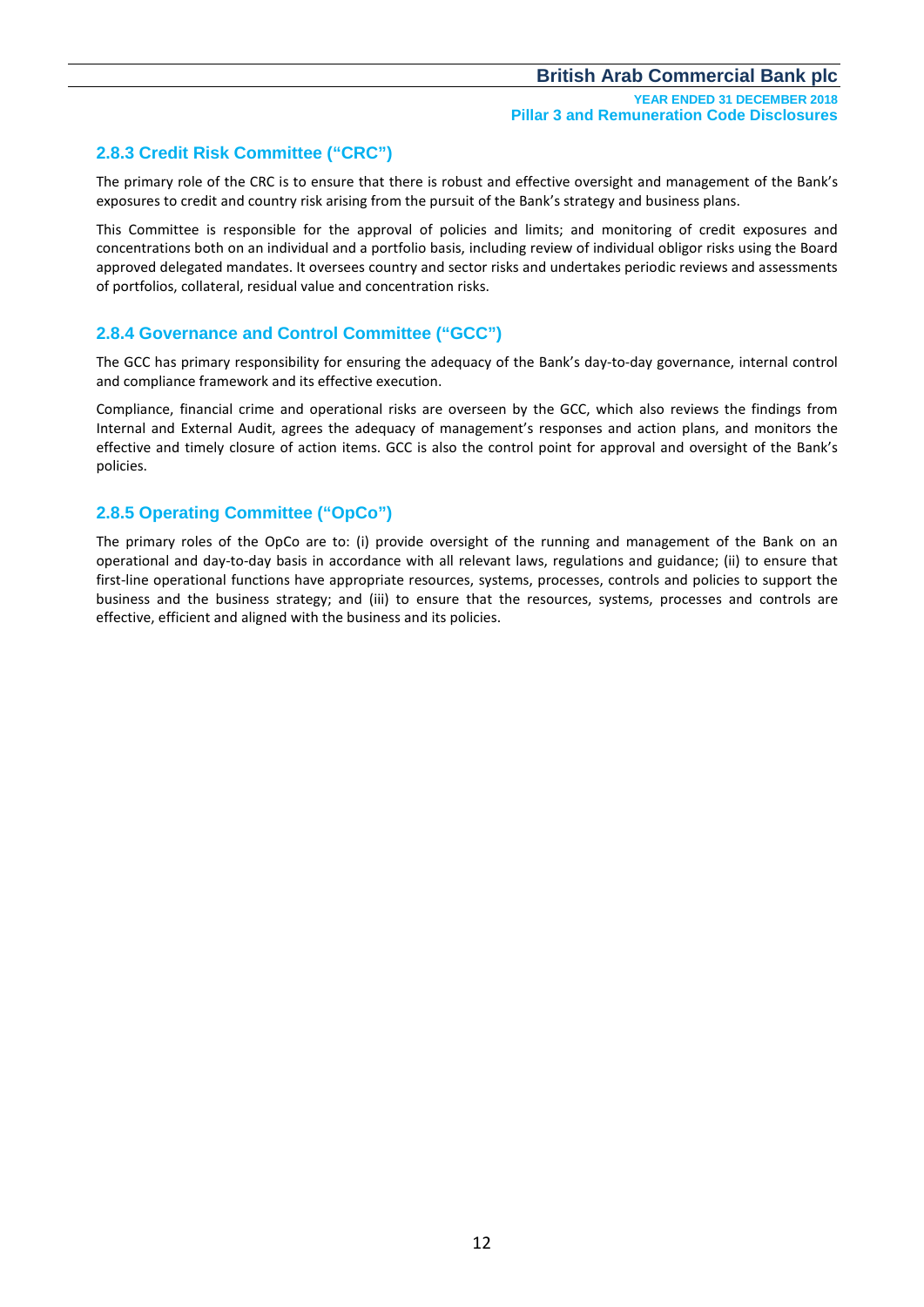## **3****RISK MANAGEMENT OBJECTIVES AND POLICIES**

## **3.1 Introduction**

The Executive Management team have embedded a comprehensive review of the Bank's strategy, supported by clearly articulated risk appetite, medium term business plans, business operating model and risk management framework.

These initiatives are supported by a human resources strategy designed to promote a robust, compliant risk culture and the conduct and behaviours expected of a high performance organisation.

At the heart of this initiative is the Board approved governance framework that is based on a clearly articulated Risk Appetite and Governance Standards which state the Board's minimum control and reporting requirements for each of the principal risk types faced by the Bank.

## **Governance principles**

**Shareholder value based:** The objectives of the Bank's business is to protect and enhance shareholder value. The risks to these business objectives should drive the systems of internal control.

**Embedded:** The culture of the Bank should reflect its appetite for risk. This requires a suitable organisational structure, policies and procedures, and appropriate staff training in risk management, which enables risk to be managed at all levels of the business.

**Supported and Assured:** The system of governance and internal control should provide management with the assurance it needs that risks are identified and are being managed appropriately. The Board, or an appropriate subcommittee, must regularly receive and review reports on internal control from the governance and control process.

**Reviewed:** The Board must undertake, at least on an annual basis, a specific review of the effectiveness of the system of internal control and risk management processes.

## **3.2 Risk management objectives**

The Bank's overarching risk management objectives are to ensure that:

- **There is a clearly articulated risk appetite statement which is calibrated to the financial resources of the Bank** and its budget aspirations;
- **There is a risk culture, which is embedded in daily operational activity;**
- **BUDE A** Risks are identified and accepted within risk appetite, or approved as exceptions where not;
- Risks are monitored to ensure they remain within, or come back within, risk appetite in agreed timescales and action is taken promptly and effectively if that is not the case; and
- There is timely, complete, accurate and relevant risk reporting within the Bank and to the Board.

The Bank is committed to employing fit-for-purpose controls and compliance, specifically:

- **Complying with the letter and the spirit of the laws and regulations that govern the Bank;**
- Setting high standards for control and compliance activities;
- **U** Viewing 'excellence' in compliance as a key leadership responsibility;
- Working with regulators to ensure compliance and to support the development of proportionate capabilities;
- Being open both internally and with external stakeholders about the Bank's standards and opportunities for improvement;
- Ensuring that there are adequate processes and controls in first and second lines of defence (described below) to ensure controls are working effectively.

## **3.3 Approach to risk management**

The Bank has adopted a "three lines of defence" model of risk management and control.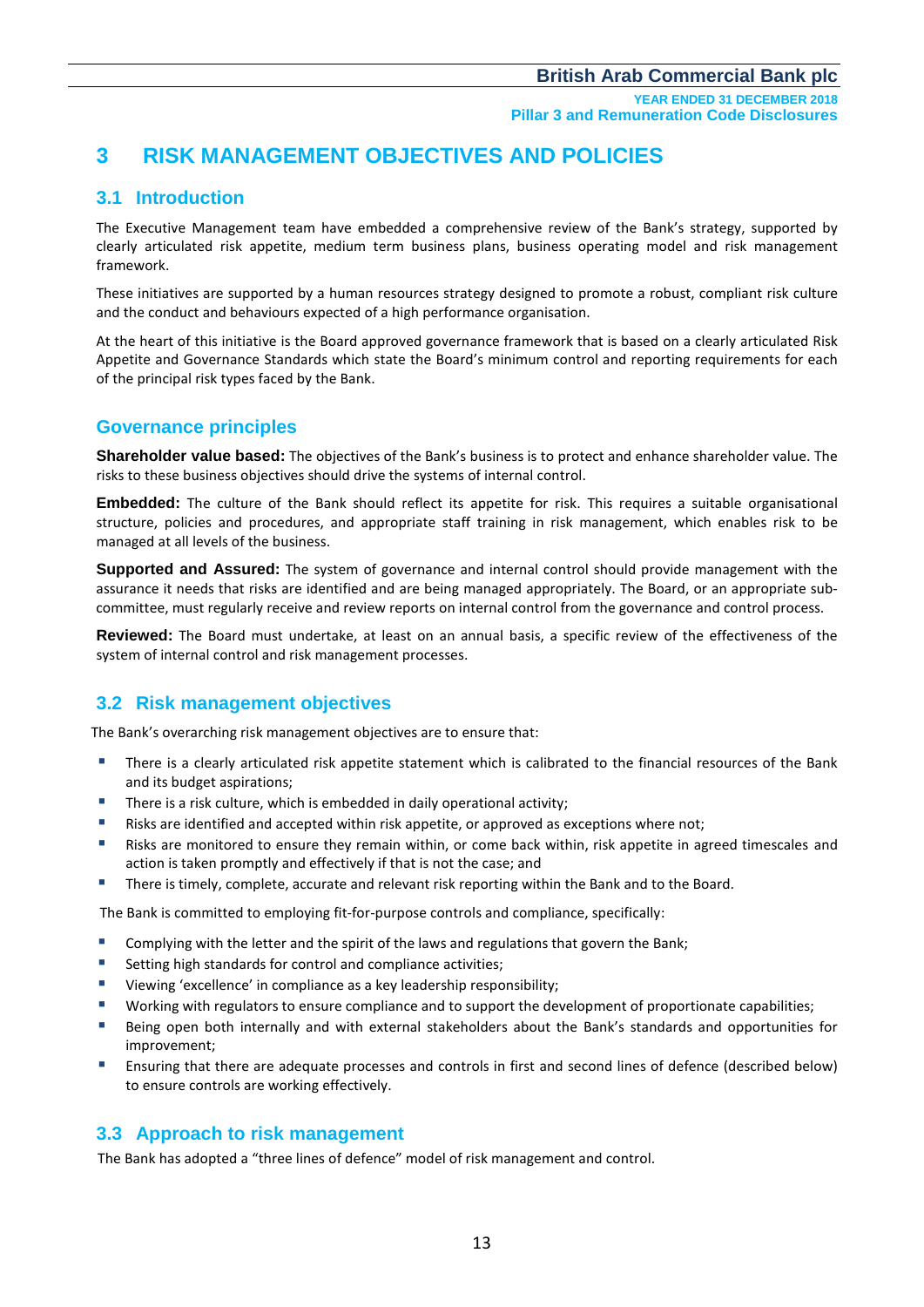#### **YEAR ENDED 31 DECEMBER 2018 Pillar 3 and Remuneration Code Disclosures**

| 1 <sup>ST</sup> LINE                                                                                                                                                                                                                                                                                                                                                                                                                                                                                                                                                                                                                                                                                                                                                                                                                                                                                                                                                                                                                                                                                                                                                                                                                       | <sup>2ND</sup> LINE                                                                                                                                                                                                                                                                                                                                                                                                                                                                                                                                                                                                                                                                                                                                                                                                                                                                                                                                                   | 3RD LINE                                                                                                                                                                                                                                                                                                                                                                                                                                                                                                                                                                                                                                                                                                                                                                                                                                                             |
|--------------------------------------------------------------------------------------------------------------------------------------------------------------------------------------------------------------------------------------------------------------------------------------------------------------------------------------------------------------------------------------------------------------------------------------------------------------------------------------------------------------------------------------------------------------------------------------------------------------------------------------------------------------------------------------------------------------------------------------------------------------------------------------------------------------------------------------------------------------------------------------------------------------------------------------------------------------------------------------------------------------------------------------------------------------------------------------------------------------------------------------------------------------------------------------------------------------------------------------------|-----------------------------------------------------------------------------------------------------------------------------------------------------------------------------------------------------------------------------------------------------------------------------------------------------------------------------------------------------------------------------------------------------------------------------------------------------------------------------------------------------------------------------------------------------------------------------------------------------------------------------------------------------------------------------------------------------------------------------------------------------------------------------------------------------------------------------------------------------------------------------------------------------------------------------------------------------------------------|----------------------------------------------------------------------------------------------------------------------------------------------------------------------------------------------------------------------------------------------------------------------------------------------------------------------------------------------------------------------------------------------------------------------------------------------------------------------------------------------------------------------------------------------------------------------------------------------------------------------------------------------------------------------------------------------------------------------------------------------------------------------------------------------------------------------------------------------------------------------|
| Each business area and function within<br>the Bank is responsible for identifying,<br>understanding and managing their risks<br>effective<br>maintaining<br>internal<br>and<br>controls.<br>This includes:<br>п<br>identification,<br>The<br>assessment,<br>acceptance, control and mitigation<br>of risks;<br>Execution of risk and control<br>procedures on a day-to-day basis;<br>and<br>The implementation of corrective<br>actions to address process and<br>control deficiencies.<br>There should be adequate managerial<br>and supervisory controls in place to<br>ensure compliance and highlight control<br>breakdown, inadequate processes, and<br>unexpected events. Hence the first line<br>of defence should be able to assure<br>effective risk management without<br>reliance on the second line of defence.<br>The Bank's Chief Operations and Control<br>Officer forms part of the first-line of<br>defence and is responsible for ensuring<br>the overall adequacy and effectiveness<br>of the first line controls.<br>The Head of Corporate and Institutional<br>Banking is responsible for pursuing the<br>Bank's strategic objectives in accordance<br>with Risk Appetite approved by the<br>Board from time to time. | The second line of defence establishes<br>the policies and tools, as required by the<br>Bank's Governance Standards, to provide<br>the framework for managing each<br>Principal Risk Type<br>and provides<br>oversight and monitoring over the first<br>line risks and controls.<br>This comprises:<br>п<br>Risk management function that<br>facilitates<br>and<br>monitors<br>the<br>implementation of effective risk<br>management<br>practices<br>by<br>operational<br>management<br>and<br>assists risk owners in defining the<br>target risk exposure and reporting<br>adequate risk related information<br>throughout the organisation;<br>Compliance function that monitors<br>compliance with applicable laws and<br>regulations;<br>Anti-Financial Crime team headed<br>by MLRO oversees the bank<br>framework for managing financial<br>crime risk.<br>The Chief Risk Officer is responsible for<br>ensuring the adequacy of the second line<br>of defence. | The third line of defence, comprising<br>Internal Audit, provides independent<br>assurance on the effectiveness of<br>governance, risk management and<br>internal controls, including<br>the<br>manner in which the first and second<br>lines of defence<br>achieve<br>risk<br>management and control objectives.<br>The Internal Audit function<br>is is<br>responsible for assessing:<br>ш<br>Management's processes for<br>ensuring<br>compliance<br>with<br>controls,<br>through<br>periodic<br>reviews of businesses;<br>٠<br>Management's<br>remediation<br>plans in respect of control<br>breaches; and<br>The effectiveness of the Bank's<br>control<br>and<br>assurance<br>processes.<br>The Internal<br>Audit function<br>is.<br>outsourced to PwC. The Head of<br>Internal Audit reports to the Chair of<br>the ARCC and has a dotted line to the<br>CEO. |

In addition to the above, the Chief Executive submits to each meeting of the ARCC an "Enterprise Risk Assessment" that identifies the most material risks, including those which may present a franchise risk to the Bank.

For each of the material enterprise risks, the assessment includes details of:

|                                | <b>Enterprise Risk Assessment</b> |                               |   |                                 |
|--------------------------------|-----------------------------------|-------------------------------|---|---------------------------------|
| The nature of the risk         | ш                                 | Risk profile evaluation       | ш | Ability to influence the risk   |
| Direction of the risk tendency | ■                                 | Principal risk types impacted | ■ | Action plan to address the risk |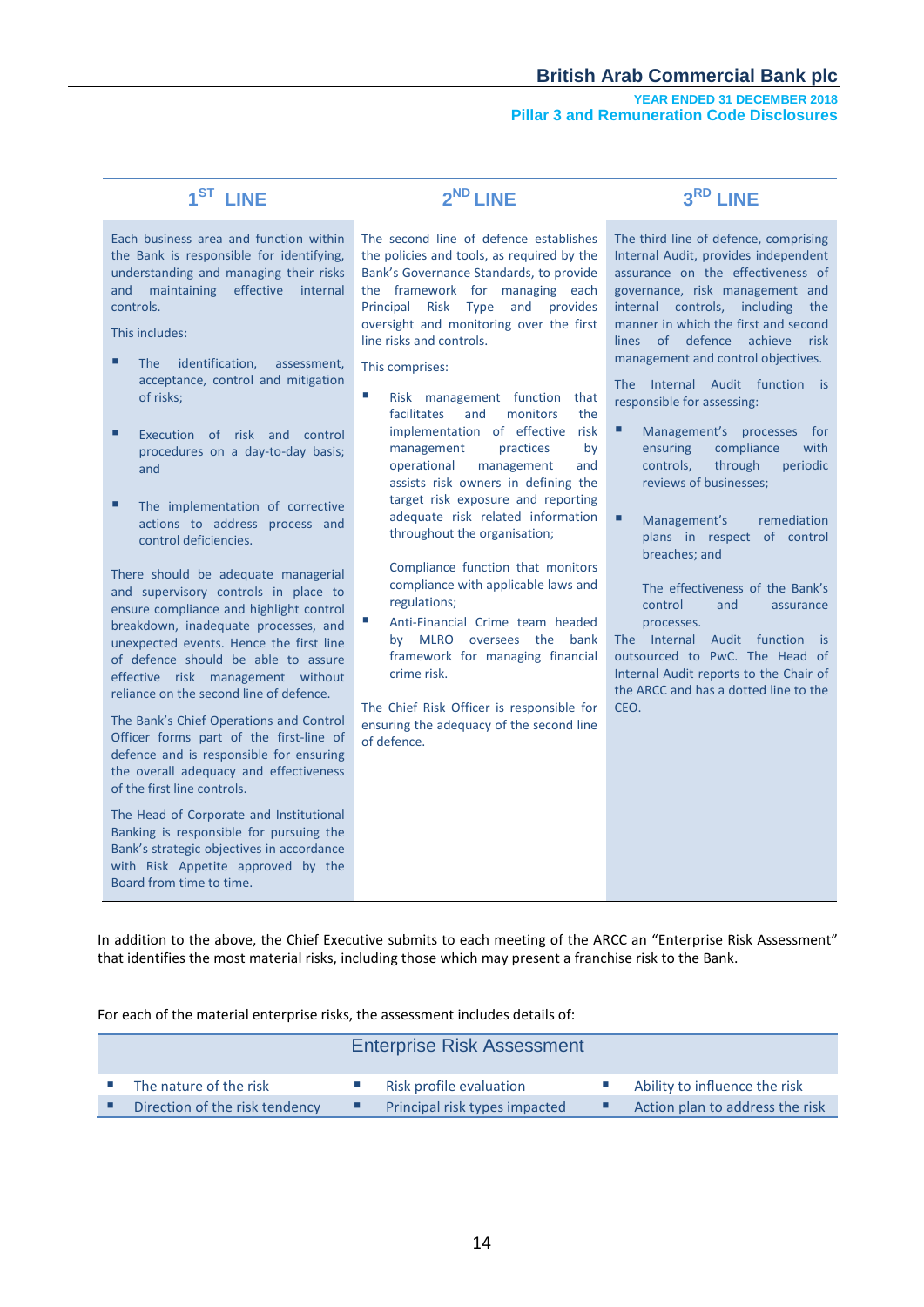**YEAR ENDED 31 DECEMBER 2018 Pillar 3 and Remuneration Code Disclosures**

## **3.4 Risk declaration - Adequacy of the risk management arrangements**

The Board is ultimately responsible for BACB's risk management framework. The risk management framework is the totality of systems, structures, policies, processes and people within the Bank that identify, assess, mitigate and monitor all internal and external sources of risk that could have a material impact on the Bank's operations.

The Bank experienced unacceptable levels of credit losses and / or provisions during the year ended  $31<sup>st</sup>$  December 2018. These have been predominantly related to commodity based financing activity. During 2019, the Risk Appetite and Strategy for this activity has been rigorously reviewed and repositioned. As part of this process, the Bank is managing down certain exposures which could result in There remains some residual risk, although the current assessment is that provision levels are adequate. Further, the Bank is carrying out a comprehensive internal review to enhance the risk management and control framework across all business activities.

As a result, the Board is of the opinion that it has taken appropriate steps to provide reasonable assurance that the activities of the Bank will be managed in a prudent manner under-pinned by this enhanced governance and risk management framework.

## **3.5 Risk appetite statement**

The Bank's Risk Appetite Statement is approved by the Board and describes the Bank's Risk Appetite and how it links to the overall strategy appetite. The Risk Appetite is regularly monitored, with formal reviews by the Board of the Bank's risk measures in conjunction with the strategic planning process.

BACB's strategy is to take advantage of its position as a foreign owned London bank to intermediate the trade and capital flows between its target markets. The Bank's strategy is to leverage its proven capability in providing bespoke structured trade and commodity finance to build a client-centric business model that facilitates the cross-sell of complementary banking and treasury solutions. In addition, it will utilise its balance sheet and access to term liquidity to build a diversified residential and commercial property portfolio.

As noted above, the Bank has revised its Risk Appetite during the year as a result of credit provisions / losses in its commodity based financing activity.

The Bank's strategy is to be pursued within a defined Board approved Risk Appetite which combines a top-down view of its capacity to take risk with a bottom-up view of the business risk profile associated with the business's medium term plans. Taken as a whole, the Risk Appetite framework provides a basis for the allocation of risk capacity within the Bank.

The top-down financial volatility measure seeks to ensure that transactions entered into and risk exposures acquired in pursuit of the agreed strategy will permit the Bank to remain profitable even under severe market or economic stress conditions. The second element to the setting of risk appetite in BACB is an extensive system of Scope and Scale measures, which is a risk management approach that seeks to formally review and control business activities to ensure that they are within BACB's approved mandate (i.e. aligned to the expectations of the shareholders and any other relevant external stakeholders), and are of an appropriate scale (relative to the risk and reward of the underlying activities). In other words, it is a measure of the willingness of the Bank to accept certain types of risk. BACB will achieve this by using limits and triggers to avoid concentrations which would be out of line with external expectations, and which may lead to unexpected losses of a scale that would be detrimental to the stability of the Bank. The Bank expresses these Scope and Scale measures through a number of key measures which define the level of risk acceptable across the Principal Risk Types set out below. These measures are integrated into decision making, monitoring and reporting processes, with early warning trigger levels set to drive any required corrective action before overall tolerance levels are reached.

Appendix II sets out a number of the key measures that are used to monitor the Bank's risk profile.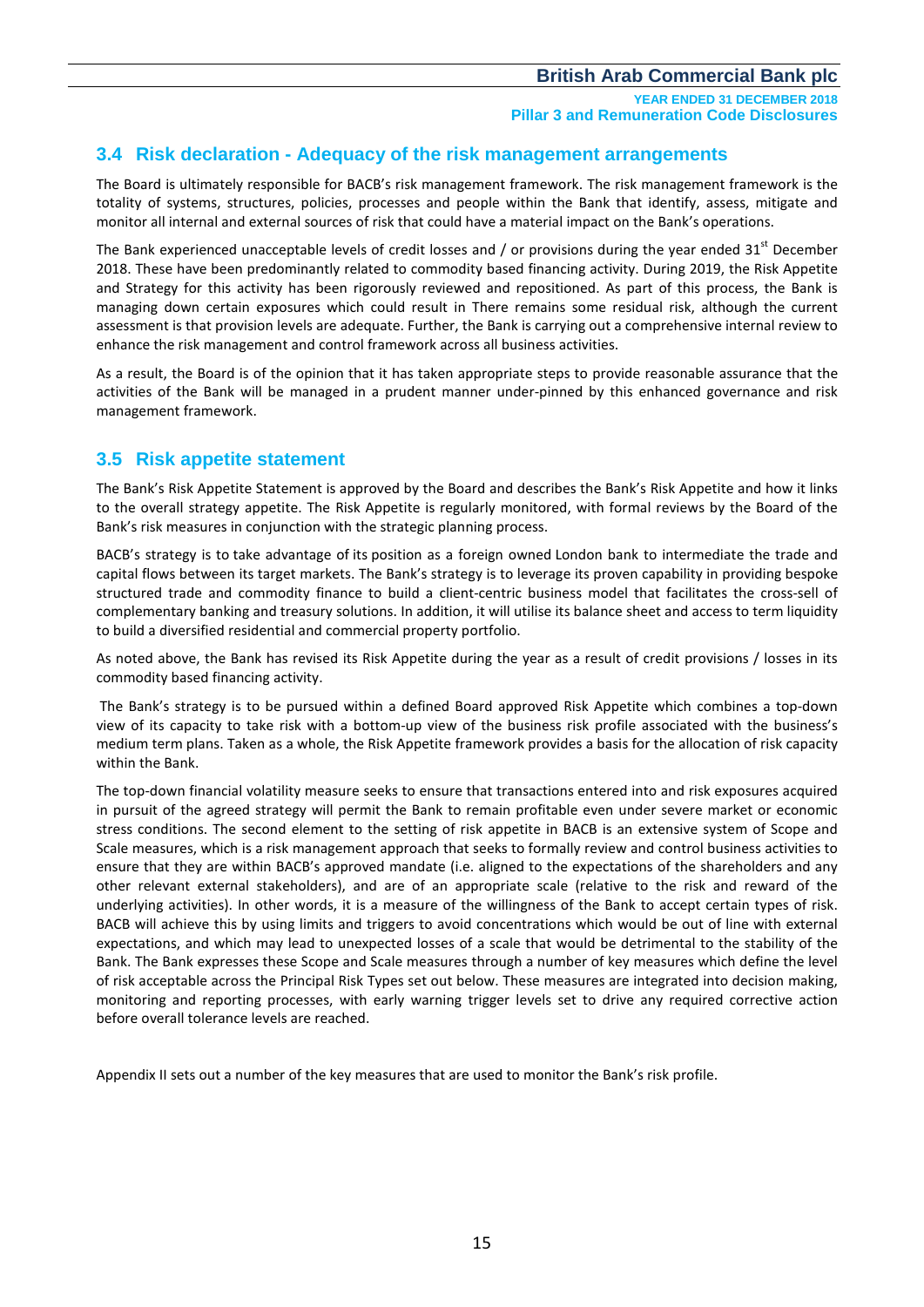#### **YEAR ENDED 31 DECEMBER 2018 Pillar 3 and Remuneration Code Disclosures**

## **3.6 Principal risks**

The Bank has identified nine Principal Risk Types across three overarching risk categories which might adversely impact its ability to achieve its strategic objectives, and defines its risk appetite through a range of scope and scale measures across these risk types that define the level of acceptable risk. During 2018, Financial Crime Risk was separated out from Compliance Risk and became a ninth Principal Risk Type.

The summary below outlines the risk categories as currently adopted by the Bank:

| <b>Risk Category</b> | <b>Principal Risk Type</b> |
|----------------------|----------------------------|
| <b>Reputational</b>  | Reputational               |
|                      | <b>Culture and Conduct</b> |
| <b>Financial</b>     | Credit                     |
|                      | Country                    |
|                      | Market                     |
|                      | Liquidity                  |
| <b>Operational</b>   | Operational                |
|                      | Compliance                 |
|                      | <b>Financial Crime</b>     |

A description of each of the Principal Risk Types and the framework for managing them is set out below.

## **I. REPUTATIONAL RISKS**

#### **REPUTATIONAL RISK**

#### **Definition:**

Reputational Risk is the current and prospective impact on earnings and enterprise value arising from negative stakeholder opinion. Reputational Risk is a threat or danger to the good name or standing of the Bank. It can occur through a number of ways: directly as the result of the actions of the company itself; indirectly due to the actions of an employee or employees; or tangentially through other peripheral parties, such as joint venture partners or suppliers or false rumours. In addition to having good governance practices and transparency, companies also need to be socially responsible and environmentally conscious to avoid Reputational Risk.

BACB has a very limited appetite for Reputational Risk, however it is recognised Reputational Risk cannot be eradicated completely and such risk is inherent within the banking environment and, in particular, in some of the higher risk countries with which BACB does business. It is recognised that Reputational Risk can arise from a wide variety of sources, some controllable, some less so.

#### **Risk Management:**

The Bank recognises that some of the countries in which its counterparties operate results in an enhanced exposure to Reputational Risk. As a result its principal defence against Reputational Risk is through adherence to its objectives of operating at all times in conformity with all applicable laws and regulations including sanctions and anti-money laundering requirements. Governance and risk management frameworks are intended to safeguard the Bank from reputational damage that might arise from trading related losses.

#### **Risk Mitigation:**

The Bank has implemented a range of initiatives to mitigate its exposure to Reputational Risks. These include: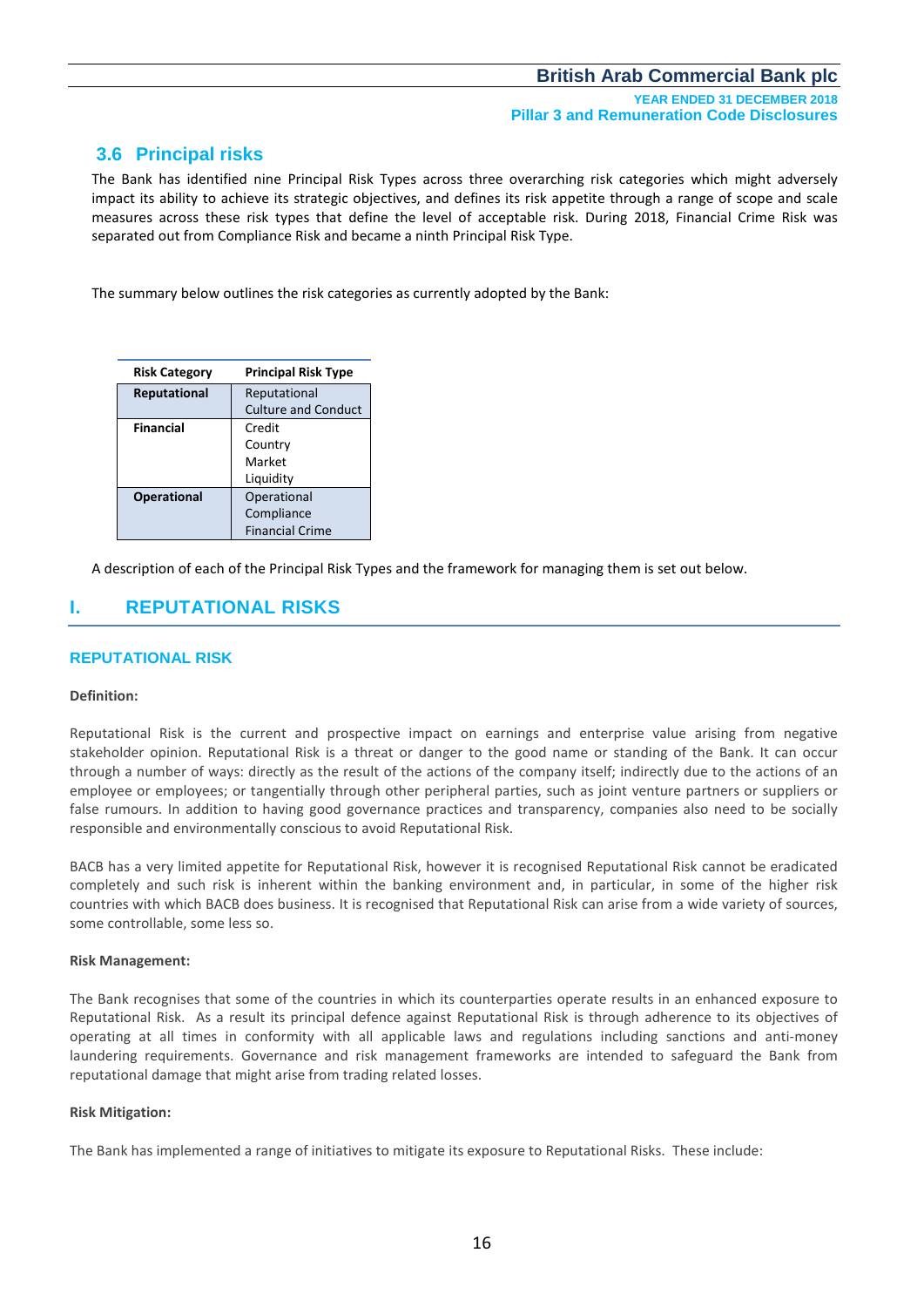**YEAR ENDED 31 DECEMBER 2018 Pillar 3 and Remuneration Code Disclosures**

- **strategic alignment including Board oversight, integration of risk management into strategy setting and effective** communications and brand building;
- cultural alignment built on corporate values, supported by appropriate performance incentives and a positive culture regarding compliance with laws and regulations;
- quality commitment including a focus on stakeholder interactions and open, transparent and quality public reporting;
- **F** focusing on mainly non-complex products and a wholesale customer base, supported by a new product review and approval process;
- an operational focus on a strong control environment and appropriate organisational resilience;
- **•** a proactive corporate communications strategy designed to safeguard the reputation of the Bank.

#### **CULTURE AND CONDUCT RISK**

#### **Definition:**

Conduct is 'what the Bank does'; and Culture is 'how the Bank does it'.

**Conduct Risk** is the risk that detriment is caused to the Bank, its customers, clients or counterparties because of the inappropriate execution of its business activities. Conduct Risk comprises a wide variety of activities and types of behaviour which fall outside the other main categories of risk, such as market, credit, liquidity and operational risk. In essence it refers to risks attached to the way in which the Bank and its employees conduct themselves. Although there is no official definition, it is generally agreed to incorporate matters such as how customers are treated, remuneration of employees and how the Bank deals with conflicts of interest.

The Bank's **culture** refers to the shared values, attitudes, standards, and beliefs of the Bank's employees. BACB's culture is rooted in our goals, strategies, structure, and approaches to employee engagement, customers, investors, and the greater community. As such, it is an essential component in any business's ultimate success or failure.

#### **Risk Management:**

The Chief Executive Officer has primary responsibility for managing Culture and Conduct Risk. The Bank has established a set of values and behaviours which it expects all staff to display in their interactions with clients, competitors and each other, such behaviours being designed to drive a client-centric business model characterised by the levels of teamwork required to operate as a high performance organisation. These expectations are encapsulated in the Bank's code of conduct 'The BACB Way', to which all staff have been asked to sign up.

The overall framework for management of this risk is set out in the Culture and Conduct Risk Standard and Policy. Compliance with this Policy is overseen by the Executive Committee of the Bank, with regular (at least bi-annual) reporting to the Board.

#### **Risk Mitigation:**

- the Bank conducted a culture survey, the results of which became the basis for 'The BACB Way', our code of conduct;
- the Bank's staff performance appraisal system requires that all staff appraisals include consideration of behaviours and compliance with the Bank's Code of Conduct, which informs in part levels of fixed and variable compensation;
- the Chief Executive Officer carries out a regular risk assessment, which is considered by the Executive Committee and by the Audit, Risk and Conduct Committee of the Board. Culture and Conduct Risk is a standing agenda item for the Executive Committee;
- Culture and Conduct MI has been developed, which continues to evolve and draws inter alia on Operational Risk, Compliance and HR Metrics; and
- the Nominations and Remuneration Committee of the Board has regard to compliance with the Bank's values and behaviours when assessing the levels of individual compensation for executive management.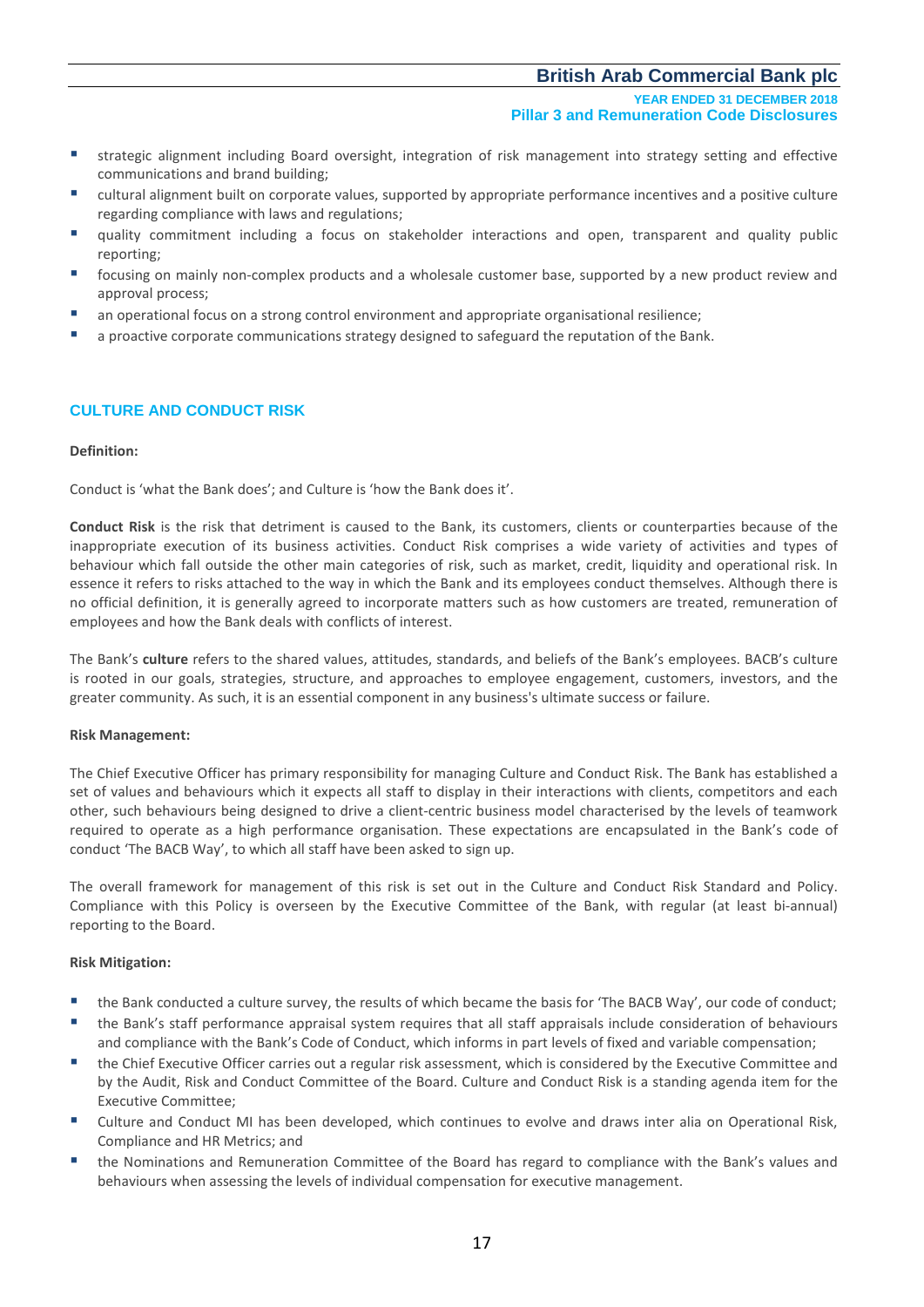## **II. FINANCIAL RISKS**

## **CREDIT, COUNTERPARTY CREDIT AND COUNTRY RISKS**

#### **Definitions:**

**Credit Risk** is the risk of the Bank suffering financial loss if any of its customers, clients or market counterparties fails to fulfil their contractual obligations to the Bank. The Bank's principal sources of credit risk are:

- exposures to banks, multilateral institutions and sovereigns in respect of foreign exchange and money market activities and the management of the Bank's liquidity portfolios;
- on and off-balance-sheet exposures to bank and corporate counterparties in respect of obligations under trade finance transactions including letters of credit, guarantees and bonds; and
- loans and overdrafts to corporates, partnerships and private individuals arising from the Bank's commercial, real estate and commodity finance lending activities.

**Country Risk** is the risk that obligors may not be able to meet their obligations in a country for a variety of nonobligor specific reasons, including political or economic changes or other actions by a government that may prevent the conversion of local currency into non-local currency and/or the transfer of funds outside the country.

#### **Risk Management:**

For the Bank, country risk largely arises as a result of the Bank taking credit risk on borrowers or counterparties outside the UK. Consequently the Bank's risk management of these two risk types is aligned and largely managed alongside and together with each other.

The Bank's appetite for credit and country risks is set in response to its business plans and overall risk appetite. The Chief Risk Officer and his direct report, the Head of Credit, are responsible for:

- development and oversight of the credit and country risk management frameworks;
- developing credit and country risk policies, tools and frameworks across the business, including credit grading systems;
- managing effective credit and country risk assessment strategies and independent challenge of requests from the first line for new, increased or extended limits;
- oversight of credit and country risk activities undertaken by the first line;
- credit reporting and performance monitoring, including stress testing and portfolio modelling; and
- monitoring and managing the Bank's impaired exposures, and making recommendations jointly with the Chief Financial Officer on required levels of individual and collective impairment provisions and write-offs.

With effect from 1 January 2018, the above has been carried out in compliance with IFRS 9.

Credit and country risk management is overseen at an executive level by the Credit Risk Committee which reviews and makes recommendations via the Executive Committee to the Audit, Risk and Conduct Committee at least annually on the Bank's credit and country risk appetite and policies, or approves proposals within delegated authority, having regard to the Bank's business plans and Credit and Country Risk standards as approved by the Board from time to time. Significant credit decisions are escalated to the Board Credit Committee (previously the External Credit Committee).

#### **Risk Mitigation:**

The Bank's strategic focus means that a significant portion of its credit and country risks is towards the lower end of its grading systems. In order to mitigate its credit and country risks the Bank employs a number of risk mitigants:

- a framework of concentration limits and guidelines which diversify the risk of excessive exposure to individual countries, regions or sectors and to individual counterparties within those concentrations;
- limits are established for individual countries and counterparties based on their grading;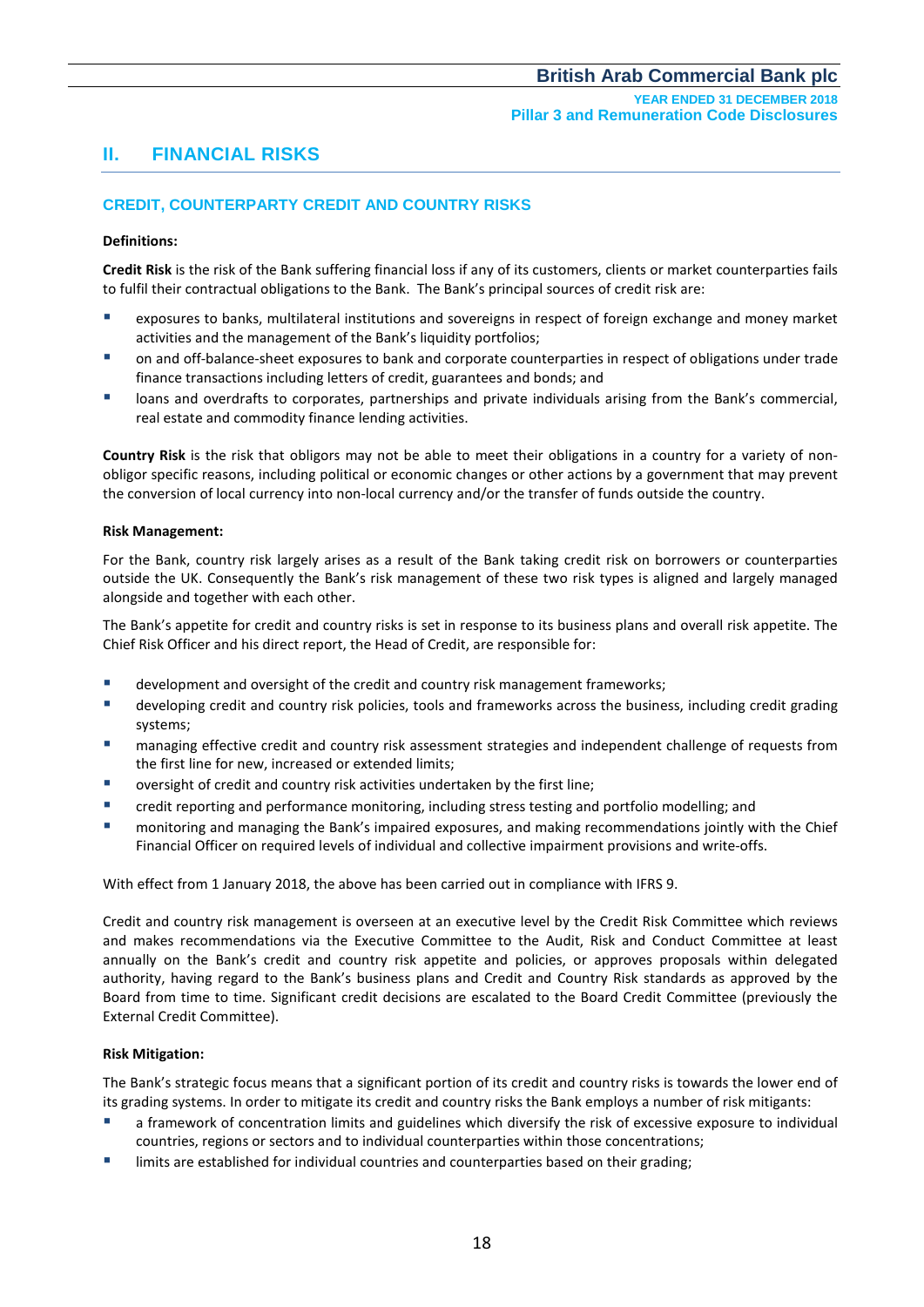**YEAR ENDED 31 DECEMBER 2018 Pillar 3 and Remuneration Code Disclosures**

- these limits govern quantum, nature and tenor of exposure. Typically the Bank will no longer enter into transactions in excess of one year other than in its real estate activity or for strategic customers or counterparties of appropriate credit quality;
- the Bank takes cash collateral for a significant portion of its exposures and employs other risk mitigants to the extent possible. Other mitigants include back-to-back commitments from financial institutions of acceptable quality, or security;
- liquidity buffers are only used to purchase the securities of OECD governments and multilateral development bank fixed and floating rate securities which qualify as High Quality Liquid Assets under thePRA's Liquidity Coverage Ratio regime; and
- other surplus liquidity is primarily placed with or invested in the bonds of highly rated financial institutions

#### **Credit risk quantitative disclosures**

Various analyses of BACB's credit risk profile are detailed below:

**Table 1: BACB's credit risk exposures under the standardised approach for each of the risk exposure classes at 31 December 2018 as reported in the regulatory returns summarised by region of origin of the borrower**

|               |              |                    |                   |           | Average     |
|---------------|--------------|--------------------|-------------------|-----------|-------------|
| <b>United</b> | Europe       | <b>Middle East</b> | Other Incl. Intl. |           | exposure in |
| Kingdom       | excluding UK | and Africa         | Orgs.             | Total     | 2018        |
| £'000s        | £'000s       | £'000s             | £'000s            | £'000s    | £'000       |
| 5,586         | 233,778      | 78,450             | 1,099,223         | 1,417,037 | 766,670     |
|               |              | 1                  | 327,464           | 327,465   | 358,764     |
|               |              |                    |                   |           |             |
| 215,272       | 322,257      | 62,706             | 245,464           | 845,700   | 664,450     |
| 111,252       | 58,411       | 649,062            | 37,030            | 855,756   | 986,064     |
| 12,175        | 2,348        | 482,350            | 34,615            | 531,488   | 566,030     |
| 99,077        | 56,063       | 166,712            | 2,415             | 324,268   | 420,035     |
| 86,059        |              |                    | 19,881            | 105,940   | 90,564      |
| 240,635       | 94,355       | 4,798              | 127,433           | 467,221   | 455,842     |
| 31,320        | 46,019       | 34,961             | 25,292            | 137,591   | 76,540      |
|               |              | 1,964              |                   | 1,964     | 1,873       |
| 15,241        | 699          | 3,947              |                   | 19,886    | 18,416      |
| 28,128        |              | 1                  |                   | 28,129    | 23,085      |
| 733,492       | 755,519      | 835,891            | 1,881,786         | 4,206,688 | 3,684,696   |
|               |              |                    |                   |           |             |
| 731,924       | 522,850      | 1,022,088          | 921,362           | 3,198,224 | 3,309,097   |
|               |              |                    |                   |           |             |

The exposure values in the table above have been adjusted by credit conversion factors ("CCF") for off-balance-sheet exposures in accordance with the PRA regulatory rules. The values are before applying risk weightings and include off-balance-sheet commitments. The average exposure value is calculated using the quarterly regulatory returns for the year.

Under the Standardised approach BACB uses Fitch Ratings as an approved External Credit Assessment Institution (ECAI) for all its portfolios. The rating is mapped to the counterparty using the Fitch ID, refer to Table 5.

Credit Risk Mitigation ("CRM") includes cash collateral placed with the Bank by way of security, reverse repo transactions and eligible guarantees and credit risk insurance. Under reverse repo transactions, only Level 1 High Quality Liquid Assets (HQLA) are accepted as collateral.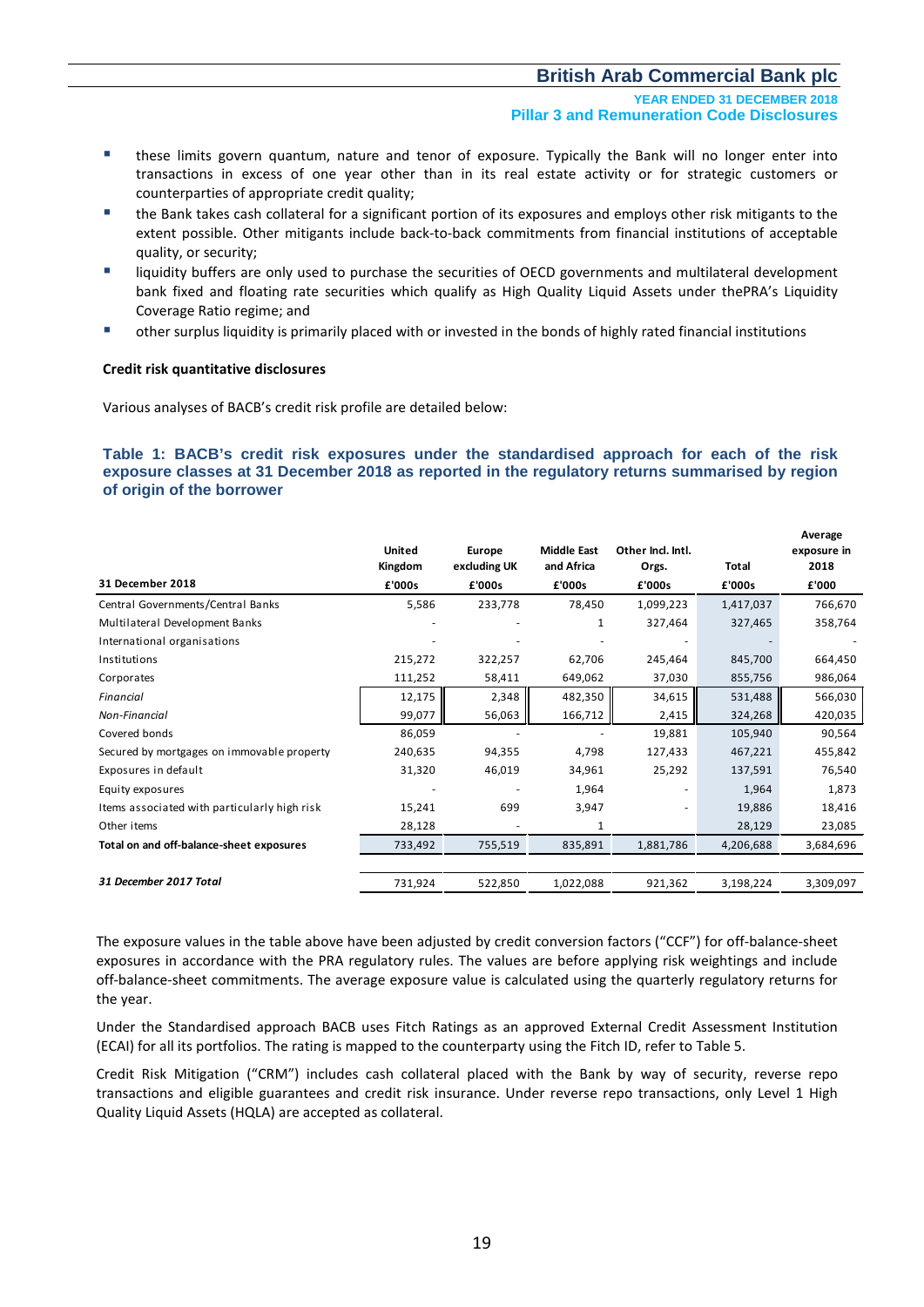**YEAR ENDED 31 DECEMBER 2018 Pillar 3 and Remuneration Code Disclosures**

#### **Table 2: CRM techniques – Overview**

|                                        |                                                      |                                                     | Of which:                                    |                                                                     |  |
|----------------------------------------|------------------------------------------------------|-----------------------------------------------------|----------------------------------------------|---------------------------------------------------------------------|--|
|                                        | <b>Exposures</b><br>unsecured<br>Carrying-<br>amount | <b>Exposures</b><br>secured -<br>Carrying<br>amount | <b>Exposures</b><br>secured by<br>collateral | <b>Exposures</b><br>covered by<br>financial<br>guarantees<br>£'000s |  |
| 31 December 2018                       | £'000s                                               | £'000s                                              | £'000s                                       |                                                                     |  |
| Total Loans                            | 1,113,653                                            | 624,782                                             | 547,770                                      | 77,012                                                              |  |
| Total debt securities                  | 1,762,634                                            | 326,652                                             | 326,652                                      |                                                                     |  |
| Total loan and debt security exposures | 2,876,287                                            | 951,434                                             | 874,422                                      | 77,012                                                              |  |
| Of which defaulted                     | 119,092                                              |                                                     |                                              |                                                                     |  |

The table above includes loan and debt securities covered by eligible CRM and mortgage loans. It does not include off-balance-sheet exposures.

#### **Table 3: Regional concentrations of CRM**

| 31 December 2018                        | <b>United</b><br>Kingdom<br>£'000s | Other<br>European<br><b>Union</b><br>£'000s | <b>Middle East</b><br>and Africa<br>£'000s | Other Incl.<br>Intl. Orgs.<br>£'000s | Total<br>£'000s |
|-----------------------------------------|------------------------------------|---------------------------------------------|--------------------------------------------|--------------------------------------|-----------------|
| Central Governments/Central Banks       |                                    |                                             | 14,724                                     |                                      | 14,724          |
| Institutions                            | 191,908                            | 134,745                                     | 7,631                                      | -                                    | 334,284         |
| Corporates                              | $\overline{\phantom{0}}$           |                                             | 256,150                                    | -                                    | 265,463         |
| Exposures in default                    | $\overline{\phantom{a}}$           | 27,012                                      | 2,473                                      |                                      | 29,485          |
| Total exposures subject to eligible CRM | 191,908                            | 161,757                                     | 280,978                                    |                                      | 643,955         |
|                                         |                                    |                                             |                                            |                                      |                 |
| 31 December 2017                        | 189,512                            | 29,624                                      | 129,339                                    |                                      | 348,475         |

The table above includes on- and off-balance-sheet exposures covered by eligible CRM, which does not include mortgages.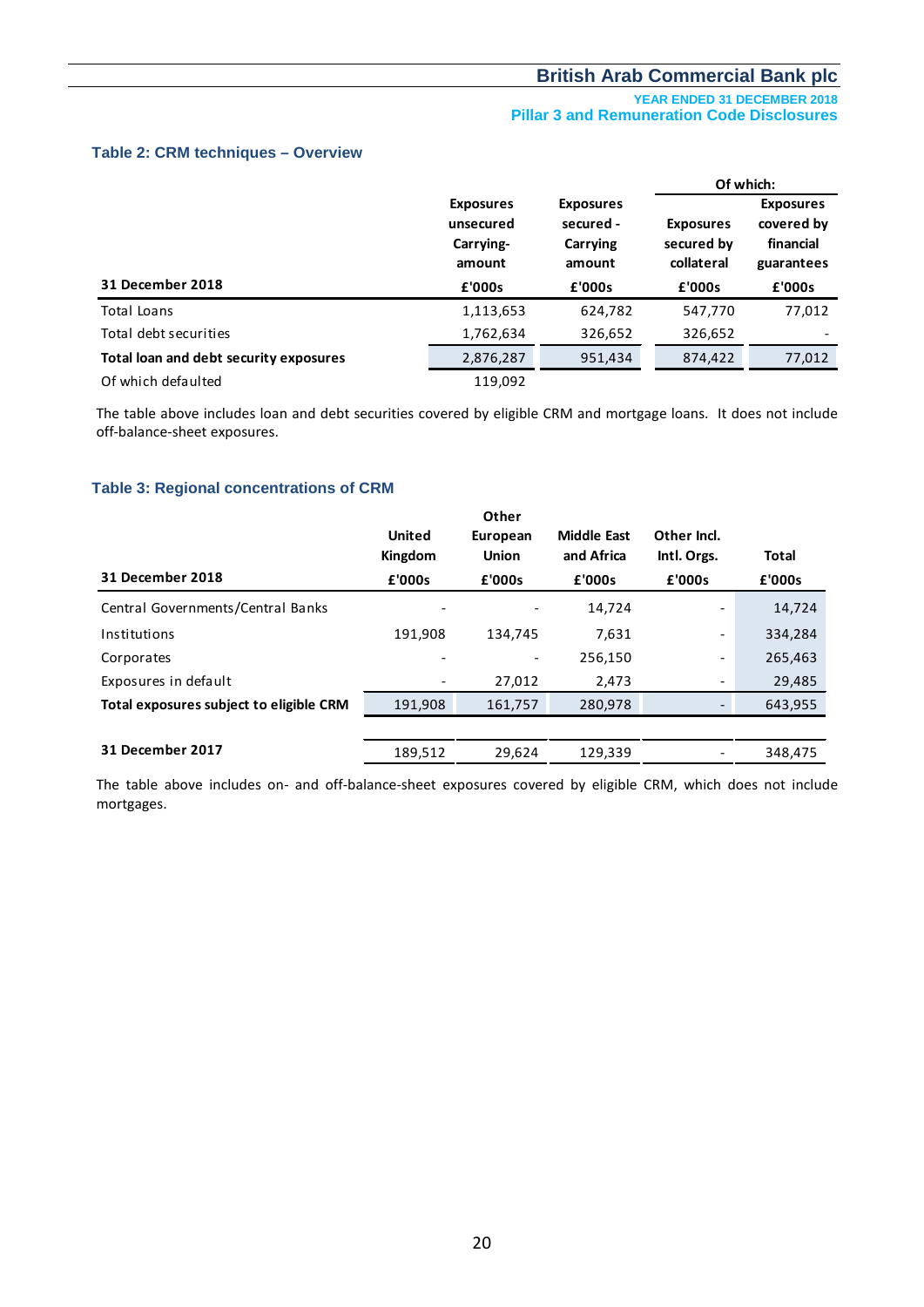**YEAR ENDED 31 DECEMBER 2018 Pillar 3 and Remuneration Code Disclosures**

#### **Table 4: Standardised approach credit risk exposure and CRM effects at 31 December 2018**

|                                              |                                | <b>Exposures before CCF and</b> |                                | <b>Exposures post CCF and</b>   | <b>RWAs and RWA density</b> |                    |
|----------------------------------------------|--------------------------------|---------------------------------|--------------------------------|---------------------------------|-----------------------------|--------------------|
|                                              | On-balance-<br>sheet<br>amount | Off-balance-<br>sheet<br>amount | On-balance-<br>sheet<br>amount | Off-balance-<br>sheet<br>amount | <b>RWAs</b>                 | <b>RWA Density</b> |
| 31 December 2018                             | £'000s                         | £'000s                          | £'000s                         | £'000s                          | £'000s                      | £'000              |
| Central Governments/Central Banks            | 1,410,508                      | 10,909                          | 1,395,784                      | 6,529                           | 64,505                      | 5%                 |
| Multilateral Development Banks               | 327,465                        |                                 | 327,465                        |                                 |                             | 0%                 |
| International organisations                  |                                |                                 |                                |                                 |                             | 0%                 |
| Institutions                                 | 815,649                        | 96,707                          | 488,003                        | 22,273                          | 185,570                     | 36%                |
| Corporates                                   | 569,945                        | 562,379                         | 490,146                        | 230,798                         | 714,874                     | 99%                |
| Covered bonds                                | 105,940                        |                                 | 105,940                        |                                 | 10,594                      | 10%                |
| Secured by mortgages on immovable property   | 467,221                        |                                 | 467,221                        |                                 | 316,818                     | 68%                |
| Exposures in default                         | 136,412                        | 5,391                           | 106,927                        | 1,179                           | 130,368                     | 121%               |
| Equity exposures                             | 1,964                          |                                 | 1,964                          |                                 | 1,964                       | 100%               |
| Items associated with particularly high risk | 19,886                         |                                 | 19,886                         |                                 | 29,829                      | 150%               |
| Other exposures                              | 28,129                         |                                 | 28,129                         |                                 | 32,391                      | 115%               |
| Total on and off-balance-sheet exposures     | 3,883,119                      | 675,386                         | 3,431,465                      | 260,780                         | 1,486,913                   | 40%                |
| 31 December 2017 Total                       | 2,766,913                      | 588,998                         | 2,766,913                      | 237,828                         | 1,634,418                   | 54%                |

The table above does not include derivative instruments and repurchase transactions.

#### **Table 5: BACB's exposures after application of CCF and pre and post CRM risk transfers by Credit Quality Step at 31 December 2018 as reported to the PRA (and post impairment provisions)**

| Credit quality step analysis pre CRM |                          |              |               |            |           |           |           |
|--------------------------------------|--------------------------|--------------|---------------|------------|-----------|-----------|-----------|
| <b>Fitch rating</b>                  | AAA to AA-               | $A + to A -$ | $BBB+to BBB-$ | $BB+toBB-$ | $B+to B-$ |           |           |
| <b>Credit Quality Step</b>           | 1                        | 2            | 3             | 4          | 5         | Unrated   | Total     |
|                                      | £'000                    | £'000        | £'000         | £'000      | £'000     | £'000     | £'000     |
|                                      |                          |              |               |            |           |           |           |
| Central governments/central banks    | 1,337,029                | ٠            | 1,557         |            | 43,519    | 34,931    | 1,417,037 |
| Multilateral development banks       | 246,134                  | ٠            | ٠             |            |           | 81,331    | 327,465   |
| International Organisations          |                          |              |               |            |           |           |           |
| Institutions                         | 189,749                  | 254,933      | 126,454       | 38,977     | 16,861    | 218,726   | 845,700   |
| Corporates                           | 34,466                   | 5,090        | 1,611         | 15,531     | 116,594   | 682,464   | 855,756   |
| Covered bonds                        | 105,940                  |              |               |            |           |           | 105,940   |
| Secured by mortgages on immovable    |                          |              |               |            |           |           |           |
| property                             |                          |              |               |            |           | 467,221   | 467,221   |
| Exposures in default                 |                          | ٠            | ٠             | ٠          | $\sim$    | 137,591   | 137,591   |
| Equity exposures                     |                          |              |               |            |           | 1,964     | 1,964     |
| Items associated with particularly   |                          |              |               |            |           |           |           |
| high risk                            | $\overline{\phantom{a}}$ | ۰            |               |            |           | 19,886    | 19,886    |
| Other items                          |                          | ٠            |               |            |           | 28,129    | 28,129    |
| <b>Grand Total</b>                   | 1,913,319                | 260,023      | 129,622       | 54,507     | 176,974   | 1,672,242 | 4,206,688 |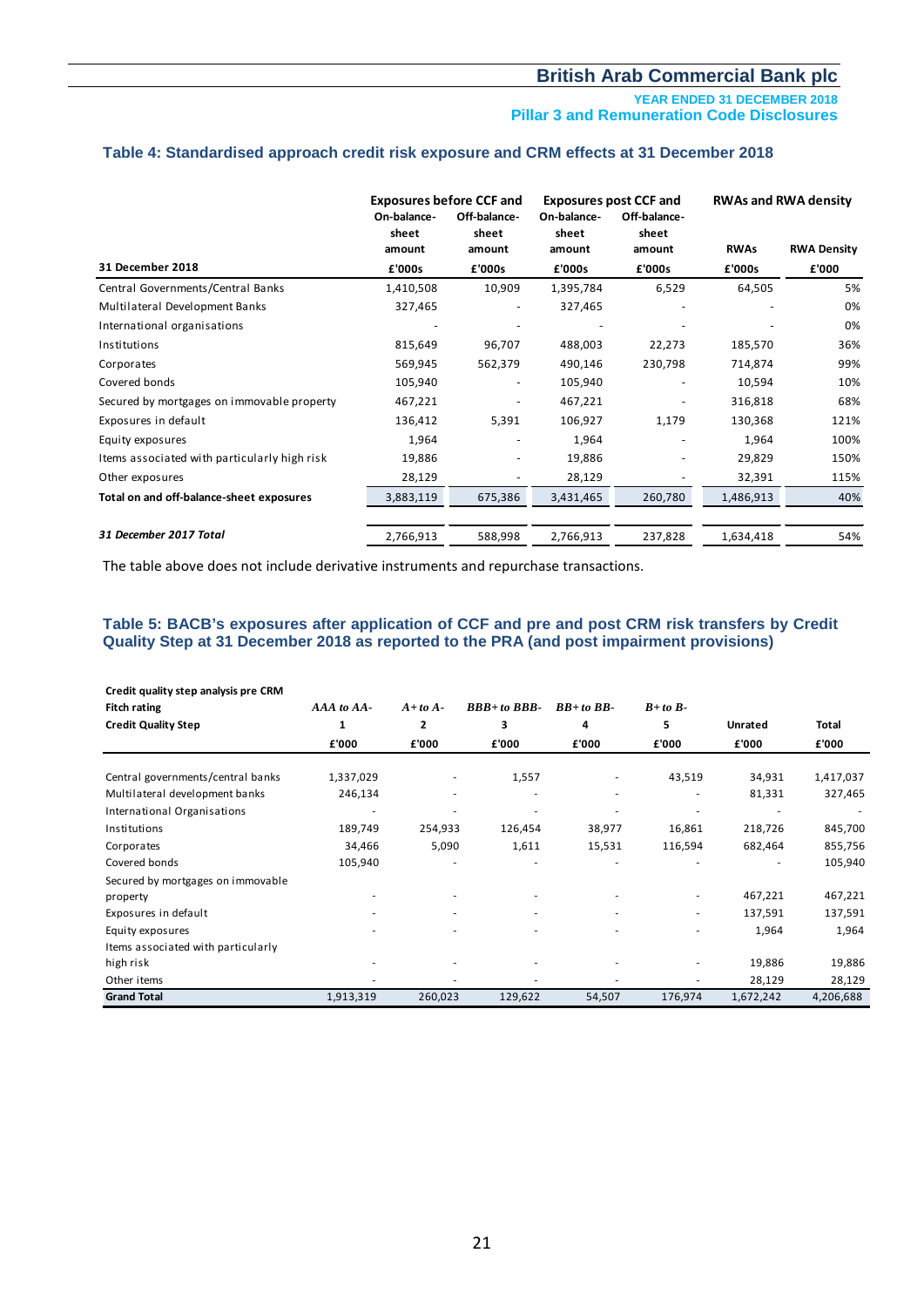#### **YEAR ENDED 31 DECEMBER 2018 Pillar 3 and Remuneration Code Disclosures**

| Fitch rating                       | AAA to AA- | $A + to A -$ | $BBB+to BBB-BB+to BB-$ |        | $B+to B-$ |           |           |
|------------------------------------|------------|--------------|------------------------|--------|-----------|-----------|-----------|
| <b>Credit Quality Step</b>         |            | 2            | 3                      | 4      | 5         | Unrated   | Total     |
|                                    | £'000      | £'000        | £'000                  | £'000  | £'000     | £'000     | £'000     |
|                                    |            |              |                        |        |           |           |           |
| Central governments/central banks  | 1,663,683  |              | 1,557                  |        | 28,796    | 34,931    | 1,728,966 |
| Multilateral development banks     | 246,134    | ۰            |                        |        |           | 81,331    | 327,465   |
| International Organisations        |            |              |                        |        |           |           |           |
| Institutions                       | 189,749    | 147,201      | 127,619                | 38,977 | 15,533    | 34,670    | 553,750   |
| Corporates                         | 74,117     | 12,055       | 1,611                  | 15,531 | 92,252    | 669,697   | 865,262   |
| Covered bonds                      | 105,940    |              |                        |        |           |           | 105,940   |
| Secured by mortgages on immovable  |            |              |                        |        |           |           |           |
| property                           |            |              |                        |        | ٠         | 467,221   | 467,221   |
| Exposures in default               |            | ٠            |                        |        | ۰         | 108,106   | 108,106   |
| Equity exposures                   |            |              |                        |        |           | 1,964     | 1,964     |
| Items associated with particularly |            |              |                        |        |           |           |           |
| high risk                          |            |              |                        |        |           | 19,886    | 19,886    |
| Other items                        |            |              |                        |        |           | 28,129    | 28,129    |
| <b>Grand Total</b>                 | 2,279,622  | 159,255      | 130,787                | 54,507 | 136,581   | 1,445,934 | 4,206,688 |

The exposure is shown before, and then after, taking into account the effects of credit risk mitigation. In both cases they are reported net of appropriate impairment provisions. Off-balance-sheet exposures are converted using regulatory credit conversion factors.

The table above does not include intangible assets of £10,954,000 which are deducted from capital (see Table 11).

BACB adopts the financial collateral simple method. Therefore cash collateral does not reduce the exposure, only the risk weighting.

BACB applies the MTM method for the assessment of counterparty credit risk.

**Up to 1** 

The Bank does not apply collateral or netting in the assessment of counterparty credit exposure for derivatives.

#### **Table 6: Residual maturity of the Bank's exposures**

**Credit quality step analysis after CRM**

| 31 December 2018                             | op to t<br>month<br>£'000 | 1-3 months<br>£'000      | 3-12 months<br>£'000     | 1-5 years<br>£'000 | Over 5 years<br>£'000 | <b>Undated</b><br>£'000  | Total<br>£'000 |
|----------------------------------------------|---------------------------|--------------------------|--------------------------|--------------------|-----------------------|--------------------------|----------------|
| Central Governments/Central Banks            | 620,096                   | 715,670                  | 47,768                   | 33,503             |                       | $\overline{a}$           | 1,417,037      |
| Multilateral Development Banks               | 2,417                     |                          | 8,254                    | 316,794            |                       | $\overline{a}$           | 327,465        |
| International organisations                  | ۰                         |                          | $\overline{\phantom{a}}$ | ۰.                 |                       | ۰                        | $\mathbf{0}$   |
| Institutions                                 | 557,459                   | 49,785                   | 65,556                   | 140,931            | 31,968                | $\overline{a}$           | 845,700        |
| Corporates                                   | 206,119                   | 235,946                  | 306,660                  | 93,240             | 13,790                | -                        | 855,756        |
| Covered bonds                                | $\overline{\phantom{a}}$  | $\overline{\phantom{a}}$ | $\overline{\phantom{a}}$ | 105,940            |                       | $\overline{a}$           | 105,940        |
| Secured by mortgages on immovable property   |                           | 1,092                    | 32,580                   | 433,549            |                       | $\overline{\phantom{a}}$ | 467,221        |
| Exposures in default                         | 88,795                    | 9,218                    | 7,201                    | 27,587             | 4,790                 | $\overline{a}$           | 137,591        |
| Equity exposures                             |                           |                          |                          |                    | 1,964                 |                          | 1,964          |
| Items associated with particularly high risk |                           | 5,048                    | 10,157                   | 4,681              |                       | $\overline{a}$           | 19,886         |
| Other items                                  | 19,580                    |                          |                          |                    | 171                   | 8,378                    | 28,129         |
| Total                                        | 1,494,465                 | 1,016,758                | 478,178                  | 1,156,225          | 52,684                | 8,378                    | 4,206,688      |
| 31 December 2017                             | 1,077,686                 | 484,604                  | 473,696                  | 1,108,538          | 45,577                | 8,123                    | 3,198,224      |

Equity exposure relates to an investment in equity shares as explained in Note 15 of the Annual Report and Financial Statements. Investments in limited partnership investment funds are included as items associated with particularly high risk.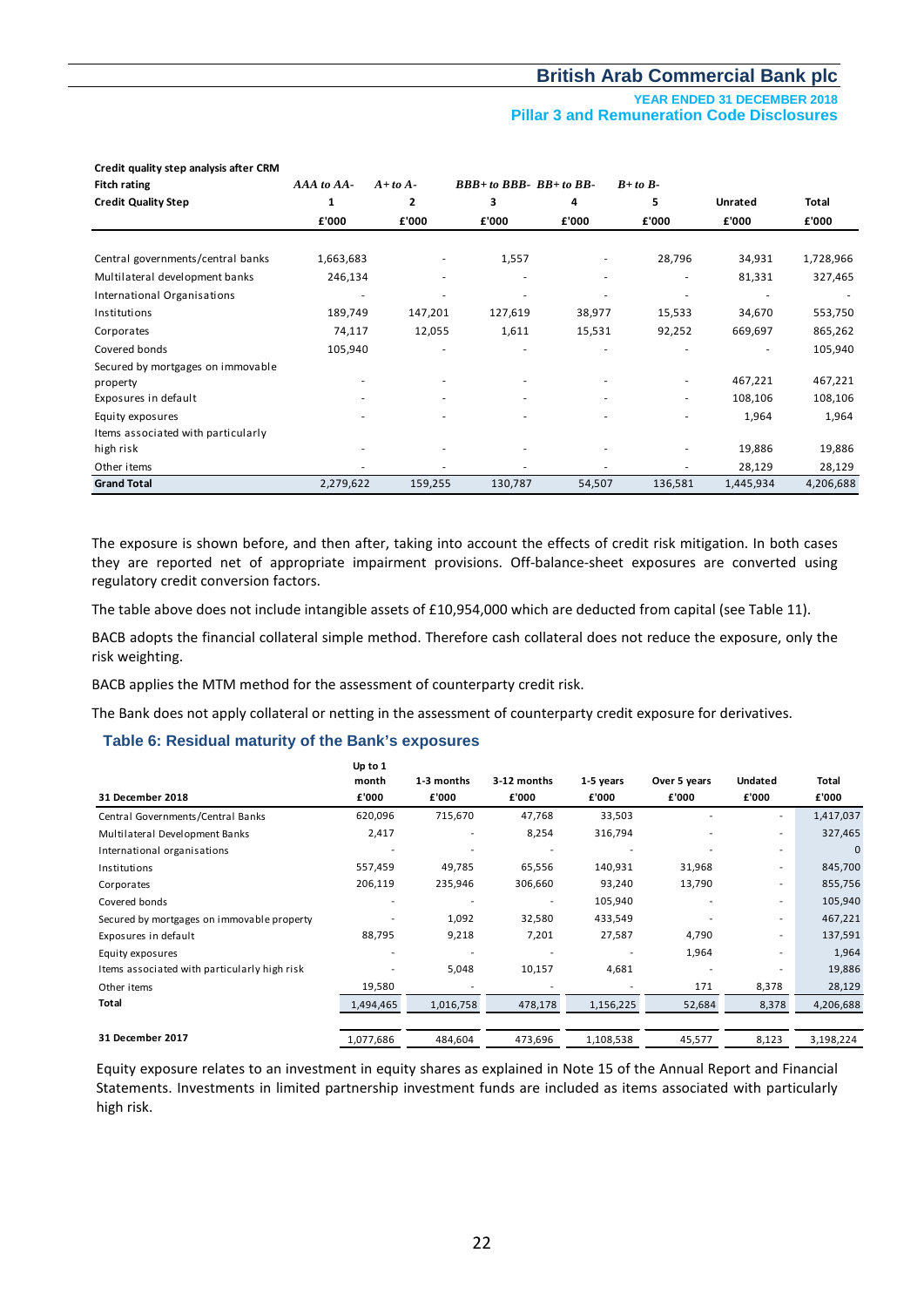#### **Table 7: Counterparty credit risk**

| <b>31 December 2018</b>       | Gross<br>positive fair<br>values of<br>contracts<br>£'000 | <b>Potential</b><br>credit<br>exposure<br>£'000 | <b>Total</b><br>derivative<br>credit<br>exposure<br>£'000 |
|-------------------------------|-----------------------------------------------------------|-------------------------------------------------|-----------------------------------------------------------|
| Foreign Exchange contracts    | 1,070                                                     | 5,336                                           | 6,406                                                     |
| Interest rate swaps           | 121                                                       | 20                                              | 141                                                       |
| Foreign Exchange options      | 38                                                        | 585                                             | 623                                                       |
| Interest rate futures/options | 20                                                        | 1,456                                           | 1,476                                                     |
| <b>Total</b>                  | 1,249                                                     | 7,396                                           | 8,646                                                     |
| 31 December 2017              |                                                           |                                                 |                                                           |
| Foreign Exchange contracts    | 489                                                       | 2,083                                           | 2,572                                                     |
| Interest rate swaps           | 46                                                        | 83                                              | 129                                                       |
| Interest rate futures/options | 12                                                        | 722                                             | 733                                                       |
| Total                         | 547                                                       | 2,888                                           | 3,435                                                     |

#### **MARKET AND LIQUIDITY RISKS**

#### **Definitions:**

**Market Risk** is the risk that the Bank's earnings or capital, or its ability to meet business objectives, will be adversely affected by changes in the level or volatility of market rates or prices such as interest rates, credit spreads, commodity prices and foreign exchange rates.

**Liquidity Risk** is the risk of the Bank, although solvent, being unable to meet its payment obligations as they fall due. This may be caused by the Bank's inability to liquidate assets or to obtain funding to meet its liquidity needs, or by contractual mismatches between the contractual timings on cash inflows and outflows.

**Funding Risk** is a subset of Liquidity Risk relating to its longer-term funding requirements and is the risk that the Bank does not have stable sources of funding in the medium and long-term to meet its financial obligations as they fall due.

#### **Risk Management:**

The Bank's appetite for market and liquidity risks is set in response to its business plans and overall risk appetite.

The Chief Risk Officer and his direct report, the Market Risk Manager, are responsible for:

- **EXEDENT** development and oversight of the market and liquidity risk management frameworks;
- developing market and liquidity risk policies, tools and frameworks across the business;
- managing effective market and liquidity risk assessment strategies and independent challenge of requests from the first line for new, increased or extended limits;
- oversight of market and liquidity risk activities undertaken by the first line, including daily monitoring and reporting of compliance with limits designed to ensure adherence with the Bank's risk appetite in respect of market and liquidity risks; and
- market and liquidity risk reporting and performance monitoring, including stress testing.

Market and liquidity risk management is overseen at an executive level by the Asset and Liability Committee which reviews and makes recommendations via the Executive Committee to the Audit, Risk and Conduct Committee at least annually on the Bank's market and liquidity risk appetite and policies, or approves where within delegated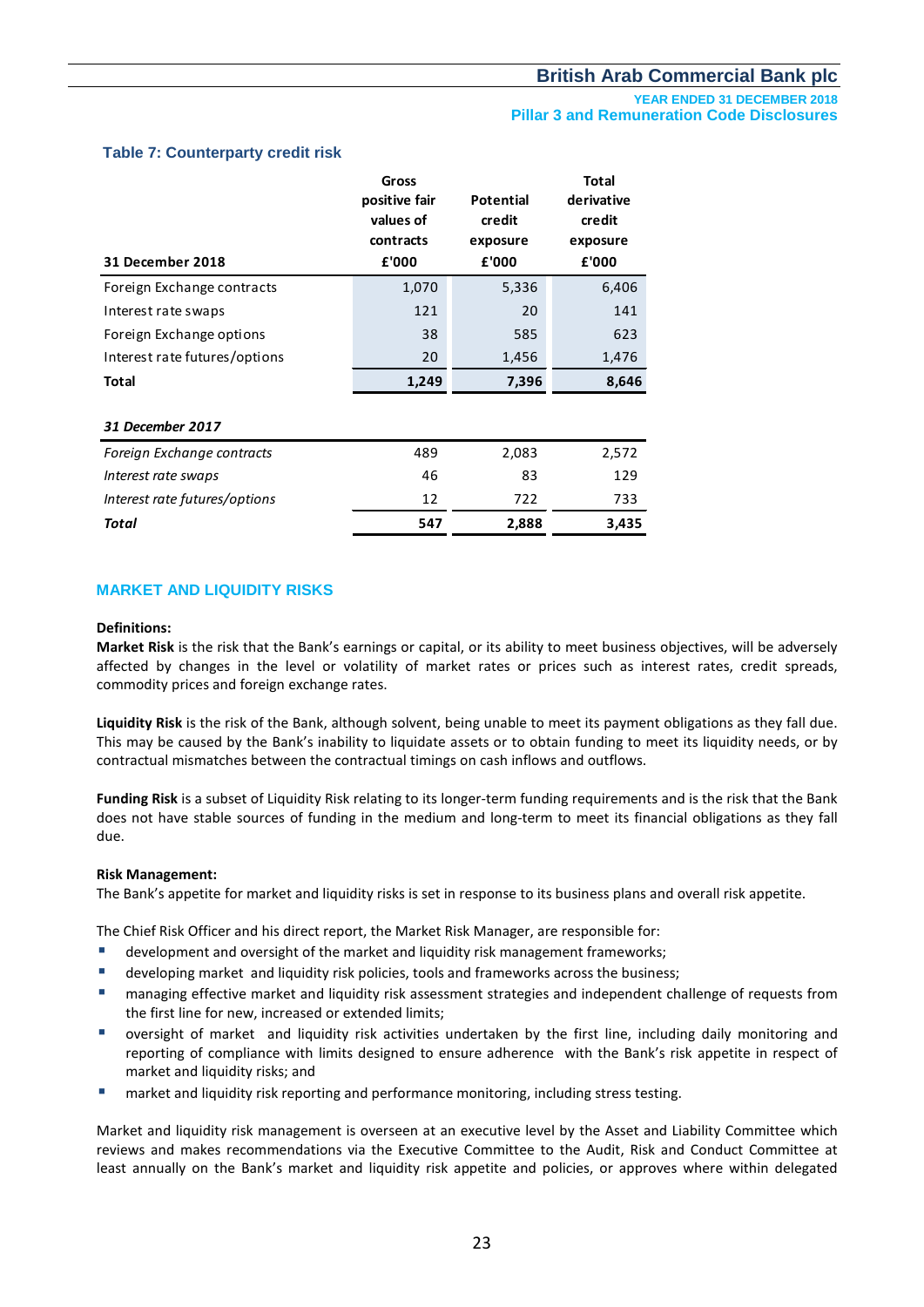authority, having regard to the Bank's business plans and market and liquidity risk policies as approved by the Board from time to time.

#### **Risk Mitigation:**

The Bank's Treasury function has day-to-day responsibility for managing its market and liquidity exposures. The Bank does not budget for more than 10% of its revenue to be earned from principal position trading exposures to bonds, interest rates or foreign exchange, and profits should be driven where feasible by customer flows. Derivative contracts are used in both the banking and trading books to modify market risk exposures in the light of perceptions about future movements in those markets. In the banking book, in particular, derivative contracts are used to hedge market risk exposure (interest rate risk) arising from banking book positions, which in the absence of those contracts, would result in unwanted exposures, or excesses to market risk limits. The Bank does not deal in complex derivative transactions.

#### **Exchange rate risk**

The Bank manages its exposures to foreign exchange risk by way of limits on the size of permitted positions. Overnight trading positions should be protected by stop-loss orders placed with reputable correspondent banks. The size of the position limits is consistent with the amount of profit that the Bank is prepared to place at risk in the foreign exchange markets. With the exception of the revenues deriving from its real estate activity the Bank earns the majority of its revenues in currencies other than Sterling, but incurs the majority of its operating costs in Sterling. This mismatch is hedged at the discretion of the Bank's Asset and Liability Committee.

The Bank's overall net short position (on foreign exchange open positions and cash arising on settled trades) at 31 December 2018 (being the Sterling equivalent value of all the currencies where the currency obligations were higher than currency receivables) was £829,000 (*2017: £663,000*). Were these currencies to strengthen by 5% against the remaining currencies, then the Bank would lose £41,000 (*2017: £33,000*).

Overall net short positions as calculated on a daily basis were as follows:

|         | 2018  | 2017  |
|---------|-------|-------|
|         | £'000 | £'000 |
| Maximum | 2,227 | 2,726 |
| Minimum | 6     | 380   |
| Average | 650   | 1,016 |

As at the reporting date, there was no significant exposure to any one currency representing more than 10% of the Bank's equity.

In addition to the open positions noted above, further open FX positions resulted from the elevated level of credit provisions booked post-year-end. This led to an aggregate open position of £54.6m at 31 December 2018, of which £37.3m related to Euros and £17.0m related to US dollars. These open positions were promptly closed out as the credit provisions were raised.

#### **Interest rate risk**

The Bank is exposed to changes in interest rates in various currencies arising from gaps in the future dates of repricing of assets, liabilities and derivative instruments. The Bank manages that risk by calculating sensitivity of changes in the present value of committed future cash flows to a 0.01% change in interest rates using the Price Value of a Basis Point ("PVBP") methodology. Limits are placed on the overall amount of calculated PVBP with sub-limits for the overall banking book and for the Bank's trading books. The Bank considers the impact of changes in future interest rates on its future income streams by reference to these interest rate gaps.

As at 31 December 2018, PVBP amounted to £42,534 (2017: £32,056). PVBP (calculated on a daily basis) was as follows: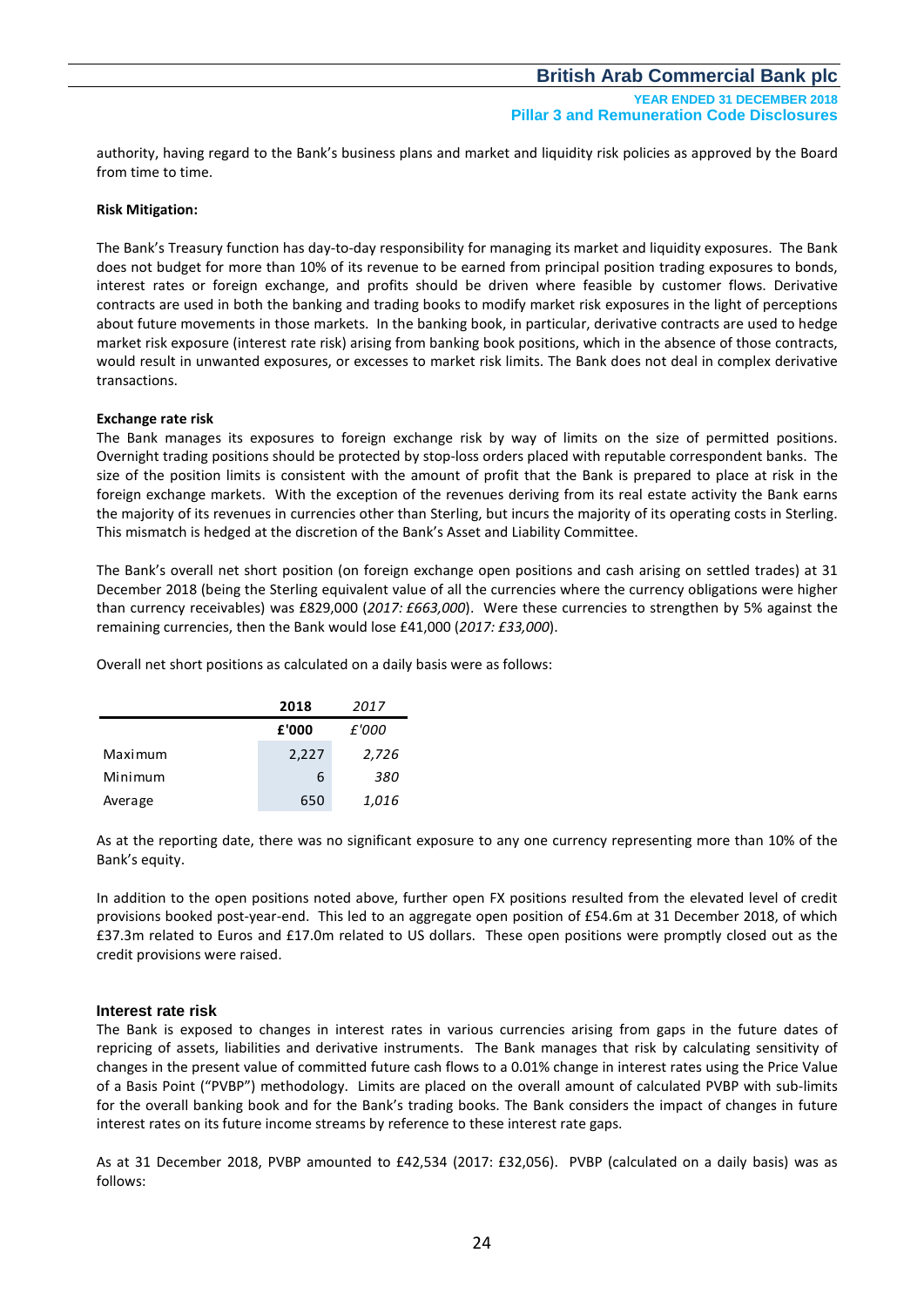#### **YEAR ENDED 31 DECEMBER 2018 Pillar 3 and Remuneration Code Disclosures**

|         | 2018  | 2017  |
|---------|-------|-------|
|         | £'000 | £'000 |
| Maximum | 50    | 39    |
| Minimum | 16    | 13    |
| Average | 35    | 24    |

As at 31 December 2018, PVBP for IRRBB split by currency was as follows:

|                  | 2018   | 2017   |
|------------------|--------|--------|
|                  | £'000  | £'000  |
| eur              | 7,928  | 4,977  |
| GBP              | 2,243  | 5,286  |
| <b>USD</b>       | 23,739 | 13,760 |
| Other currencies | 155    | 305    |
| Other adjustment | 8,469  | 7,728  |
| <b>Total</b>     | 42,534 | 32,056 |

#### **Hedges**

Derivative contracts are used in both the banking and trading books to modify market risk exposures in the light of perceptions about future movements in those markets. In the banking book, in particular, derivative contracts are used to reduce market risk exposure arising from banking book interest rate and currency positions, which in the absence of those contracts, would result in unwanted exposures, or excesses to market risk limits. Such contracts are described as hedges. Hedge accounting transactions are documented as such at inception, and the positions being hedged are clearly identified at the outset.

Changes in the fair value of derivatives that are designated and qualify as fair value hedging instruments are recorded in the statement of comprehensive income in interest and similar income, together with changes in the fair value of the asset or liability or portfolio thereof that are attributable to the hedged risk.

Non-interest bearing items comprise share capital, accumulated impairments, tangible and intangible assets and other sundry debtors and creditors not subject to interest.

Derivatives include interest rate futures and swaps whose purpose is to reduce economic exposure to interest rate risk. Futures are used to manage the overall quantum of interest rate risk whereas swaps are taken as hedges against specific transactions. Swaps are used to ensure that longer dated interest rate re-pricings, such as typically arise from fixed rate loans or deposits, are converted into shorter periods that can be accommodated within the gap limits.

#### **Trading book**

The Bank's trading book activities are limited to transactions in financial instruments mainly comprising the trading of foreign exchange, interest rate futures and debt securities. As well as PVBP limits to manage the interest rate risk in those books, risk is mitigated through:

- limits as to the size of particular books and individual positions within those books; and
- stop loss limits to prevent the accumulation of losses from the Bank's principal position trading activities.

#### **Liquidity risk**

Liquidity risk is assessed annually through the Internal Liquidity Adequacy Assessment Process ("ILAAP") carried out under the rules of the PRA. The Bank manages its exposure to liquidity risk by ensuring that it holds a buffer of High Quality Liquid Assets that will enable it to meet its obligations as they fall due under normal and a range of stressed conditions. In addition, the Bank monitors the ratio of its longer dated assets to capital and longer-term funding to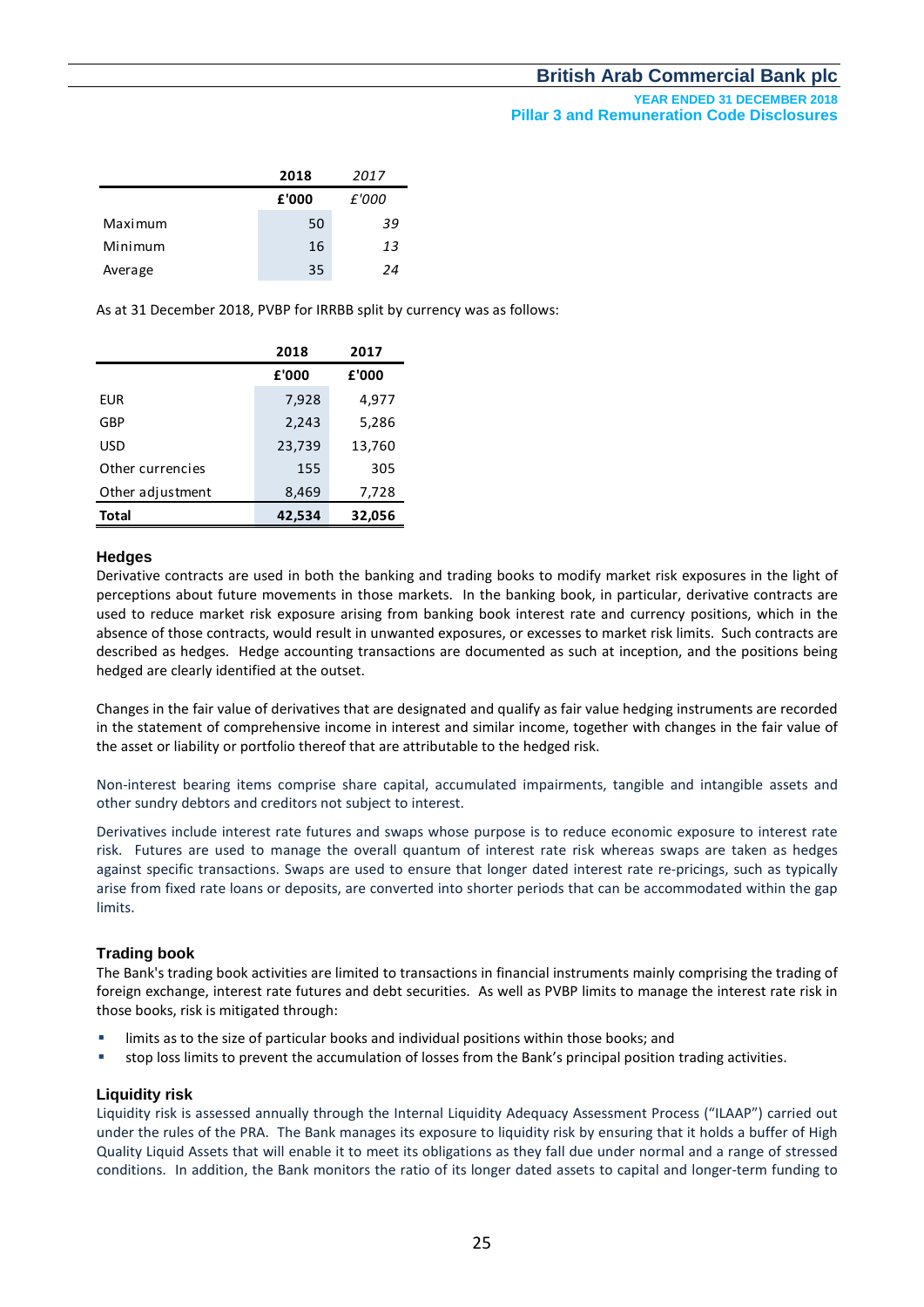**YEAR ENDED 31 DECEMBER 2018 Pillar 3 and Remuneration Code Disclosures**

mitigate the funding risk deriving from maturity transformation.

The Bank monitors three liquidity indicators: net cash flows over 14 days plus HQLA; the Liquidity Coverage Ratio (LCR – see below); and net cash flows over 91 days plus HQLA. The Bank aims to be able to survive a 91-day period assuming no non-contractual rollover of Group funding.

Business and Operations Heads ensure that the requirements for managing liquidity risk are incorporated in departmental operating procedures, to the extent required.

The Board is of the opinion that it has taken appropriate steps to provide reasonable assurance that the liquidity risk of the Bank is and will continue to be managed in a prudent manner.

The Bank's appetite for liquidity risk is low. This is evidenced by the Bank's LCR which shows that the surplus of HQLA is greatly in excess of the minimum amount the PRA requires the Bank to hold.

The table below analyses the Bank's assets and liabilities into relevant maturity buckets based on the remaining period from the balance sheet date to the contractual maturity date. The table has not been adjusted to reflect any behavioural characteristics that may have been observed by the Bank. Examples include the Bank's portfolio of trading securities that are purchased with the intention of trading before their contractual maturity, and the Bank's ability to liquidate banking book securities in the event of an unforeseen liquidity event.

#### **Table 8: The net liquidity gaps of the Bank (being the difference in contractual cash inflows from maturing assets, and outflows from maturing liabilities)**

| Net liquidity gap<br>(Outflow)/inflow | Up to $1$<br>month<br>£'000 | 1-3 months<br>£'000 | 3-12 months<br>£'000 | 1-5 vears<br>£'000 | Over 5 years<br>£'000 | <b>Undated</b><br>£'000 |
|---------------------------------------|-----------------------------|---------------------|----------------------|--------------------|-----------------------|-------------------------|
| 31 December 2018                      | (662, 553)                  | 461.904             | (389, 312)           | 736,488            | (5,862)               | (140, 665)              |
| 31 December 2017                      | (268,958)                   | 22,603              | (282, 665)           | 764.248            | (43, 708)             | (191,520)               |

#### **Table 9: BACB's Liquidity coverage ratio (simple averages of month-end observations over the twelve months up to the end of each quarter)**

|                              | 31 Dec 2018 | 30 Sep 2018 | 30 Jun 2018 | 31 Mar 2018 |
|------------------------------|-------------|-------------|-------------|-------------|
| 31 December 2018             | £'000       | £'000       | £'000       | £'000       |
| Liquidity Buffer             | 1,236,912   | 1,009,287   | 983,594     | 957,653     |
| Total net cash outflows      | 601,194     | 420,836     | 414,169     | 385,729     |
| Liquidity coverage ratio (%) | 232%        | 250%        | 246%        | 260%        |

The minimum LCR ensures that banks hold an adequate stock of unencumbered high quality liquid assets (HQLA) that can be converted into cash to meet the net cash outflow over a 30 calendar day stress scenario as calculated using regulatory weightings. The minimum required ratio has been 100% since 1 January 2018.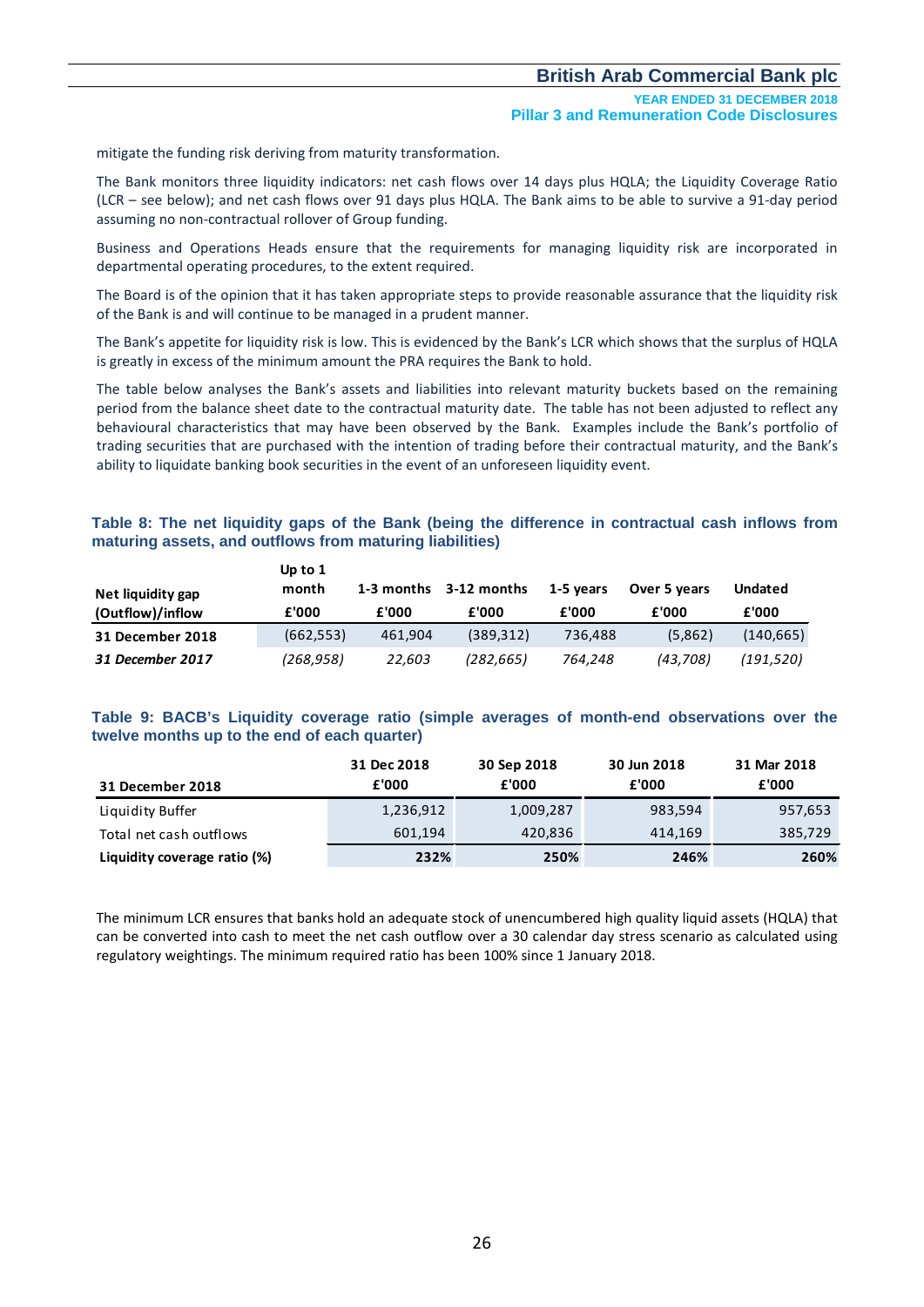## **III. OPERATIONAL RISKS**

### **OPERATIONAL RISK**

#### **Definitions:**

**Operational Risk** is the risk of loss resulting from inadequate or failed internal processes, people and systems or from external events.

#### **Risk Management:**

The Bank's appetite for operational risk is set in response to its business plans and overall risk appetite. The Chief Risk Officer and his direct report, the Head of Operational Risk and Compliance, are responsible for:

- **E** development and oversight of the operational risk management frameworks;
- developing operational risk policies, tools and frameworks across the business, including operational risk incident reporting, root cause analysis and recording and remedial action tracking;
- managing effective Risk and Control Self-Assessment processes to identify and evaluate the Bank's exposures to operational risks;
- oversight of operational risk management activities undertaken by the first line; and
- reporting and performance monitoring.

The Bank's Chief Operations and Control Officer is in the  $1<sup>st</sup>$  Line of Defence (see Section 3.3 – Approach to Risk Management) and reports to the Chief Executive Officer. The Chief Operations and Control Officer has day to day responsibility for assuring the completeness and performance of the Bank's operational risk control processes.

Operational risk management is overseen at an executive level by the Governance and Control Committee, which reviews and makes recommendations via the Executive Committee to the Audit, Risk and Conduct Committee at least annually on the Bank's operational risk appetite and policies, or approves where within delegated authority, having regard to the Bank's business plans and Operational Risk Standards as approved by the Audit, Risk and Conduct Committee.

Operational risk losses in the year to 31 December 2018 amounted to £198,000 (*2017: £109,000*).

#### **Risk Mitigation:**

The Bank seeks to mitigate its operational risks using accepted operational risk management concepts and strategies including but not limited to:

- **Indentification of mission critical processes and potential points of failure, and ensuring that adequate controls** are in place;
- **IF IT technical standards and change control procedures;**
- HR policies, processes and controls;
- project management policies and procedures;
- **Inmallementing an information security management system framework consistent with the ISO 27000 family of** standards;
- business continuity planning;
- escalation and reporting of operational incidents to ensure that timely actions are taken to resolve the incident and root cause analysis performed to mitigate the likelihood of recurrence; and
- **E** insurance policies to cover relevant risk exposures. Insurance is viewed as complementary to and not a replacement for a robust control environment.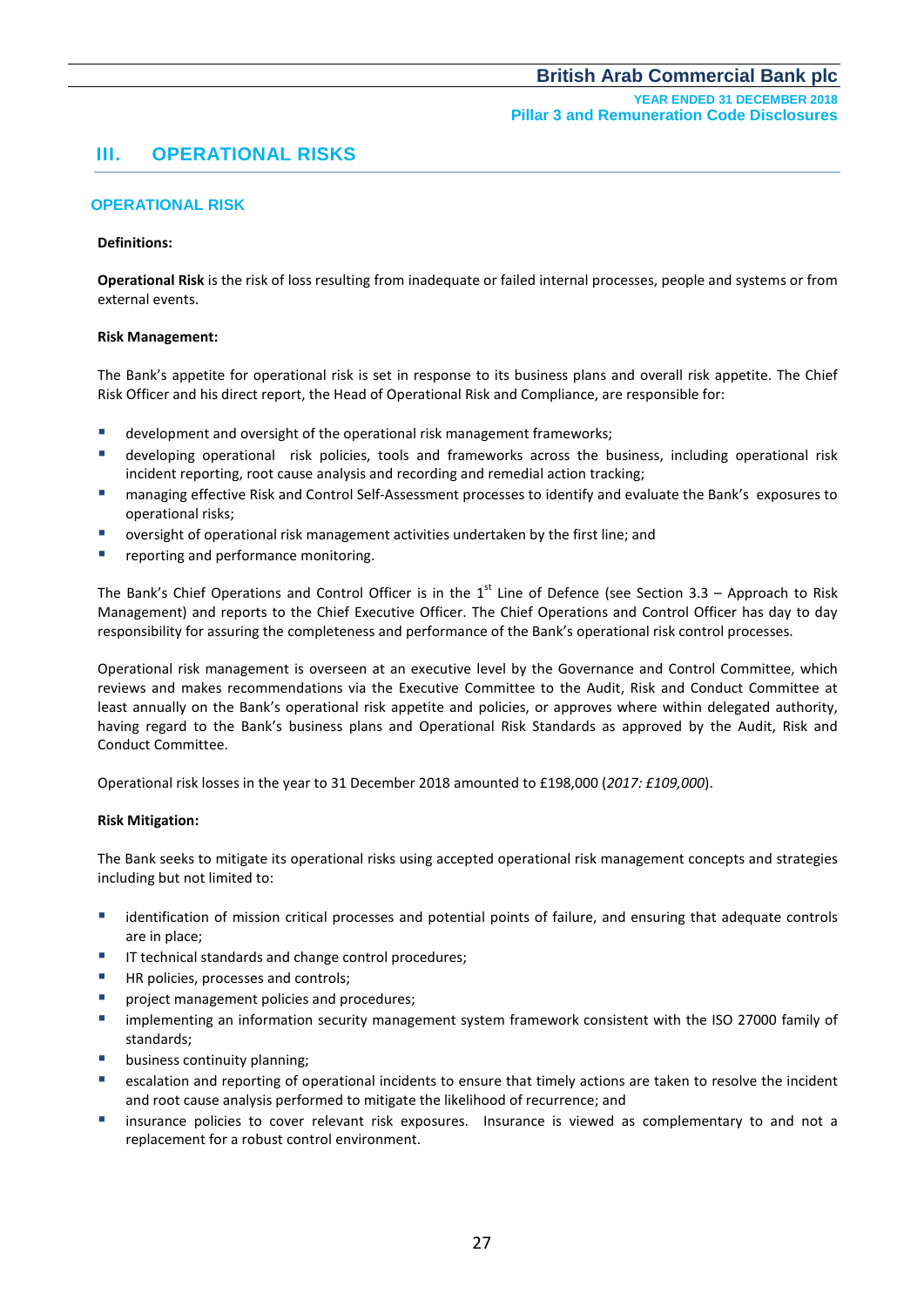#### **COMPLIANCE RISK**

#### **Definition:**

**Compliance Risk** is defined as the risk of legal and / or regulatory sanctions, material financial loss, or loss to reputation that the Bank may suffer as a result of a failure to comply with laws, regulations, internal policies, codes of conduct and standards, responsibility for which has been allocated to the Compliance Department. In the context of BACB, this encompasses primarily regulatory requirements in respect of Conduct Risk, Market Abuse and Fair Treatment of Customers.

The Bank's principal sources of Compliance Risk are:

- Enterprise-wide compliance risks including supervision and oversight, regulatory reporting and notifications, material outsourcing and / or failure to adequately implement existing and new regulatory requirements;
- Business related including the risk that the Bank fails to conduct its activities appropriately, which may include consumer treatment, conflicts of interest, and / or complaints handling, as well as managing client money and assets;

#### **Risk Management:**

The decision was taken in 2018 to allocate oversight responsibility for Compliance to the Head of Operational Risk (now Head of Operational Risk and Compliance) to better balance responsibilities. The Bank's objective is to comply with the letter and spirit of all applicable regulations and laws, and to embed a robust risk and compliance culture throughout the organisation.

The Compliance Department is responsible for:

- developing applicable principles, standards and guidelines for compliance, communicating them and verifying adherence;
- providing advice to individual business units on applicable laws, directives, standards, and regulations as well as providing compliance support;
- providing regular training and education for staff on applicable regulations, rules and internal standards;
- **•** regulatory scanning to ensure that any relevant developments or emerging risks are identified and appropriately addressed; and
- communicating with regulators.

Compliance Risk is overseen by the Audit Risk and Conduct Committee, to whom the Head of Operational Risk Compliance provides periodic reports. At an executive level, Compliance risk, including mitigation controls along with action and remediation plans, is overseen by the Governance and Control Committee.

#### **Risk Mitigation:**

The Bank seeks to minimise the risk of compliance failure by seeking to:

- ensure an up-to-date understanding of regulatory requirements which need to be complied with;
- ensure that procedures and controls are in place and designed to minimise the risk of breaching those requirements;
- provide training for staff throughout the organisation aimed at promoting a good understanding of compliance; and
- undertaking a risk-based monitoring programme aimed at detecting shortcomings in, or failures of, compliance controls or processes.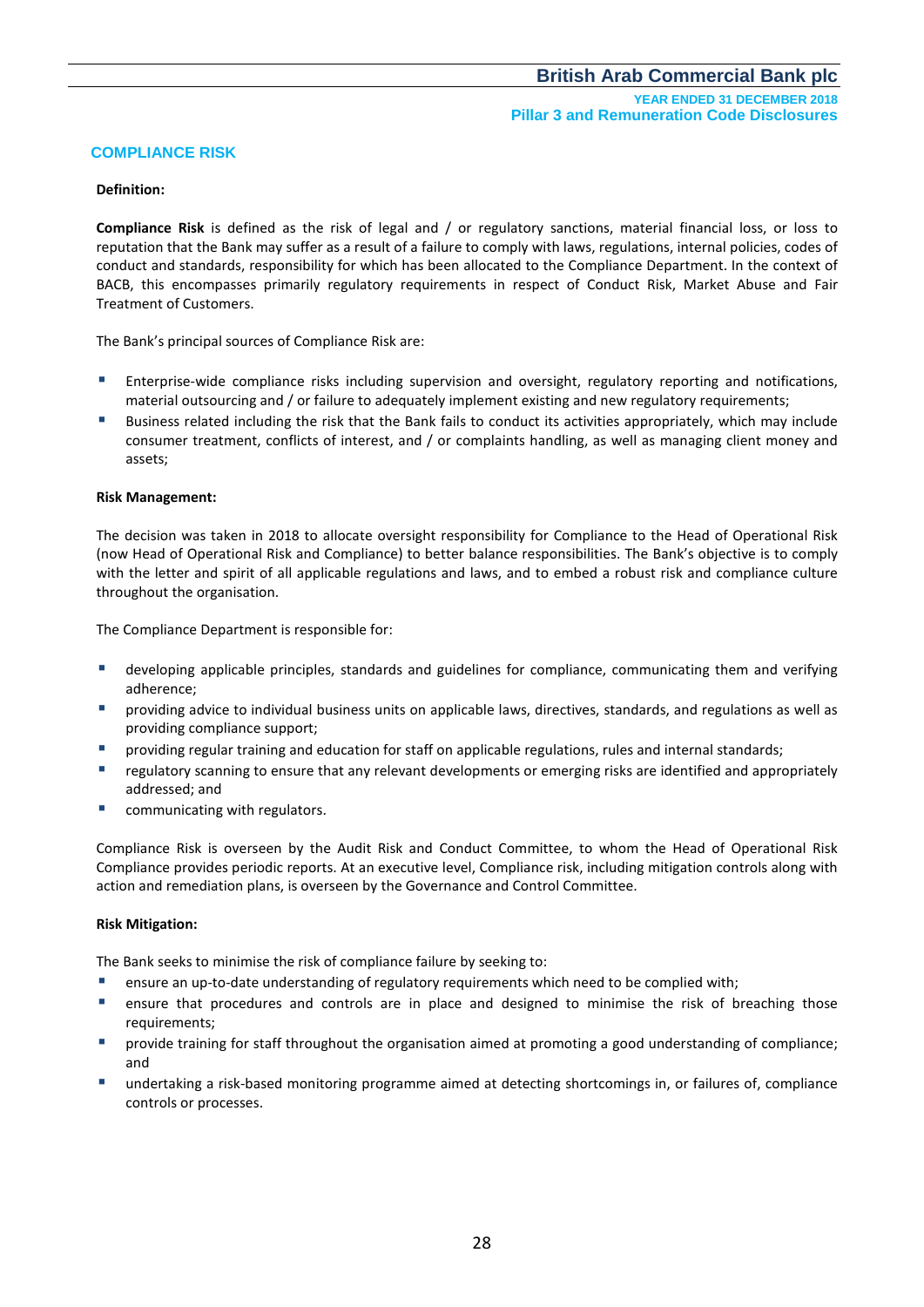#### **FINANCIAL CRIME**

#### **Definition:**

**Financial Crime Risk** is the risk that the Bank may be used to further financial crime activity by breaching financial sanctions, laundering the proceeds of crime, terrorist financing, tax evasion, offering or accepting bribes or being used to channel funds from corrupt practices.

#### **Risk Management:**

As noted above the decision was taken during 2018 to reallocate responsibilities for Compliance and Financial Crime to permit the MLRO to focus full time on the Financial Crime agenda. This has also resulted in Financial Crime being categorised as a Principal Risk Type of the Bank on a standalone basis (previously it was combined with Compliance).

The Anti Financial Crime department is responsible for:

- Implementing an anti-financial crime risk management framework designed to mitigate the risk of the Bank being used as a vehicle to facilitate financial crime and breaches of sanctions applicable to the Bank.
- ensuring that any occurrences which give reason to suspect money laundering or the financing of terrorism are identified and reported to the relevant authorities;
- maintaining effective policies, systems and controls to combat and identify financial crime;
- **E** monitoring that those policies and controls are being adhered to;
- **P** providing regular and mandatory training on both a Bank-wide and targeted basis;
- **horizon scanning to identify and prepare for forthcoming regulatory change;**
- providing management information and reporting to management on the effectiveness of the Bank's anti-financial crime controls; and
- **naintaining an independent second line function.**

Financial Crime Risk is overseen by the Audit, Risk and Conduct Committee, to whom the MLRO provides periodic reports. At an executive level, Compliance risk, including mitigation controls along with action and remediation plans, is overseen by the Governance and Control Committee.

#### **Risk Mitigation:**

- the Bank has invested heavily in enhancing both the quantity and calibre of resources in the first line who are responsible for ensuring compliance, subject to oversight, and in the case of higher risk cases, additional due diligence by the second line compliance team;
- the Bank employs a range of tools and processes, including technology solutions, to monitor new and existing customers and to monitor transactions for risk indicators, which will be investigated if triggered;
- the Bank has established a High Risk Advisory Committee, which consists of a senior members of executive management, to which the MLRO brings higher risk issues which in his opinion should be escalated for information or for discussion, in order to help the ultimate decision makers arrive at their decisions;
- the Bank has developed a Financial Crime Risk Appetite Statement to assist with decision making; and
- the Anti-Financial Crime team operates a risk based monitoring programme to ensure controls are effective

Note 32 in the Annual Report and Financial Statements provides details of the agreed settlement with the U.S. Office of Foreign Assets Control in relation to sanctions.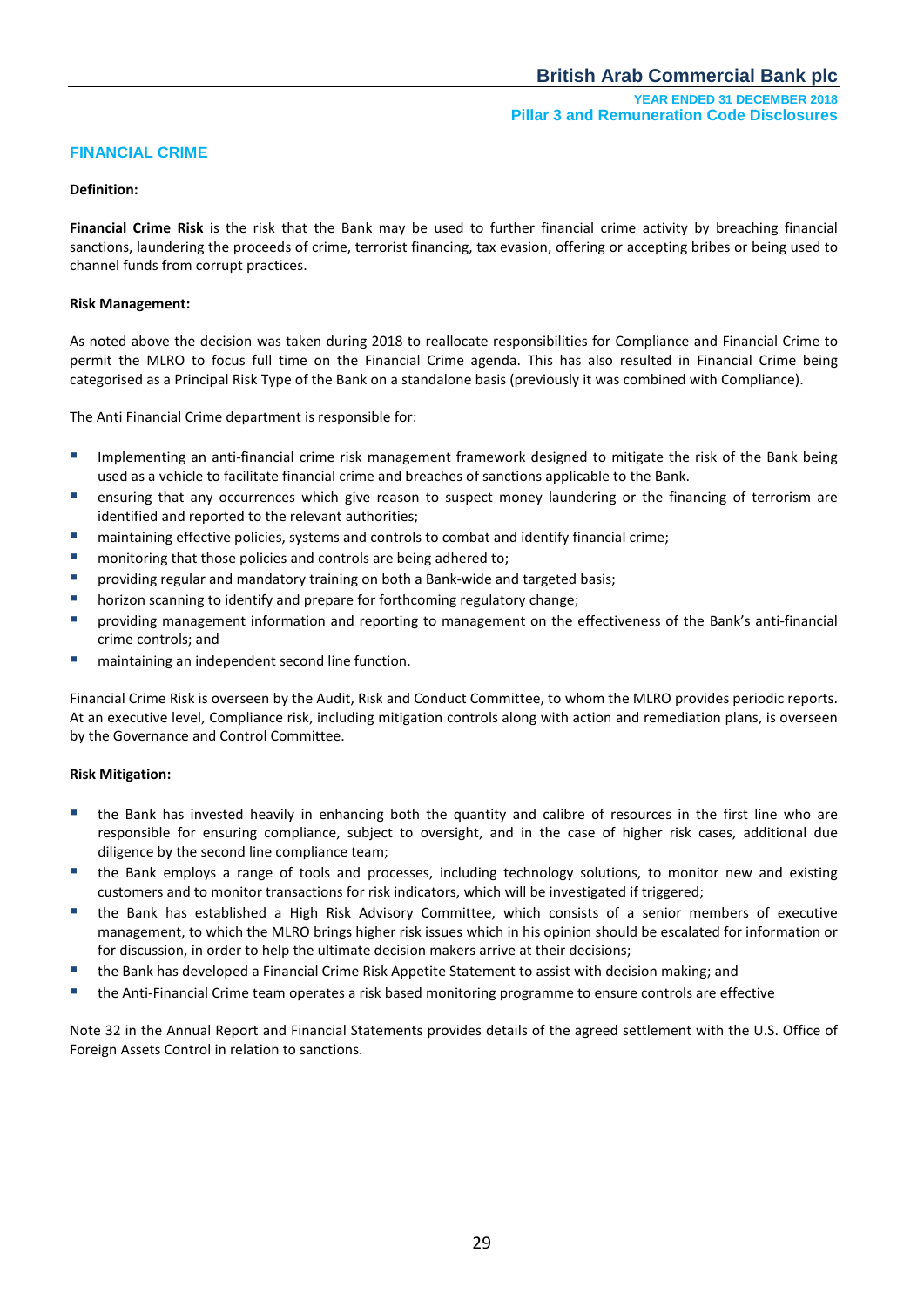## **4 OWN FUNDS**

Own funds (also referred to as capital resources) is the type and level of regulatory capital which must be held to enable the Bank to absorb losses. The Bank is required to hold own funds in sufficient quantity and quality in accordance with CRD IV which sets out the characteristics and conditions for own funds.

Under the CRD IV framework three tiers of capital are recognised, being Common Equity Tier 1, Additional Tier 1 and Tier 2 Capital with the sum of Tier 1 and Tier 2 Capital constituting "own funds".

CRD IV requires a bank to have minimum levels of capital calculated by reference to its risk weighted assets (RWAs):

- Total capital of at least **8%** of RWAs;
- Tier 1 capital of at least **6%** of RWAs; and
- Common equity Tier 1 ("CET1") capital of at least **4.5%** of RWAs.

As at 31 December 2018, BACB had a **Tier 1 Capital Ratio of 9.9%** and a **Total Capital Adequacy ratio of 14.3%.**

## **4.1 Total available capital**

#### **Table 10: The Bank's regulatory capital base and capital adequacy ratios at 31 December 2018**

|                                              | 2018      | 2017      |
|----------------------------------------------|-----------|-----------|
|                                              | £'000s    | £'000s    |
| <b>Common Equity Tier 1 Capital</b>          |           |           |
| Ordinary Share Capital                       | 104,357   | 104,149   |
| Retained Earnings                            | 62,796    | 106,861   |
| AFS Reserve                                  | (3,079)   | 1,719     |
| Other Reserves                               | 4,104     | 4,104     |
| <b>Deductions from Common Equity Tier 1:</b> |           |           |
| Regulatory Adjustments                       | (6,960)   | (7,586)   |
| <b>Total Common Equity Tier 1 Capital</b>    | 161,218   | 209,247   |
| <b>Tier 2 Capital</b>                        |           |           |
| Term issued Subordinated Debt                | 72,264    | 71,962    |
| <b>Total Tier 2 Capital</b>                  | 72,264    | 71,962    |
|                                              |           |           |
| <b>Total Own Funds</b>                       | 233,482   | 281,209   |
| <b>Risk Weighted Assets</b>                  | 1,635,966 | 1,723,409 |
| Common Equity Tier 1 Ratio                   | 9.9%      | 12.1%     |
| Capital Adequacy Ratio                       | 14.3%     | 16.3%     |

Subordinated Debt included in Tier 2 capital excludes accrued interest and amounts which are ineligible due to amortisation. The figure quoted on the Statement of Financial Position (SFP) in the 2018 Annual Report and Financial Statements includes accrued interest. Retained Earnings above include retained profits for the year of 2017 and the loss for 2018.

The figures detailed above are based on Basel III regulations, commonly known as CRD IV. Risk Weighted Assets are the total value of the Bank's on- and off-balance-sheet exposures, weighted in accordance with the relevant regulatory rules. The total for Risk Weighted Assets is the amount reported in the Bank's regulatory returns as at the reporting date.

Tier 2 capital comprises term subordinated debt due 2023-2025, issued in US Dollars and Euros and on terms which qualify for inclusion in capital resources.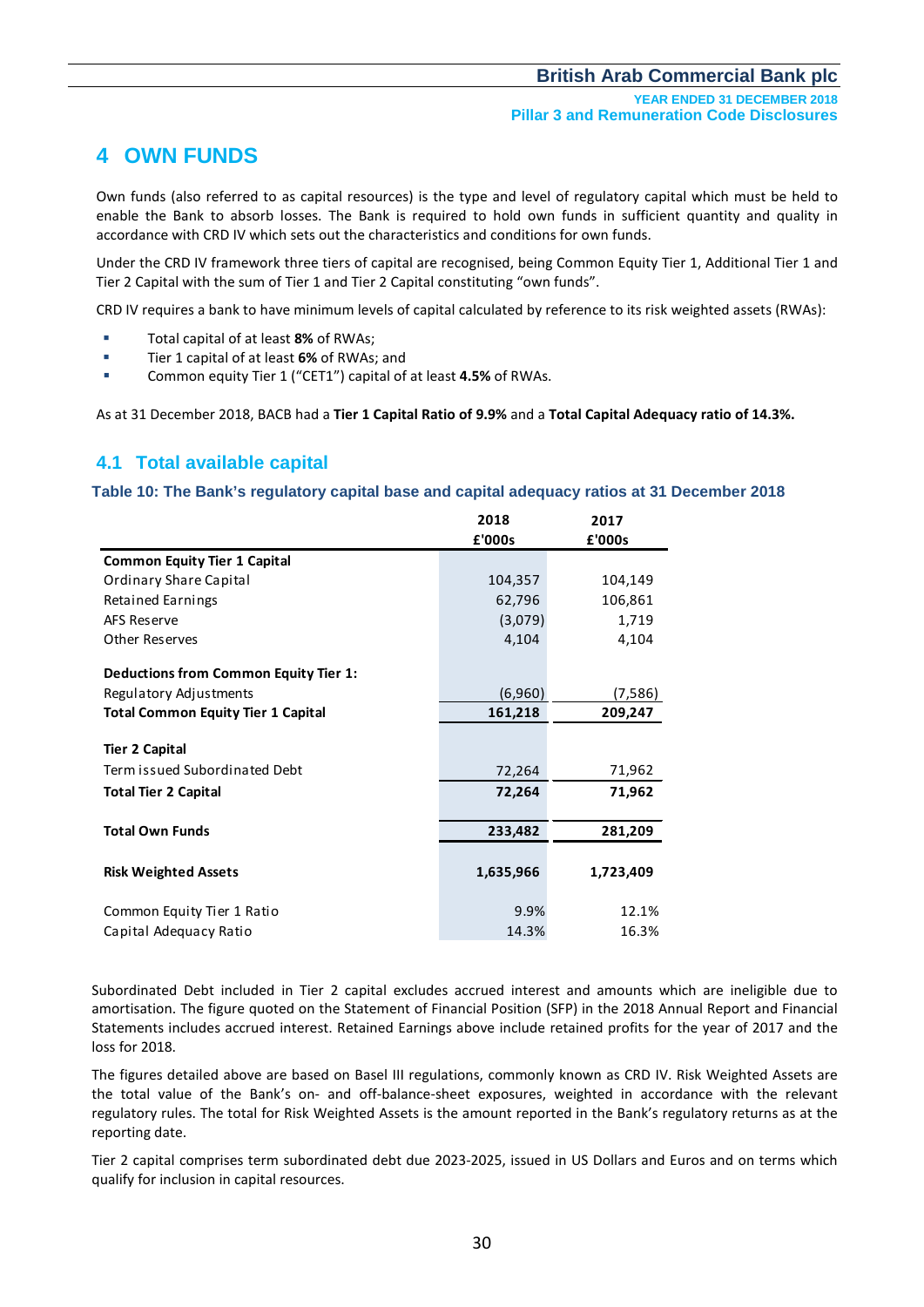**YEAR ENDED 31 DECEMBER 2018 Pillar 3 and Remuneration Code Disclosures**

BACB does not have any form of hybrid, innovative, or additional Tier 1 capital.

## **4.2 Common equity Tier 1 capital**

Common equity Tier 1 capital comprises ordinary share capital plus reserves. Adjustments are made in respect of intangible assets and certain valuation adjustments in accordance with the PRA regulatory rules.

#### **Table 11: Reconciliation between equity and common equity Tier 1 capital**

|                                               | 2018<br>£'000s | 2017<br>£'000s |
|-----------------------------------------------|----------------|----------------|
| <b>Equity per Annual Financial Statements</b> | 168,178        | 216,833        |
| <b>Regulatory deductions from Equity:</b>     |                |                |
| Transitional adjustment for IFRS9             | 5,771          |                |
| Intangible assets                             | (10, 954)      | (6, 796)       |
| Additional value adjustments                  | (1,777)        | (790)          |
| <b>Common Equity Tier 1 Capital</b>           | 161,218        | 209,247        |

A reconciliation of regulatory capital to the Statement of Financial Position is shown in Appendix III.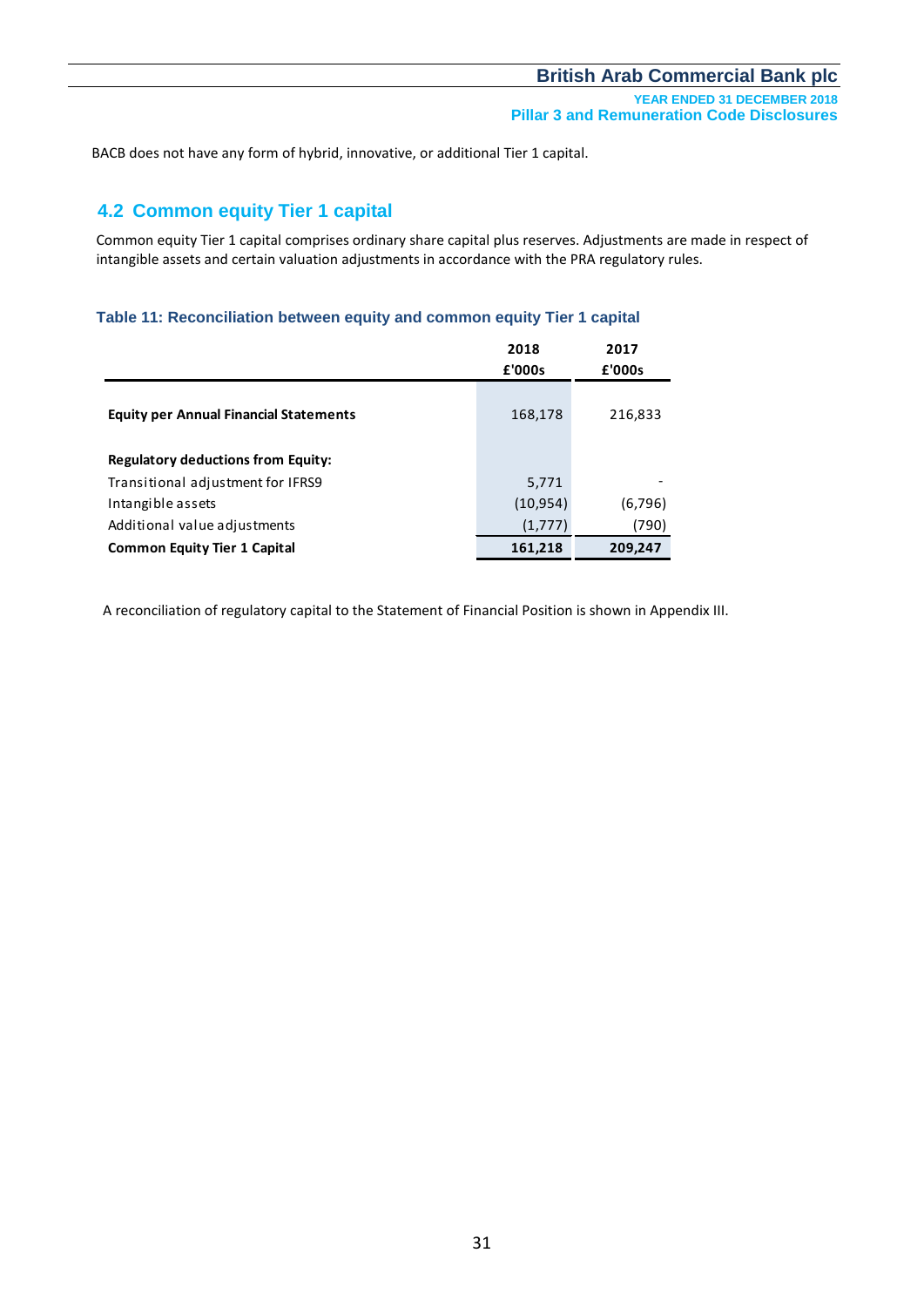## **5 CAPITAL ADEQUACY**

## **5.1 Overview**

From 1 January 2015, the Bank has complied with the revised rules for determining capital requirements as promulgated by the EU in accordance with CRD IV. Under CRD IV the Bank applies the Standardised Approach to credit risk, the Basic Indicator Approach ("BIA") to operational risk and the Position Risk Requirement ("PRR") rules for market risk. The PRA in its capacity as supervisor set targets for, and monitors, the capital adequacy of the Bank. Capital adequacy returns are submitted quarterly to the Regulator.

As at 31 December 2018, the overall capital requirement exceeded capital in place by £29.7m at the Tier 1 Capital level (£1.0m at the Total Capital level) caused in the main by the high level of year end credit provisions, resulting in the Bank partially utilising its regulatory stress buffers (which are designed to be used in times of stress).

Since the year end, capital headroom has recovered substantially through careful management of risk weighted assets, and capital headroom (at both the Total Capital and the Tier 1 Capital levels) has recovered to a position in excess of all regulatory requirements. In line with the Strategy, the Board is working with the shareholders to strengthen the capital base of the Bank to support future business growth.

## **5.2 Internal capital adequacy assessment process**

The Board has ultimate responsibility for the Bank's capital management and capital allocation. The Finance, Risk Management and Treasury functions are responsible for the financial governance of the Bank and compliance with statutory, regulatory and disclosure requirements. Ongoing monitoring of compliance with its regulatory requirements takes place via the ALCO, which considers the adequacy of the Bank's capital position.

In addition, the Bank undertakes a comprehensive formal evaluation of its capital adequacy as required by the Internal Capital Adequacy Assessment Process ("ICAAP") rules of the PRA on a regular basis and usually every twelve months. The preparation of the ICAAP is the responsibility of the Chief Risk Officer.

The ICAAP is an assessment by the Bank, approved by the Board, of the level of capital that it believes is required in respect of the principal risks to which it is exposed in the execution of its business plan. The Bank uses a range of modelling, scenario analysis and stress testing techniques which it considers appropriate to the scale and nature of the Bank's activities in order to identify the capital levels required and compares these to the Pillar 1 minimum amounts plus the Bank's Individual Capital Guidance requirements. These techniques include an evaluation over the medium term planning horizon of the adequacy of the Bank's capital position even under a range of relevant extreme but plausible stressed conditions.

The ICAAP is subject to rigorous review and challenge by both the executive management team (ALCO and ExCo) and the Board, through its ARCC Sub-Committee. The report is submitted to the PRA, which periodically revisits the Individual Capital Guidance requirements for the Bank in the light of the most recent ICAAP and the regulator's own supervisory processes.

## **5.3 Pillar 1 capital requirement**

BACB's overall minimum capital requirement under Pillar 1 is calculated by adding the credit risk capital requirement to that required for operational risk, as well as other immaterial risk categories including market risk.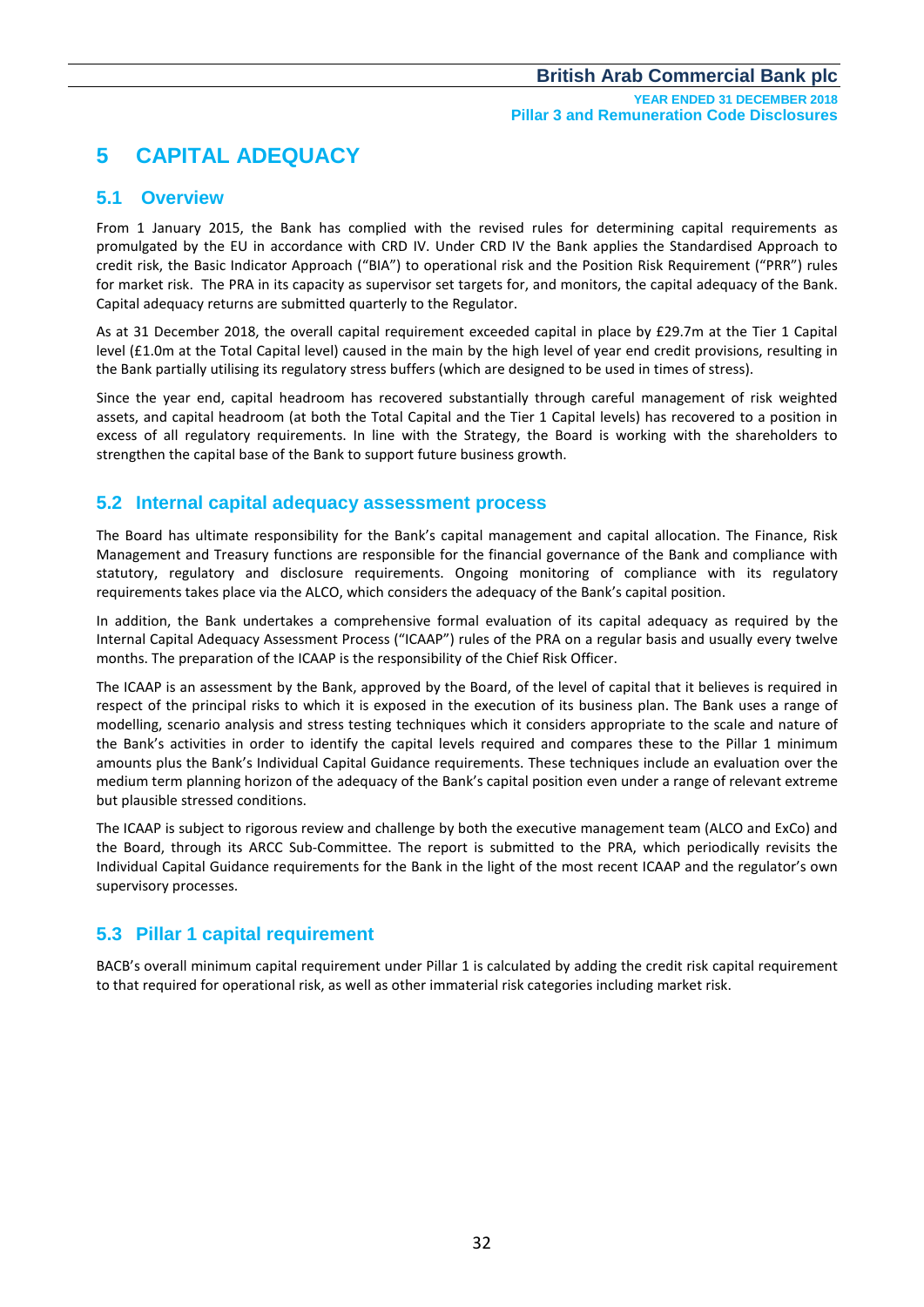**YEAR ENDED 31 DECEMBER 2018 Pillar 3 and Remuneration Code Disclosures**

#### **Table 12 Overview of RWAs and the Bank's minimum capital requirement and capital adequacy position under Pillar 1**

|                                                                       | 2018                                              | 2018                   | 2017                   |
|-----------------------------------------------------------------------|---------------------------------------------------|------------------------|------------------------|
|                                                                       | <b>Risk Weighted</b><br><b>Assets</b><br>("RWAs") | Capital<br>Requirement | Capital<br>Requirement |
|                                                                       | £'000                                             | £'000                  | £'000                  |
| <b>Credit and Counterparty Credit Risk</b>                            |                                                   |                        |                        |
| Central governments/central banks                                     | 64,505                                            | 5,160                  | 5,529                  |
| Multilateral Development Banks                                        |                                                   |                        |                        |
| Institutions                                                          | 185,570                                           | 14,846                 | 16,067                 |
| Corporates                                                            | 714,874                                           | 57,190                 | 78,274                 |
| Covered bonds                                                         | 10,594                                            | 848                    | 217                    |
| Secured by mortgages on immovable property                            | 316,818                                           | 25,345                 | 22,133                 |
| Exposures in default                                                  | 130,368                                           | 10,429                 | 5,587                  |
| Equity exposures                                                      | 1,964                                             | 157                    | 149                    |
| Items associated with particularly high risk                          | 29,829                                            | 2,386                  | 1,296                  |
| Other items                                                           | 32,391                                            | 2,591                  | 1,599                  |
|                                                                       | 1,486,913                                         | 118,953                | 130,852                |
|                                                                       |                                                   |                        |                        |
| <b>Market Risk</b>                                                    |                                                   |                        |                        |
| <b>Interest Rate PRR</b>                                              | 8,129                                             | 650                    | 436                    |
| Foreign Exchange PRR                                                  | 54,567                                            | 4,365                  | 215                    |
| <b>Operational Risk Basic Indicator Approach</b>                      | 85,268                                            | 6,821                  | 6,339                  |
| <b>Credit Valuation Adjustment</b>                                    | 1,090                                             | 87                     | 29                     |
| <b>Total Pillar 1</b>                                                 | 1,635,966                                         | 130,877                | 137,873                |
| <b>Own Funds</b>                                                      |                                                   | 233,482                | 281,209                |
| Excess of capital in place over minimum requirement<br>under Pillar 1 |                                                   | 102,605                | 143,337                |

Total Pillar 1 capital requirements shown above are the amounts reported in the regulatory returns as at 31 December 2018.

The Bank has a capital requirement of £5,831,000 with respect to the Countercyclical Buffer as set out in the table below. The Countercyclical Buffer for the UK set by the Financial Policy Committee as of 31 December 2018 was 1.0%. The Bank only had relevant exposures to counterparties in states which have implemented Countercyclical Buffers in respect of the UK and Hong Kong.

The following table shows the geographical distribution of credit exposures relevant to the calculation of the Countercyclical Buffer and the amount of institution specific Countercyclical Capital Buffer, calculated in accordance with the regulatory prescribed formula.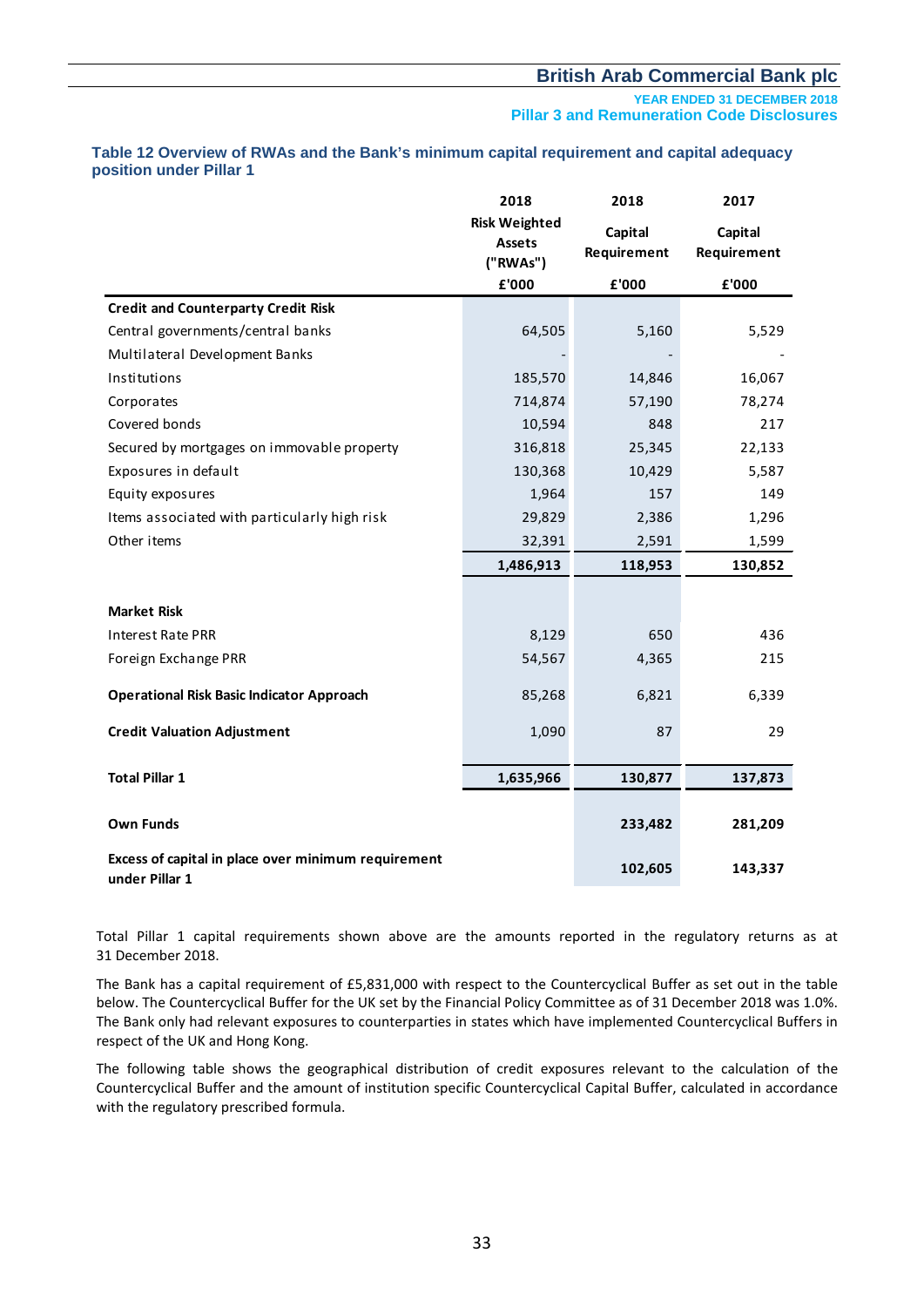#### **YEAR ENDED 31 DECEMBER 2018 Pillar 3 and Remuneration Code Disclosures**

**Table 13: Geographical distribution of credit exposures relevant for the calculation of the countercyclical capital buffer and the amount of institution specific counter-cyclical capital buffer having applied the regulatory prescribed formula at 31 December 2018**

|                                                                | Own funds requirement                                  |                                                       |                                        |                                             |              |                                             |                                                 |
|----------------------------------------------------------------|--------------------------------------------------------|-------------------------------------------------------|----------------------------------------|---------------------------------------------|--------------|---------------------------------------------|-------------------------------------------------|
| Country                                                        | General<br>credit<br>exposure<br>value for SA<br>£'000 | <b>Trading</b><br>book<br>exposure<br>for SA<br>£'000 | General<br>credit<br>exposure<br>£'000 | <b>Trading</b><br>book<br>exposure<br>£'000 | <b>Total</b> | Own funds<br>requirement<br>weights<br>$\%$ | Countercyclic<br>al capital<br>buffer rate<br>% |
| Countries with an existing countercyclical capital buffer rate |                                                        |                                                       |                                        |                                             |              |                                             |                                                 |
| Hong Kong                                                      | 25,292                                                 |                                                       | 3,035                                  |                                             | 3,035        | 3.06%                                       | 1.88%                                           |
| United Kingdom                                                 | 512,634                                                |                                                       | 29,801                                 |                                             | 29,801       | 30.03%                                      | 1.00%                                           |
| Countries with own funds requirements weight of 1% or above    |                                                        |                                                       |                                        |                                             |              |                                             |                                                 |
| Nigeria                                                        | 111,466                                                | 1,881                                                 | 11,112                                 | 226                                         | 11,338       | 11.43%                                      | 0.00%                                           |
| Virgin Islands, British                                        | 127,442                                                |                                                       | 5,987                                  | $\overline{a}$                              | 5,987        | 6.03%                                       | 0.00%                                           |
| <b>United Arab Emirates</b>                                    | 64,110                                                 | $\overline{\phantom{a}}$                              | 4,582                                  | $\overline{\phantom{0}}$                    | 4,582        | 4.62%                                       | 0.00%                                           |
| Mauritania                                                     | 57,137                                                 | $\overline{\phantom{a}}$                              | 4,229                                  | $\overline{\phantom{0}}$                    | 4,229        | 4.26%                                       | 0.00%                                           |
| Algeria                                                        | 45,980                                                 | $\overline{a}$                                        | 3,678                                  | $\overline{\phantom{0}}$                    | 3,678        | 3.71%                                       | 0.00%                                           |
| Sudan                                                          | 35,109                                                 | $\overline{\phantom{a}}$                              | 2,809                                  | $\qquad \qquad -$                           | 2,809        | 2.83%                                       | 0.00%                                           |
| Egypt                                                          | 31,391                                                 | $\qquad \qquad \blacksquare$                          | 2,803                                  | $\qquad \qquad -$                           | 2,803        | 2.82%                                       | 0.00%                                           |
| Libya                                                          | 161,711                                                | $\overline{\phantom{a}}$                              | 2,636                                  | $\overline{\phantom{0}}$                    | 2,636        | 2.66%                                       | 0.00%                                           |
| Monaco                                                         | 31,592                                                 | $\overline{\phantom{a}}$                              | 2,527                                  | $\qquad \qquad \blacksquare$                | 2,527        | 2.55%                                       | 0.00%                                           |
| Jersey                                                         | 41,585                                                 | $\qquad \qquad \blacksquare$                          | 2,487                                  | $\qquad \qquad \blacksquare$                | 2,487        | 2.51%                                       | 0.00%                                           |
| Guernsey                                                       | 29,228                                                 | $\overline{\phantom{a}}$                              | 2,338                                  | $\overline{\phantom{0}}$                    | 2,338        | 2.36%                                       | 0.00%                                           |
| Turkey                                                         | 28,750                                                 |                                                       | 2,134                                  | $\qquad \qquad \blacksquare$                | 2,134        | 2.15%                                       | 0.00%                                           |
| Chad                                                           | 14,022                                                 |                                                       | 1,683                                  | $\overline{\phantom{a}}$                    | 1,683        | 1.70%                                       | 0.00%                                           |
| Mali                                                           | 20,612                                                 |                                                       | 1,575                                  | $\overline{\phantom{0}}$                    | 1,575        | 1.59%                                       | 0.00%                                           |
| Lebanon                                                        | 19,251                                                 |                                                       | 1,540                                  | $\overline{\phantom{a}}$                    | 1,540        | 1.55%                                       | 0.00%                                           |
| Switzerland                                                    | 24,937                                                 |                                                       | 1,227                                  | $\frac{1}{2}$                               | 1,227        | 1.24%                                       | 0.00%                                           |
| Luxembourg                                                     | 14,188                                                 |                                                       | 1,135                                  | $\overline{\phantom{0}}$                    | 1,135        | 1.14%                                       | 0.00%                                           |
| Morocco                                                        | 13,471                                                 |                                                       | 1,078                                  | $\qquad \qquad \blacksquare$                | 1,078        | 1.09%                                       | 0.00%                                           |
| Bangladesh                                                     | 14,739                                                 |                                                       | 998                                    |                                             | 998          | 1.01%                                       | 0.00%                                           |
| Rest of the world, less than 1% own funds requirements weight  |                                                        |                                                       |                                        |                                             |              |                                             |                                                 |
| Total                                                          | 171,860                                                | 745                                                   | 9,552                                  | 60                                          | 9,612        | 9.69%                                       | 0.00%                                           |
| <b>Grand Total</b>                                             | 1,596,506                                              | 2,626                                                 | 98,947                                 | 285                                         | 99,232       | 100.00%                                     |                                                 |

#### **Amount of institution-specific countercyclical capital buffer**

| Total risk exposure amount                              | 1,241,117 |
|---------------------------------------------------------|-----------|
| Institution specific countercyclical buffer rate        | 0.36%     |
| Institution specific countercyclical buffer requirement | 5.831     |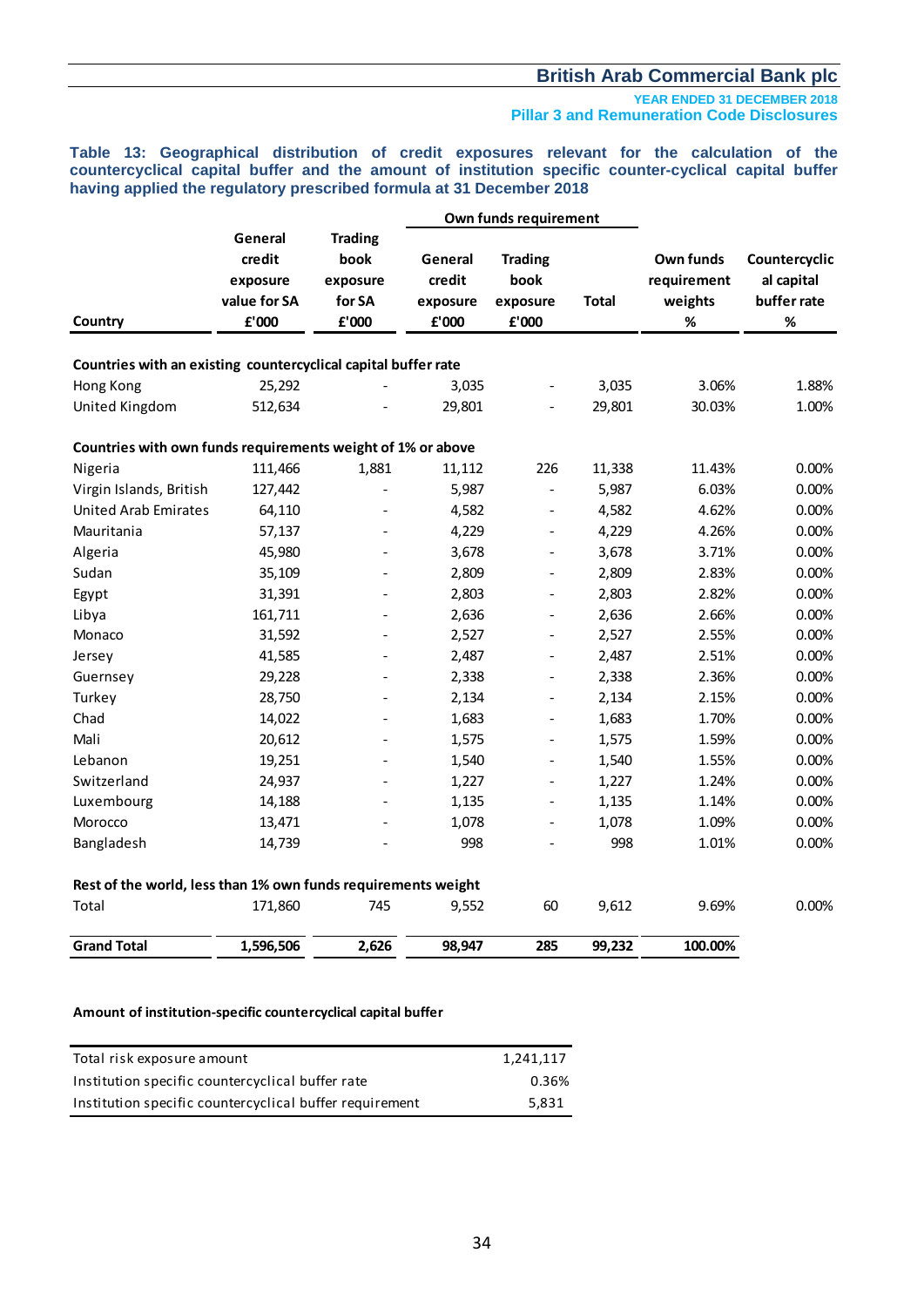**YEAR ENDED 31 DECEMBER 2018 Pillar 3 and Remuneration Code Disclosures**

## **6 NON-TRADING BOOK EXPOSURES IN EQUITIES**

The Bank has exposure to equities by way of long term investments. These comprise a strategic investment in a financial company in Egypt (accounted for as an equity exposure) and two investments in venture capital equity investment funds managed by specialist fund managers whose objective is to invest in growing companies in that region (treated as items associated with particularly high risk).

The Bank's objective in holding the strategic equity investment is to seek long term investment growth. The Bank has representation on the Board of the company.

The investments in the venture capital funds were entered into in order to achieve long term capital growth by way of participation in growing companies in that region.

The investments are held in the Bank's balance sheet as Available for Sale assets. In the case of the direct investment the Bank has estimated the fair value based on the audited net assets of the company involved. In the case of the investment funds the valuation is based on reports provided by the fund managers, including current audited financial statements.

At 31 December 2018 the carrying value and movements of those investments on the Bank's Statement of Financial Position (which is the same as estimated fair value) was as disclosed in Note 15 'Financial investments' of the 2018 Annual Report and Financial Statements.

Total unrealised gains on equity investments as at 31 December 2018 was £0.4m.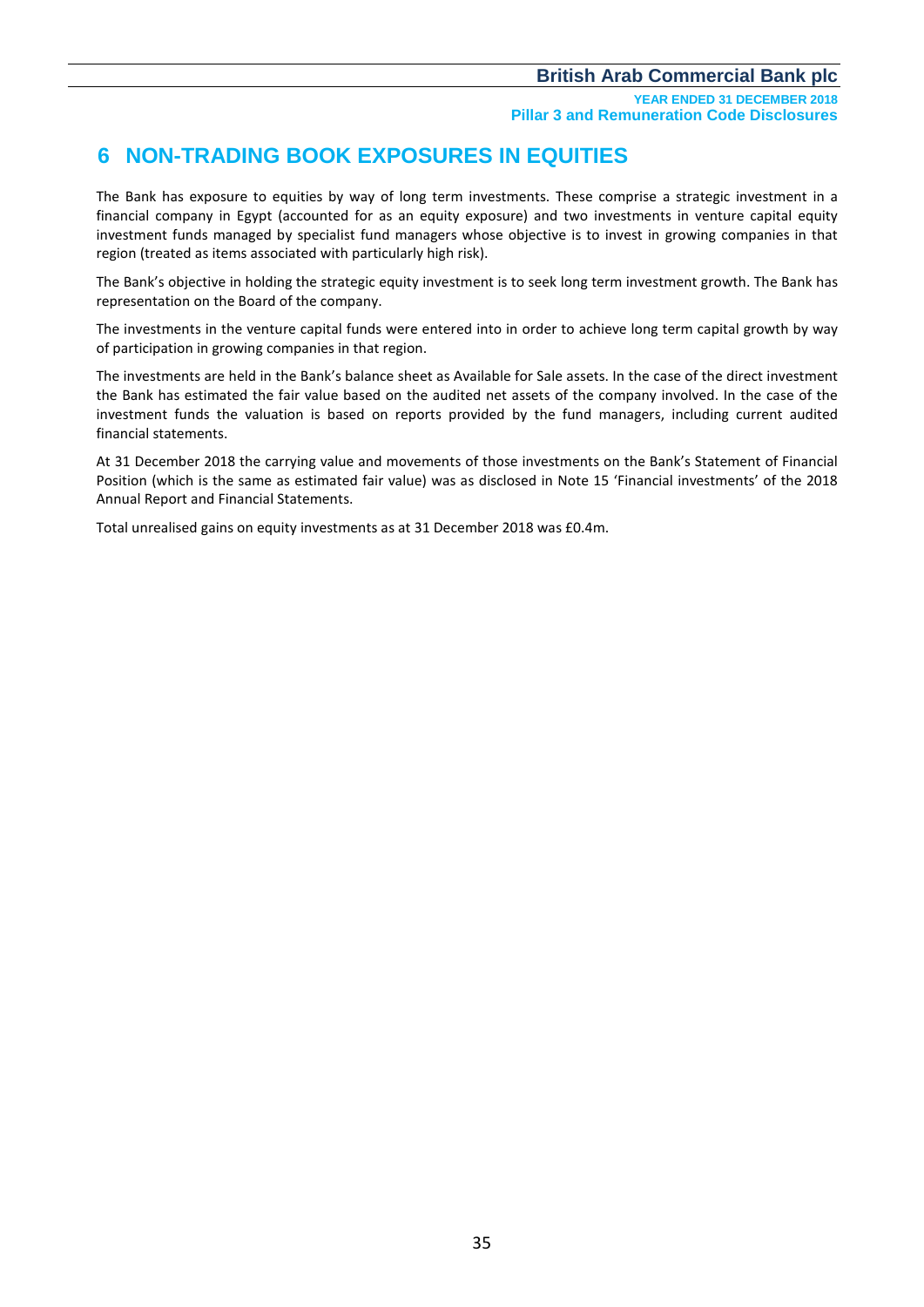## **7 IMPAIRMENT PROVISIONS**

## **7.1Summary of accounting policy**

The Bank's accounting policy for the determination of impairments is set out in Note 3 of the 2018 Annual Report and Financial Statements. A summary of the main provisions of the policy is set out below.

The Bank recognises impairment allowances for ECL on the following financial instruments that are not measured at FVTPL:

- **Inding exposures including funded Trade Finance exposures and reportable undrawn commitments;**
- debt instruments held for liquidity purposes;
- money market deposits and placements classified as loans and advances at amortised cost; and
- letters of credit and guarantees offered by the Bank.

No impairment loss is recognised on equity investments, debt securities held for trading and derivatives held at FVTPL.

12 month ECL is the portion of ECL that results from default events on financial instruments that are possible within the 12 months after the reporting date. Financial instruments for which a 12-month ECL is recognised are referred to as '**Stage 1 financial instruments**'.

Lifetime ECL is the ECL that results from all expected default events over the expected life of financial instruments. Financial instruments for which a lifetime ECL is recognised but which are not credit-impaired are referred to as '**Stage 2 financial instruments**'.

#### **Measurement of ECL**

ECL is a probability weighted estimate of credit losses. It is measured as follows:

- financial assets that are not credit-impaired at the reporting date: as the present value of all cash shortfalls, i.e. the difference between the cash flows due to the entity in accordance with the contract and the cash flows that the Bank expects to receive over the shorter of 12 months or the period to maturity;
- financial assets that are credit-impaired at the reporting date: as the difference between the gross carrying amount and the present value of estimated future cash flows;
- undrawn loan commitments: as the present value of the difference between the contractual cash flows that are due to the Bank if the commitment is drawn down and the cash flows that the bank expects to receive over the shorter of 12 months or the period to maturity; and
- financial guarantee contracts: the expected payments to reimburse the holder less any amounts that the Bank expects to recover over the shorter of 12 months or the period to maturity.

The recognition and measurement of ECL is highly complex and involves the use of significant judgement and estimation, which include the formulation and incorporation of forward looking probability weighted scenarios into the calculation of ECL. Scenarios used for IFRS 9 are formally reassessed periodically, and at least quarterly, for continued appropriateness and to ensure the scenarios are unbiased and meet the requirements of IFRS 9. The Bank uses three economic scenarios which represent the most likely outcome, referred to as the 'BAU scenario', and two less likely scenarios, referred to as 'optimistic' and 'downturn' scenarios. The probability weighting for each scenario is based on the geographic area of the underlying exposure and is determined by management using where available external, independent forecasts and information.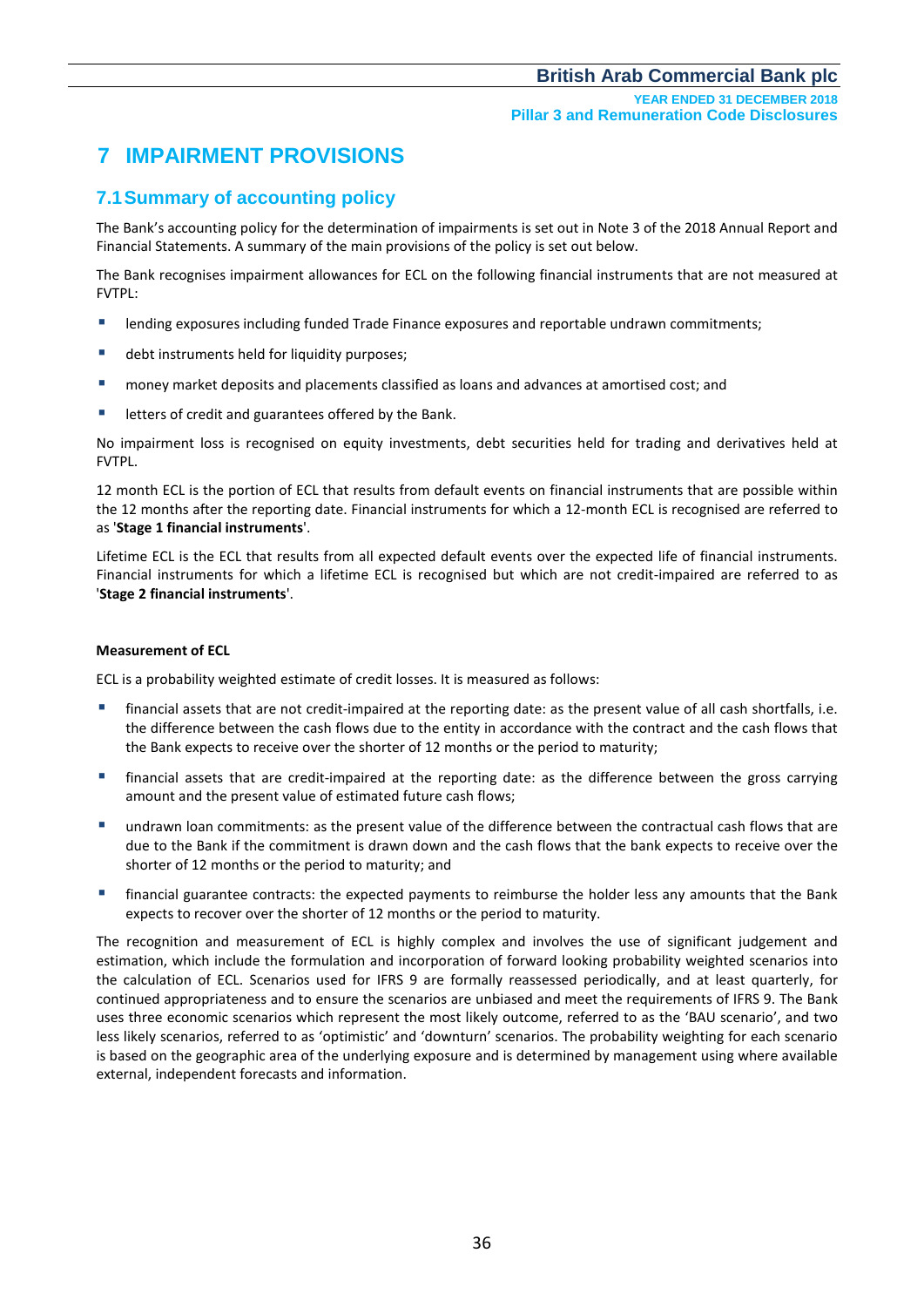**YEAR ENDED 31 DECEMBER 2018 Pillar 3 and Remuneration Code Disclosures**

#### **Restructured financial assets**

If the terms of a financial asset are renegotiated or modified or an existing financial asset is replaced with a new one due to financial difficulties of the borrower, then an assessment is made of whether the financial asset should be derecognised and ECL is measured as follows:

- If the expected restructuring will not result in derecognition of the existing asset, then the expected cash flows arising from the modified financial asset are included in calculating the cash shortfalls from the existing asset; and
- If the expected restructuring will result in derecognition of the existing asset, then the expected fair value of the new asset is treated as the final cash flow from the existing financial asset at the time of its derecognition. This amount is included in calculating the cash shortfalls from the existing financial asset that are discounted from the expected date of derecognition to the reporting date using the original effective interest rate of the existing financial asset.

#### **Credit-impaired financial assets**

At each reporting date, the Bank assesses whether financial assets carried at amortised cost and debt financial assets carried at FVOCI are credit impaired (referred to as '**Stage 3 financial assets**'). A financial asset is 'credit impaired' when one or more events that have a detrimental impact on the estimated future cash flows of the financial asset have occurred.

Evidence that a financial asset is credit impaired includes the following observable data:

- significant financial difficulty of the borrower or issuer;
- a breach of contract such as a default or past due event;
- the restructuring of a loan or advance on terms that the Bank would not consider otherwise;
- it is becoming probable that the borrower will enter bankruptcy or other financial reorganisation;
- the disappearance of an active market for a security because of financial difficulties; or
- the purchase or origination of a financial asset at a deep discount that reflects the incurred credit losses.

A loan that has been renegotiated due to deterioration in the borrower's condition is usually considered to be credit impaired unless there is evidence that the risk of not receiving contractual cash flows has reduced significantly and there are no other indicators of impairment.

#### **Presentation of allowance for ECL in the statement of financial position**

Loss allowances for ECL are presented in the statement of financial position as follows:

- *financial assets measured at amortised cost*: as a deduction from the gross carrying amount of the assets;
- *loan commitments and financial guarantee contracts*: generally, as a provision;
- *where a financial instrument includes both a drawn and an undrawn component, and the Bank cannot identify the ECL on the loan commitment component separately from those on the drawn component*: the Bank presents a combined loss allowance for both components. The combined amount is presented as a deduction from the gross carrying amount of the drawn component. Any excess of the loss allowance over the gross amount of the drawn component is presented as a provision; and
- *debt instruments measured at FVOCI:* no loss allowance is recognised in the statement of financial position because the carrying amount of these assets is their fair value. However, the loss allowance is disclosed and is recognised in the fair value reserve.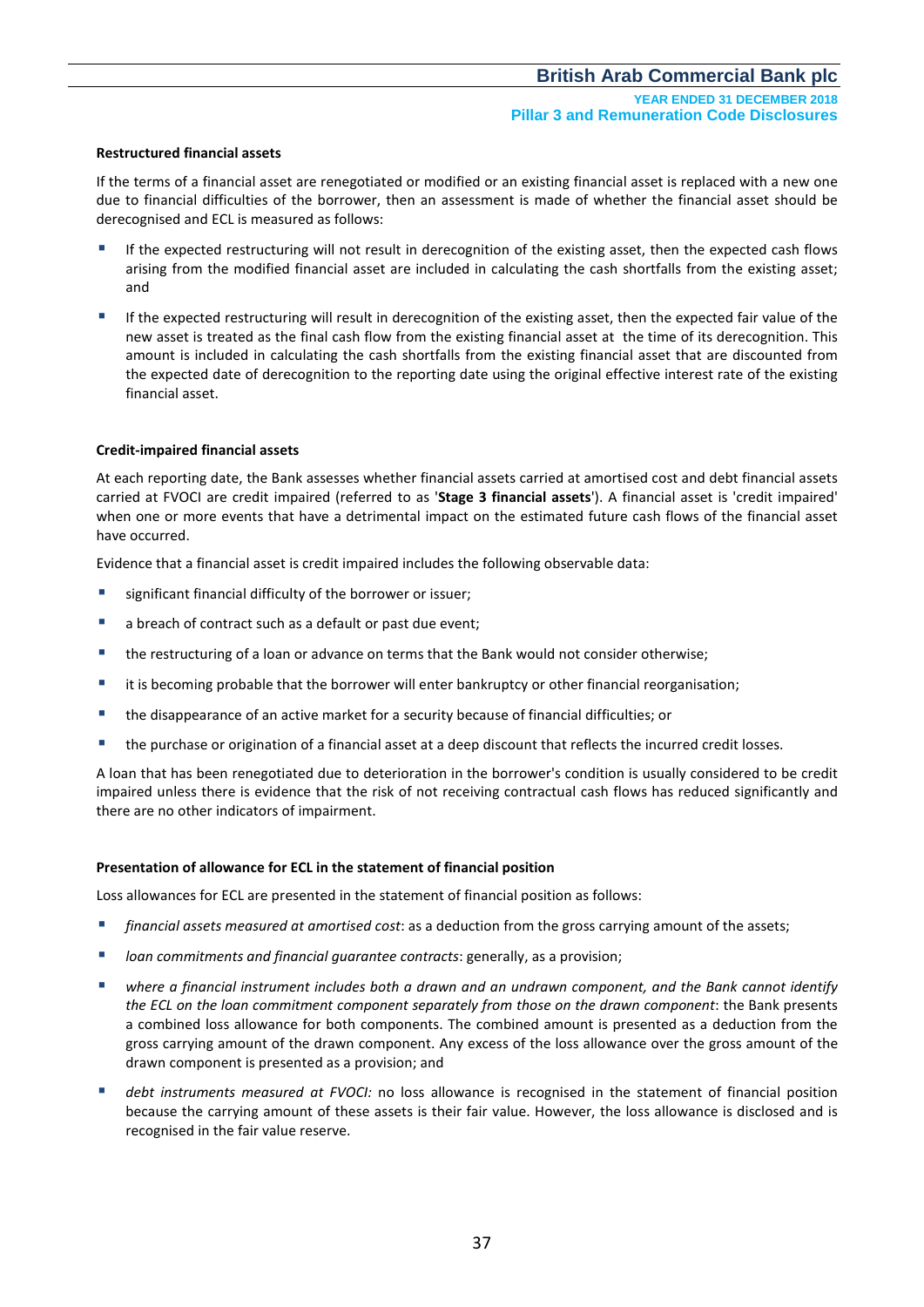#### **Write-offs**

Loans and debt securities are written off (either partially or in full) when there is no reasonable expectation of recovering a financial asset in its entirety or a portion thereof. This is generally the case when the Bank determines that the borrower does not have assets or sources of income that could generate sufficient cash flows to repay the amounts subject to the write-off. This assessment is carried out at the individual asset level.

Recoveries of amounts previously written off are included in 'Allowance for credit losses' in the statement of profit or loss and OCI.

Financial assets that are written off could still be subject to enforcement activities in order to comply with the Bank's procedures for recovery of amounts due.

## **7.2 Past due amounts**

The Bank's normal policy is to assume that payments which are due to be paid on a particular date will be settled. However, the Bank closely monitors and actively manages receivables which are not paid on their due date (past due amounts), and expects to identify such amounts either on the day it was due for large sum amounts (using real time settlement enquiry systems), or else on the morning of the next working day following completion of correspondent account (nostro) reconciliations.

There are many reasons why an amount may not be settled on the due date, the most common being delays in the settlement process which arise in the normal course of business. In such cases settlement normally takes place within a very short period of the contractual date, and interest or "good value" claims will arise to ensure that the Bank is protected.

Delays may also be indicative of other difficulties being experienced by the payment obligor and the Bank will contact the counterparty with a view to establishing the reason for the delay.

Overdue amounts are reported to appropriate levels of management to ensure that necessary actions are being taken. If the reasons for the delay are indicative of difficulty being experienced by the counterparty, then all of the balances due from that counterparty will be classified as being on "watch list", resulting in increased management scrutiny and action.

**Forbearance.** As part of its banking and trade services business the Bank may renegotiate loans to customers in financial difficulties (referred to as 'forbearance' activities) to maximise collection opportunities and minimise the risk of default. Loan forbearance may be granted on a selective basis if the debtor is currently in default on its debt or if there is a high risk of default, there is evidence that the debtor made all reasonable efforts to pay under the original contractual terms and the debtor is expected to be able to meet the revised terms. The revised terms may include extending the maturity, changing the timing of interest payments and amending the terms of loan covenants.

**Watch list items** are so designated where there may have been some deterioration in the financial strength of the counterparty. The Bank may have granted forbearance in such cases, or may simply be monitoring the position more closely with no element of forbearance granted.

## **7.3 Summary of impairment provisions as at 31 December 2018**

The 2018 result includes £59m of credit impairments split as follows:

| Commodity Finance Stage 3  | £34m     |
|----------------------------|----------|
| Structured Finance Stage 3 | £18m     |
| Legacy Stage 3             | f9m      |
| Real Estate Stage 3        | f2m      |
| Trade Finance Stage 3      | f1m      |
| Stage 1&2                  | $f(5)$ m |

Overall IFRS 9 'Stage 3' exposures are £220m, of which Commodity and Structured Finance exposures total £178m with an average impairment level of 39%.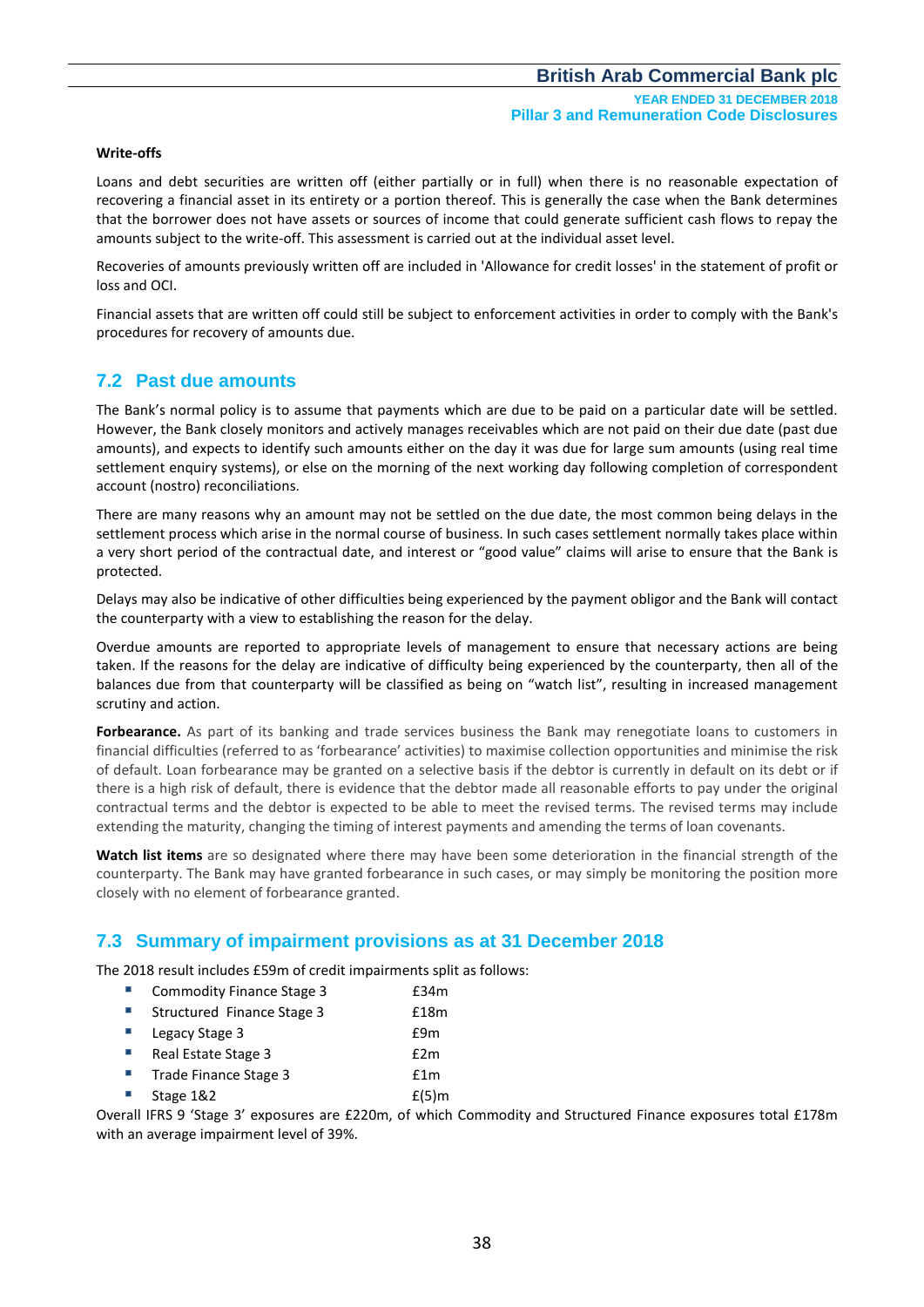**YEAR ENDED 31 DECEMBER 2018 Pillar 3 and Remuneration Code Disclosures**

Going forward the Bank's Commodity Finance and commodity-backed Structured Lending activities are being repositioned both with regards client and transaction types. This will include reduced tenor on any stock lending, increased security and/or net worth of clients and tighter transaction structures.

The gross exposure on the commodity related exit book has reduced to £88m today, of which 31% is provided. Given this book has a number of loans already in default combined with the repositioning of these activities, this is an area of potentially higher risk. There is significant focus on maximising recoveries on these exposures.

Initiatives are also progressing in the risk management area including the revision of the risk appetite and other enhancements to the risk framework.

The directors believe they have provided appropriately, however, lending does involve risk and consequently there remains a level of uncertainty particularly as the Bank repositions its approach and activities. The credit provisioning on commodity related exposures have been subject to stress testing. For example, if the Bank only received a 50% of the current un-provided amount on the commodity related exit book credit provisions would increase by c.£25m. In addition to the above, there is credit risk across the whole portfolio which the directors continue to monitor and stress.

The accounting impairment provision as at 31 December 2018 was £92,212,000 *(2017: £48,803,000),* details are provided in Note 13 of the 2018 Annual Report and Financial Statements. The 2018 impairment provisions included in the credit risk exposure calculations comprise £80,882,000 relating to credit impaired exposures and £8,064,000 relating to exposures which were not credit impaired. The year-on-year movements in impairment provisions are shown in Note 13 of the 2018 Annual Report and Financial Statements.

At 31 December 2018, 16 facilities comprising amounts due to the Bank of £219,533,000 were determined to be impaired *(2017: seven facilities comprising amounts due to the Bank of £83,715,000 due to the Bank)*. Collateral was held by the Bank in respect of seven of these facilities, details are provided in Note 13 of the 2018 Annual Report and Financial Statements.

At 31 December 2018 exposures to unimpaired past due loans amounted to £419,116 (31 December 2017: £388,926).

An analysis of credit exposures by counterparty type is shown in Table 1 of this report, which details exposures net of the impairments shown below.

| 31 December 2018 | Gross<br>exposure<br>£'000 | <b>Specific</b><br><b>Impairments</b><br>£'000 | <b>Net</b><br>exposure<br>£'000 |
|------------------|----------------------------|------------------------------------------------|---------------------------------|
| Institutions     | 0                          | 0                                              | 0                               |
| Corporates:      | 211,843                    | (75, 754)                                      | 136,089                         |
| Financial        | 970                        | (970)                                          |                                 |
| Non-Financial    | 210,874                    | (74, 845)                                      | 136,029                         |
| <b>Total</b>     | 212,204                    | (75, 792)                                      | 136,412                         |

#### **Table 14: Counterparty analysis of individual gross impaired loans and associated impairments**

#### **Table 15: Regional analysis of individual gross impaired loans and associated impairments**

|                              | Gross<br>exposure | <b>Specific</b><br><b>Impairments</b> | Net<br>exposure |
|------------------------------|-------------------|---------------------------------------|-----------------|
| 31 December 2018             | £'000             | £'000                                 | £'000           |
| United Kingdom               | 49,982            | (19,213)                              | 30,769          |
| Europe excluding UK          | 71,322            | (25, 304)                             | 46,018          |
| Other Middle East and Africa | 61,719            | (27, 218)                             | 34,501          |
| Total                        | 212,204           | (75, 792)                             | 136,412         |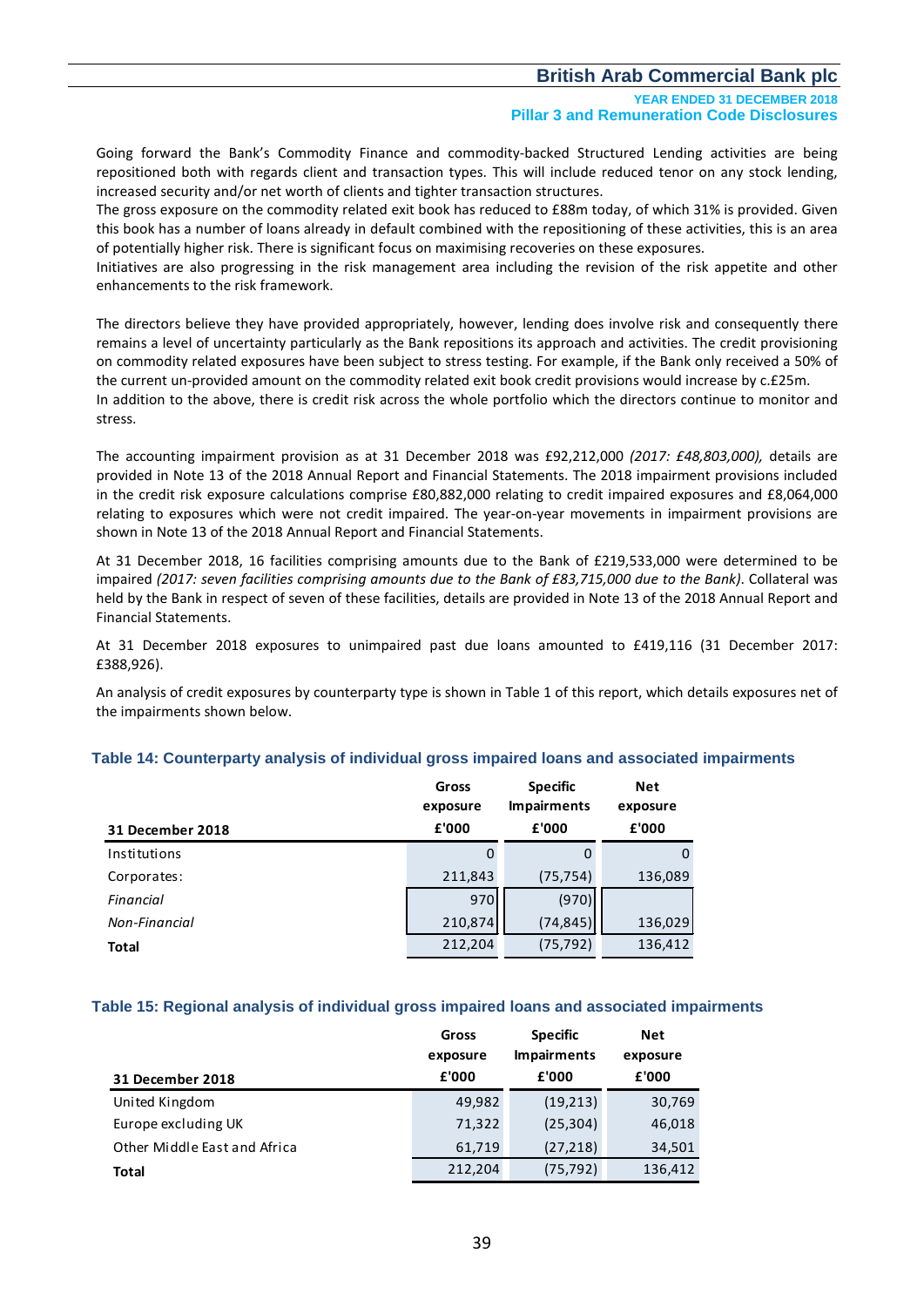**Note**, the tables above only report those loans which are credit impaired. They do not include off-balance-sheet exposures, and no impairment is raised to the extent that an exposure has credit risk mitigation; therefore the net exposure values noted above are different from the "Exposures in default" reported on Table 16. Gross exposures include any accrued interest.

#### **Table 16: Credit quality of exposures by exposure class**

|                                              | <b>Gross Carrying</b><br>value of<br><b>Defaulted</b><br><b>Exposures</b> | <b>Gross Carrying</b><br>value of Non-<br>defaulted<br>exposures | Specific credit<br>risk adjustment | <b>Credit risk</b><br>adjustment<br>charges of the<br>period | <b>Net Values</b> |
|----------------------------------------------|---------------------------------------------------------------------------|------------------------------------------------------------------|------------------------------------|--------------------------------------------------------------|-------------------|
| 31 December 2018                             | £'000s                                                                    | £'000s                                                           | £'000s                             | £'000                                                        | £'000             |
| Central Governments/Central Banks            |                                                                           | 1,421,895                                                        | (478)                              |                                                              | 1,421,417         |
| Multilateral Development Banks               |                                                                           | 327,465                                                          |                                    |                                                              | 327,465           |
| International organisations                  |                                                                           |                                                                  |                                    |                                                              |                   |
| Institutions                                 | 2,538                                                                     | 914,076                                                          | (940)                              |                                                              | 915,674           |
| Corporates                                   | 197,507                                                                   | 1,138,275                                                        | (81, 931)                          | (59, 043)                                                    | 1,253,851         |
| Covered bonds                                |                                                                           | 105,940                                                          |                                    |                                                              | 105,940           |
| Secured by mortgages on immovable property   | 19,128                                                                    | 468,040                                                          | (2,628)                            |                                                              | 484,540           |
| Equity exposures                             |                                                                           | 1,964                                                            |                                    |                                                              | 1,964             |
| Items associated with particularly high risk |                                                                           | 19,935                                                           | (48)                               |                                                              | 19,886            |
| Other items                                  | 361                                                                       | 28,129                                                           | (38)                               |                                                              | 28,452            |
| Total                                        | 219,533                                                                   | 4,425,718                                                        | (86,063)                           | (59, 043)                                                    | 4,559,188         |
|                                              |                                                                           |                                                                  |                                    |                                                              |                   |
| 31 December 2017 Total                       | 87,174                                                                    | 3,497,984                                                        | (38, 652)                          | (10, 131)                                                    | 3,546,505         |

The contractual amount outstanding on financial assets that were written off during the reporting period and are still subject to enforcement activity was £26,108,000 (2017: £nil).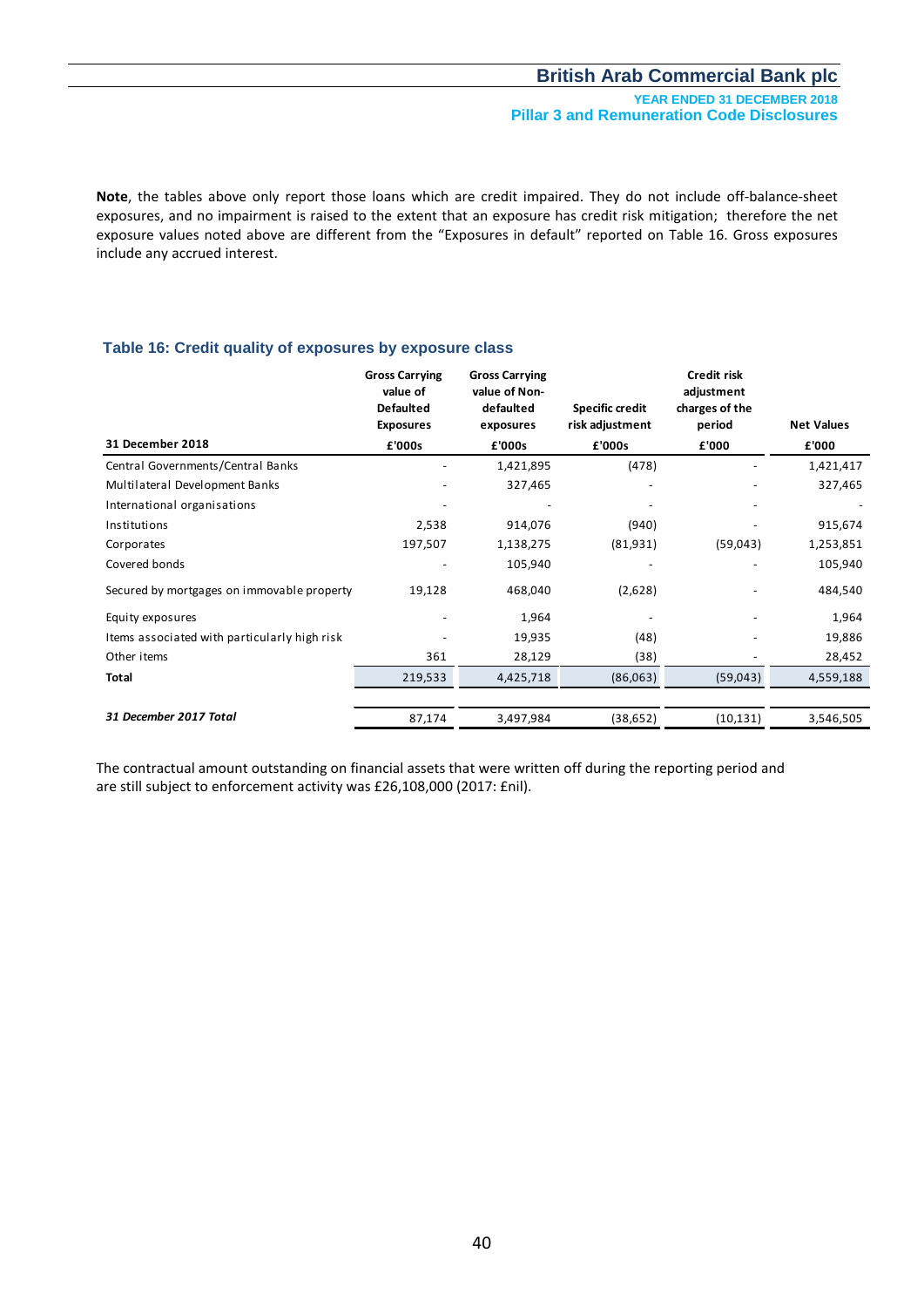## **8 ASSET ENCUMBRANCE**

An asset is treated as encumbered if it has been pledged or if it is subject to any form of arrangement to secure, collateralise or credit enhance any on-balance-sheet or off-balance-sheet transaction from which it cannot be freely withdrawn.

The Bank operates with very low levels of asset encumbrance. The primary sources of encumbrance are USD cash deposits pledged to market counterparties to facilitate Trade Finance and Foreign Exchange settlement arrangements.

The Asset Encumbrance data disclosed in the following tables are the median carrying values as per the Bank's IFRS financial statements, based on the four quarter-end values up to the reporting date. Collateral received is reported at fair value, except in the case of real estate, which is reported at its most recent valuation.

#### **Table 17: Encumbered and unencumbered assets using median values of the Bank at 31 December 2018**

|                                                | <b>Encumbered</b><br>assets | <b>Unencumbered</b><br>assets | <b>Fair value of</b><br>unencumbered<br>assets |
|------------------------------------------------|-----------------------------|-------------------------------|------------------------------------------------|
| 31 December 2018                               | £'000                       | £'000                         | £'000                                          |
| Loans on demand                                |                             | 616,945                       |                                                |
| Equity instruments                             |                             | 7,204                         | 7,204                                          |
| Debt securities                                |                             | 771,527                       | 771,527                                        |
| of which: covered bonds                        |                             | 104,247                       | 104,247                                        |
| of which: issued by general governments        |                             | 118,106                       | 118,106                                        |
| of which: issued by financial corporations     |                             | 648,977                       | 648,977                                        |
| of which: issued by non-financial corporations |                             | 12.569                        | 12,569                                         |
| Loans and advances other than loans on demand  | 13,070                      | 1,515,554                     |                                                |
| of which: mortgage loans                       |                             | 473,628                       |                                                |
| Other assets                                   |                             | 30,959                        |                                                |
| <b>Total Assets</b>                            | 13,070                      | 2,952,439                     |                                                |

Of the non-encumbered assets reported above, less than 1% is deemed not to be available for encumbrance in the normal course of business.

#### **Table 18: Collateral received**

|                                                  | Collateral<br>received -<br>encumbered | Collateral<br>received -<br>unencumbered | Collateral<br>received - not<br>available for<br>encumbrance |
|--------------------------------------------------|----------------------------------------|------------------------------------------|--------------------------------------------------------------|
| 31 December 2018                                 | £'000                                  | £'000                                    | £'000                                                        |
| Collateral received by the reporting institution |                                        | 400,028                                  | 1,089,834                                                    |
| Debt securities                                  |                                        | 160,798                                  |                                                              |
| of which: issued by general governments          |                                        | 160,798                                  |                                                              |
| Other collateral received                        |                                        | 269,966                                  | 1,089,834                                                    |
| <b>Total Collateral received</b>                 | 13,070                                 | 400,028                                  | 1,089,834                                                    |

This table captures information about the collateral received by the Bank. The calculated median of four quarter ends for the total of encumbered collateral received plus our own encumbered assets was £13,070,000 in 2018.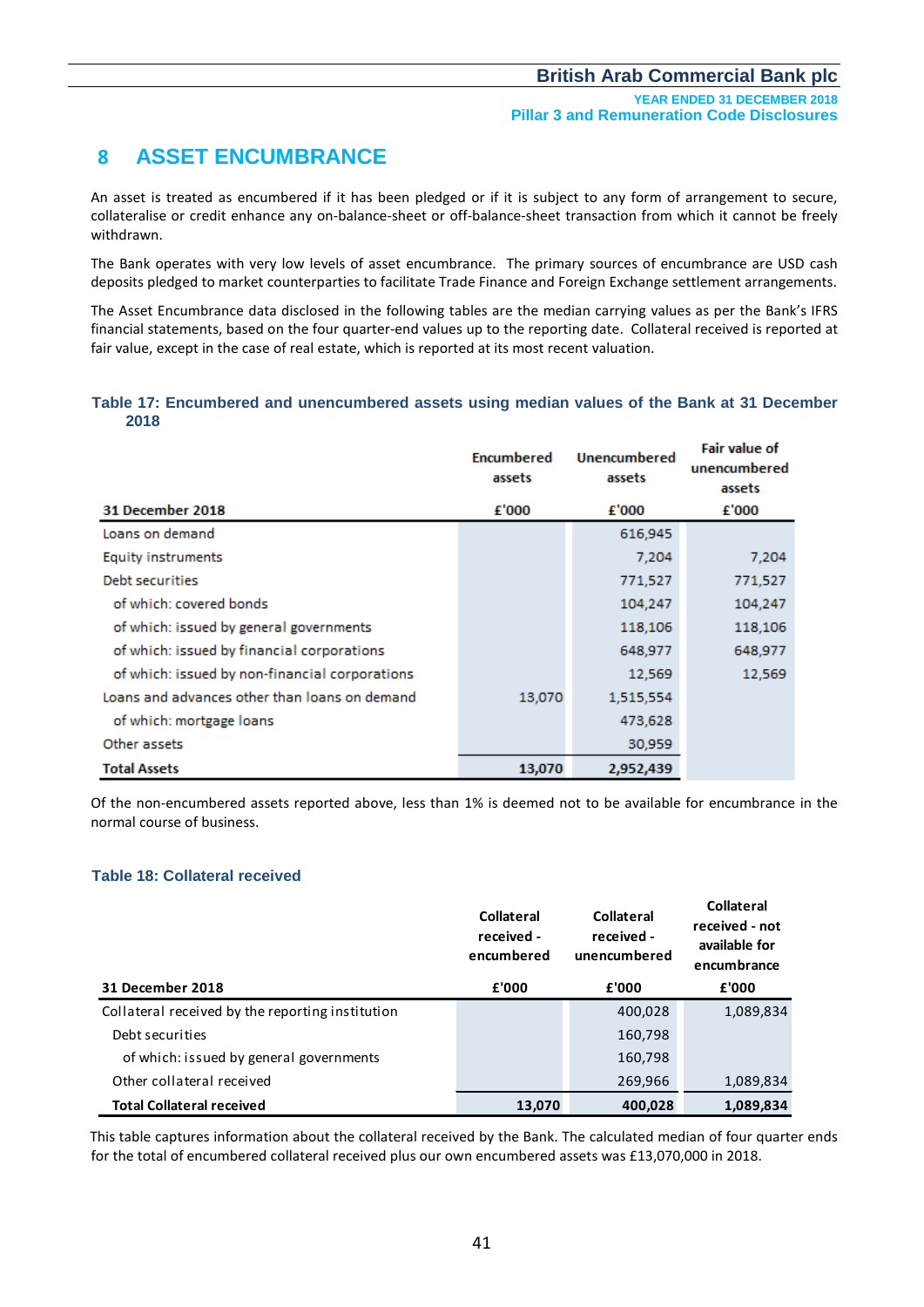#### **YEAR ENDED 31 DECEMBER 2018 Pillar 3 and Remuneration Code Disclosures**

Assets received as collateral are not available for encumbrance when the Bank is not permitted to sell or re-pledge the collateral, except in the case of a default by the owner of the collateral (e.g. immovable property securing a loan). Where the Bank is permitted to sell or re-pledge the collateral (e.g. securities received under a reverse repo) they are classed as available for encumbrance.

#### **Table 19: Sources of encumbrance**

|                                                   | <b>Matching</b><br><b>liabilities</b> | <b>Encumbered</b><br><b>Assets</b> |
|---------------------------------------------------|---------------------------------------|------------------------------------|
| 31 December 2018                                  | £'000                                 | £'000                              |
| Carrying amount of selected financial liabilities |                                       |                                    |
| Derivatives                                       | 377                                   | 850                                |
| of which: Over-The-Counter                        | 377                                   | 850                                |
| Deposits                                          |                                       | 249                                |
| Nominal of loan commitments received              |                                       | 11,346                             |
| <b>Total sources of encumbrance</b>               | 377                                   | 13,070                             |

This table captures information about the transactions that lead to the encumbrance of assets. It covers the different sources of encumbrance for the Bank, including those with no associated funding such as loans commitments or financial guarantees received and securities lending with non-cash collateral.

Balances are categorised across the line items by reference to the nature of the liability/contingent/commitment secured. The encumbered assets are reported on the same line as the associated secured liability/contingent/commitment.

Cash deposits pledged to market counterparties to facilitate Trade Finance and Foreign Exchange settlement arrangements have no associated liabilities.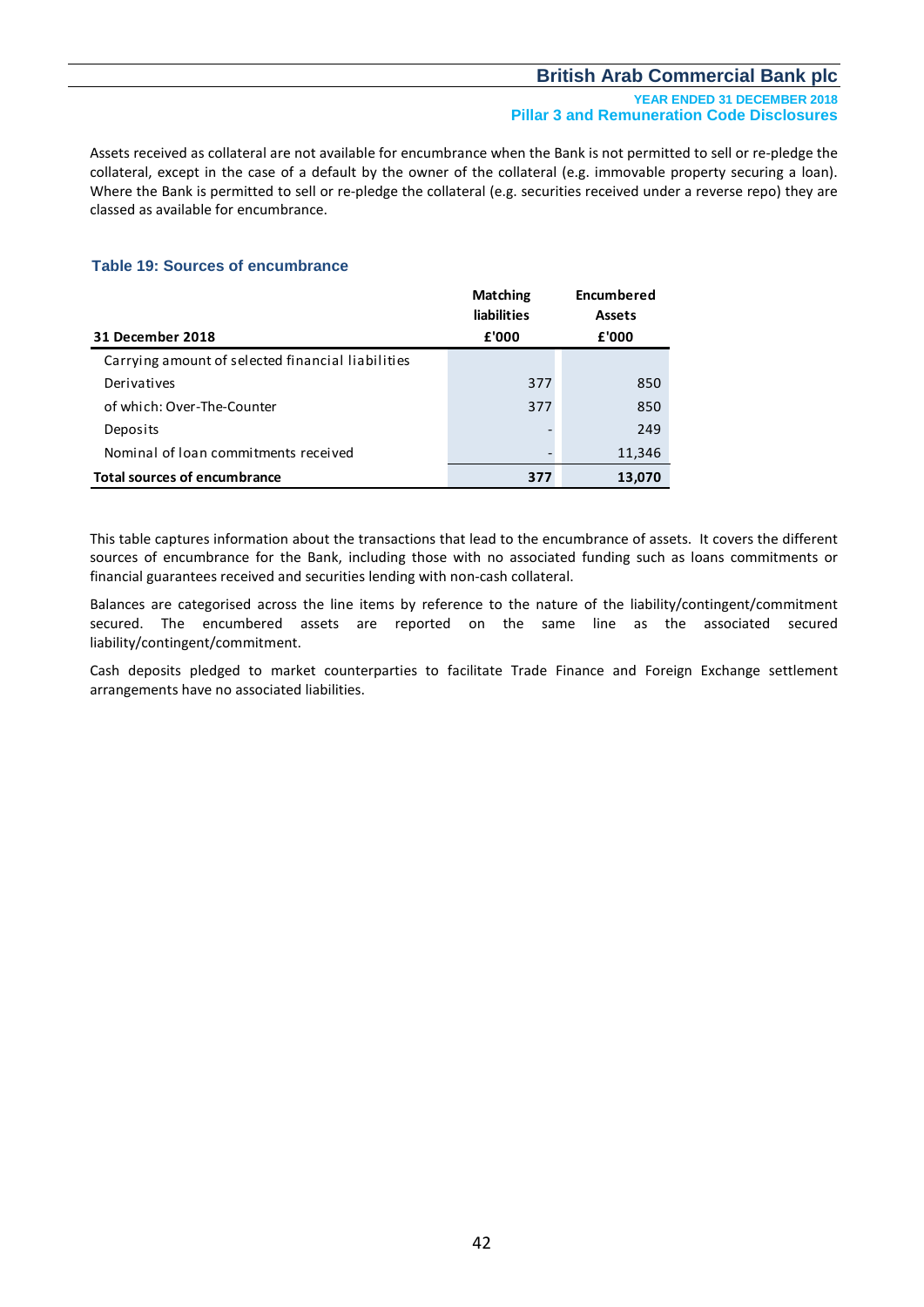## **9 LEVERAGE**

This ratio is broadly calculated as Tier 1 Capital divided by gross on- and off-balance-sheet exposures, with a regulatory minimum ratio of 3%.

The Bank's Treasury area has primary responsibility for ensuring compliance with the regulatory requirement and internal limits and triggers. This is independently monitored and reported on by the Bank's risk management function.

The leverage exposure amounts reported in the following tables are those reported in the Bank's regulatory returns as at the reporting date.

#### **Table 20: Summary of reconciliation of accounting assets and leverage ratio exposures**

|                                                  | 2018      | 2017      |
|--------------------------------------------------|-----------|-----------|
|                                                  | £'000     | f'000     |
| Total assets as per Financial statements         | 3,893,852 | 2,952,856 |
| Adjustments for derivative financial instruments | 7,396     | 2,888     |
| Adjustments for off balance sheet items          | 315,703   | 238,309   |
| Other adjustments                                | (6, 260)  | 8,088     |
| Leverage ratio total exposure measure            | 4,210,691 | 3,202,142 |

#### **Table 21: On-balance-sheet exposures excluding derivatives and securities financing transactions ("SFT")**

|                                                               | 2018      | 2017      |
|---------------------------------------------------------------|-----------|-----------|
|                                                               | f'000     | f'000     |
| On-balance sheet items (excluding derivatives, SFTs and       |           |           |
| fiduciary assets, but including collateral)                   | 3,568,342 | 2,777,401 |
| Asset amounts deducted in determining Tier 1 capital          | (8, 737)  | (7,586)   |
| Total on-balance sheet exposures (excluding derivatives, SFTs |           |           |
| and fiduciary assets)                                         | 3,559,605 | 2,769,815 |

**NOTE:** Securities Financing Transactions ("SFTs") include repos, reverse repos and stock borrowing/lending. All reported SFTs are reverse repos.

#### **Table 22: Derivative exposures**

|                                                               | 2018  | 2017  |
|---------------------------------------------------------------|-------|-------|
|                                                               | £'000 | f'000 |
|                                                               |       |       |
| Replacement cost associated with all derivatives transactions | 1,249 | 547   |
| Add-on amounts for Potential Future Exposures ("PFE")         |       |       |
| associated with all derivative transactions                   | 7,396 | 2,888 |
| Total derivative exposures                                    | 8,646 | 3,435 |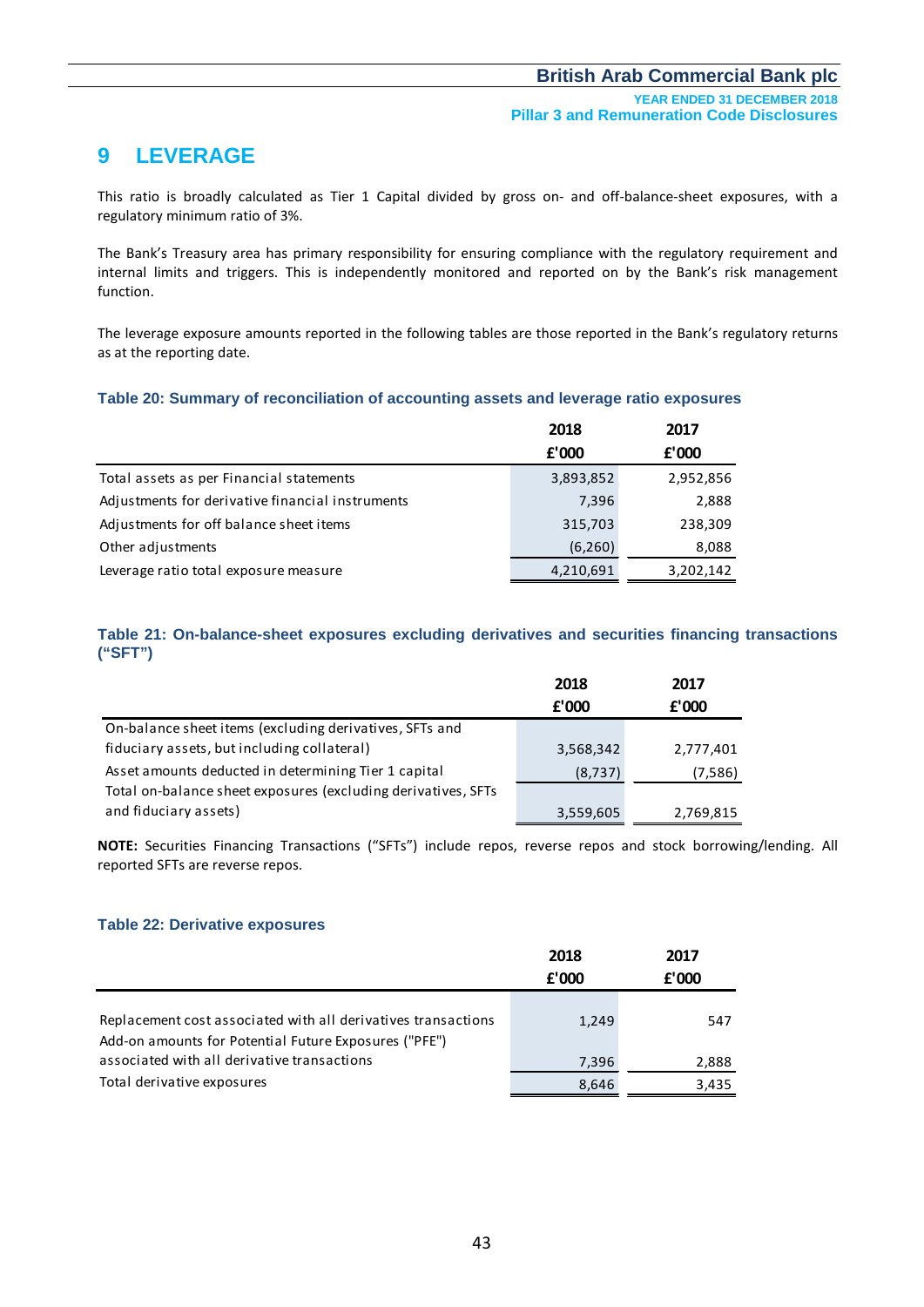**YEAR ENDED 31 DECEMBER 2018 Pillar 3 and Remuneration Code Disclosures**

### **Table 23: Securities financing transactions ("SFT") Exposures**

|                                                                    | 2018    | 2017    |
|--------------------------------------------------------------------|---------|---------|
|                                                                    | f'000   | f'000   |
| Gross SFT assets (with no recognition of netting), after adjusting |         |         |
| for sales accounting transactions                                  | 326,695 | 190,047 |
| Counterparty credit risk exposure for SFT assets                   | 43      | 535     |
| Total securities financing transaction exposures                   | 326,737 | 190,582 |

#### **Table 24: Other off-balance-sheet exposures**

|                                                         | 2018       | 2017       |
|---------------------------------------------------------|------------|------------|
|                                                         | f'000      | f'000      |
| Off balance sheet exposure at gross notional amount     | 678,577    | 589,981    |
| Adjustments for conversion to credit equivalent amounts | (362, 874) | (351, 672) |
| Other off-balance sheet exposures                       | 315,703    | 238,309    |

#### **Table 25: Capital and total exposure measure**

|                                       | 2018      | 2017      |
|---------------------------------------|-----------|-----------|
|                                       | £'000     | f'000     |
| Tier 1 capital                        | 161,218   | 209,247   |
| Leverage ratio total exposure measure | 4,210,691 | 3,202,142 |
|                                       |           |           |
| Leverage ratio                        | 3.83%     | 6.53%     |

The total Leverage exposure figure is consistent with the Bank's regulatory returns as at the reporting date and is on a transitional basis. A disclosure on comparison of the bank leverage ratio with and without transitional arrangements for IFRS 9 is presented in Appendix VI.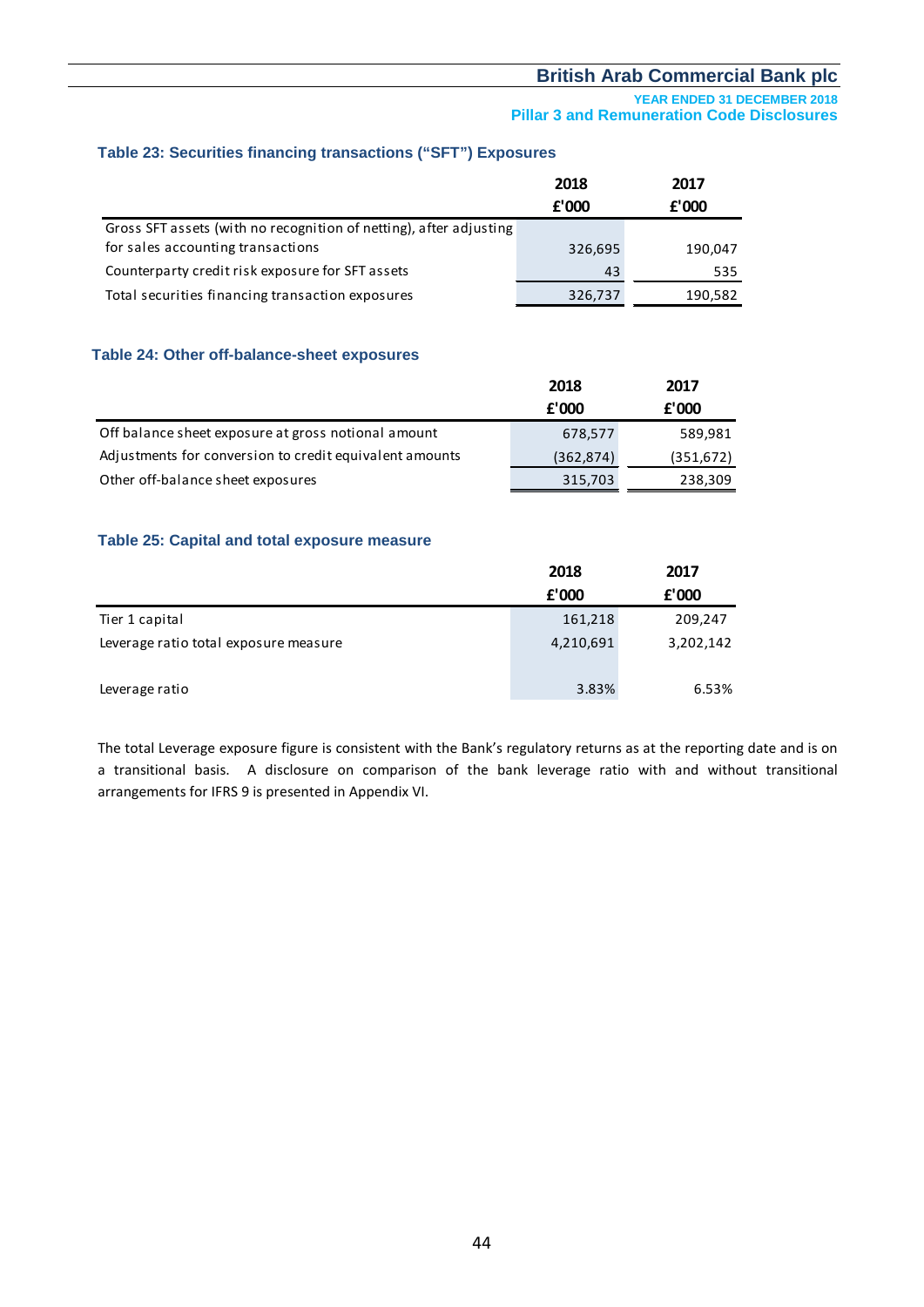## **10 REMUNERATION CODE DISCLOSURES**

BACB has reviewed and acknowledged requirements from the FCA guidance issued in 2015 on staff remuneration within the banking sector, in addition to the PRA Rulebook, the FCA code ('the Code') and the Capital Requirements Regulations (Article 450).

This statement sets out the disclosures required under the requirements as they apply to the Bank. The Bank is classified as a Level 3 Bank under the Remuneration Guidelines.

The Bank employed 223 members of staff at 31 December 2018 (*2017: 205 staff*). The total staff costs of the Bank (as disclosed in the Note 12 of the 2018 Annual Report and Financial Statements) were as follows:

#### **Table 26: Staff costs of the Bank**

|                                                        | 2018   | 2017   |
|--------------------------------------------------------|--------|--------|
|                                                        | £'000  | £'000  |
| Staff costs:                                           |        |        |
| Salaries and other emoluments                          | 16,431 | 14,711 |
| Social security costs                                  | 1,966  | 2,039  |
| Other pension costs:                                   |        |        |
| - Defined benefit scheme                               | 317    | 280    |
| - Defined contribution scheme                          | 1,723  | 1,532  |
| Total fixed staff employment costs                     | 20,437 | 18,562 |
| Variable staff costs: performance awards               | (153)  | 2,432  |
| <b>Total staff employment costs</b>                    | 20,284 | 20,994 |
| Reorganisation costs (excluding pension augmentations) | 314    | 405    |
| Other employment related costs                         | 3,730  | 3,276  |
| <b>Total staff costs</b>                               | 24,328 | 24,675 |
|                                                        |        |        |
| Of which: Material Risk Takers/Code Staff              | 5,659  | 5,042  |

Due to the small number of staff, a breakdown by business area is not disclosed.

#### **Nominations and remuneration committee**

Governance of all matters related to remuneration within the Bank lies with the Nominations and Remuneration Committee (NRC), a Sub-Committee of the Board as at 31 December 2018. The Committee is composed of the Chairman and two other Non-Executive Board members who possess the necessary skills to exercise the appropriate judgement with regards to remuneration matters.

The NRC has reviewed the Bank's remuneration policies to ensure compliance with the requirements outlined above. In addition, the Bank's risk management and compliance functions have input into remuneration policy and practice, this input takes place via an annual report from the Chief Risk Officer, which is subject to review by the Audit, Risk and Conduct Committee. This includes reviewing the overall level of staff remuneration (including performance awards) in the context of the longer term business performance of the Bank, including its capital adequacy, in order to ensure that staff costs are appropriate in light of the Bank's current and prospective capital adequacy, and ensuring that the Bank's remuneration policies do not give rise to conduct risks in the execution of the Bank's strategy.

At year end 31 December 2018 no bonus was granted.

#### **Performance award scheme**

The Bank has in place a performance award scheme for the benefit of its employees, which classify as 'variable remuneration' as defined in the Code. This is a discretionary scheme adopting both a top-down funding approach,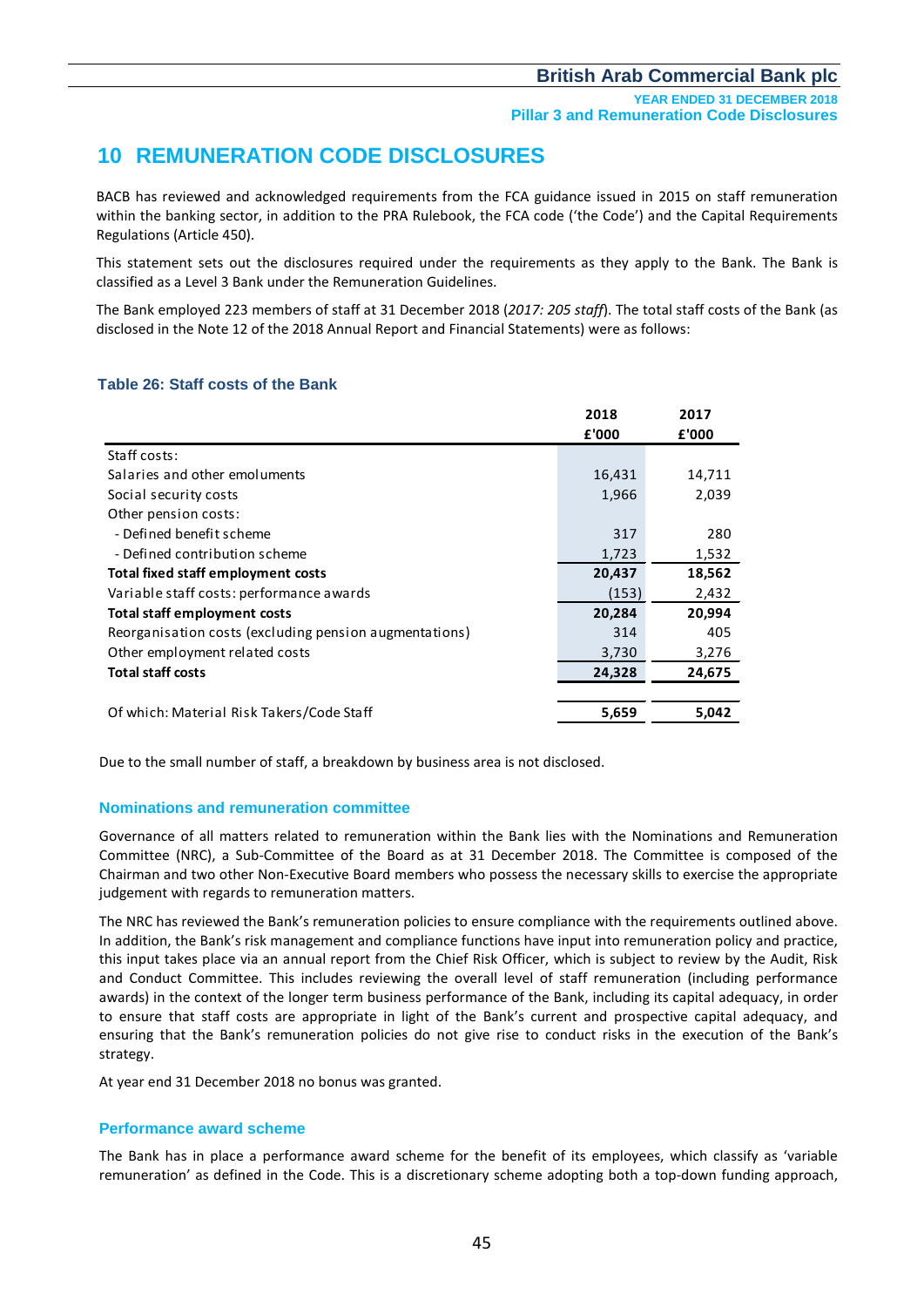**YEAR ENDED 31 DECEMBER 2018 Pillar 3 and Remuneration Code Disclosures**

and individual allocations considered with reference to individual performance and contribution assessment. The overall quantum and allocations are based on a combination of:

- An appropriate distribution of profits between shareholders and employees via the bonus pool, and the needs of the Bank as determined by the NRC, the Board and senior management;
- The Bank's performance against the business plan prepared before the start of the year to which it relates.
- An individual's behaviours (as assessed against the Bank's values);
- An individual's contribution towards the achievement of their objectives (derived from their Performance Management Process score- a five point assessment scale);
- No performance awards were paid related to 2018 financial performance.

As part of the 2018 review of discretionary performance awards, the NRC considered a report from the CRO which considered individual conduct and risk behaviours.

The variable remuneration for a small number of key executives is based on an evaluation by the NRC.

Performance awards are normally payable in April following the year to which the award relates. A deferral system is in place for bonuses above £50,000. Amounts deferred are paid in 3 equal instalments over a 3-year period.

#### **Material risk takers (MRTs)**

BACB has taken steps to assess the MRT population with reference to a number of sources including (i) a cross check to the Senior Management (SMF) and Certified Persons under the Senior Managers and Certification Regime, and (ii) an assessment against Qualitative and Quantitative assessment criteria set out in the final regulatory technical standard (RTS) published in the Official Journal of the European Union on 4 March 2014.

The process includes a management assessment of the potentially in-scope population prior to confirming the MRT population. Individuals who are excluded include:

- (i) Executive Managers who fall in scope by virtue of reporting into the Head of a material business unit but who do not have any direct authority to make risk decisions;
- (ii) Individuals who do not have authority to make risk related decisions;
- (iii) Non-Executive Directors who are not either (a) a Chair of a Board Committee or (b) a member of the Bank's Board Credit Committee.

The population of MRTs is reviewed by senior management and then the Board for final validation.

As at 31 December 2018, 32 staff were identified as MRTs *(2017: 21 staff),* which reflects a widening of the Bank interpretation of regulatory guidance to include a number of pre-existing roles in the MRTs definition.

During the year ended 31 December 2018, fixed remuneration for MRTs was £5,659,000 *(2017: £*4,790,000*)* and variable remuneration was £nil *(2017: £*905,341*),* of this variable remuneration £nil *(2017: £*235,000*)* was deferred.

The Bank applies an exemption on the basis of confidential information in the remuneration code disclosures, where disclosure of Material Risk Taker remuneration by business area would result in the individuals' ready identification.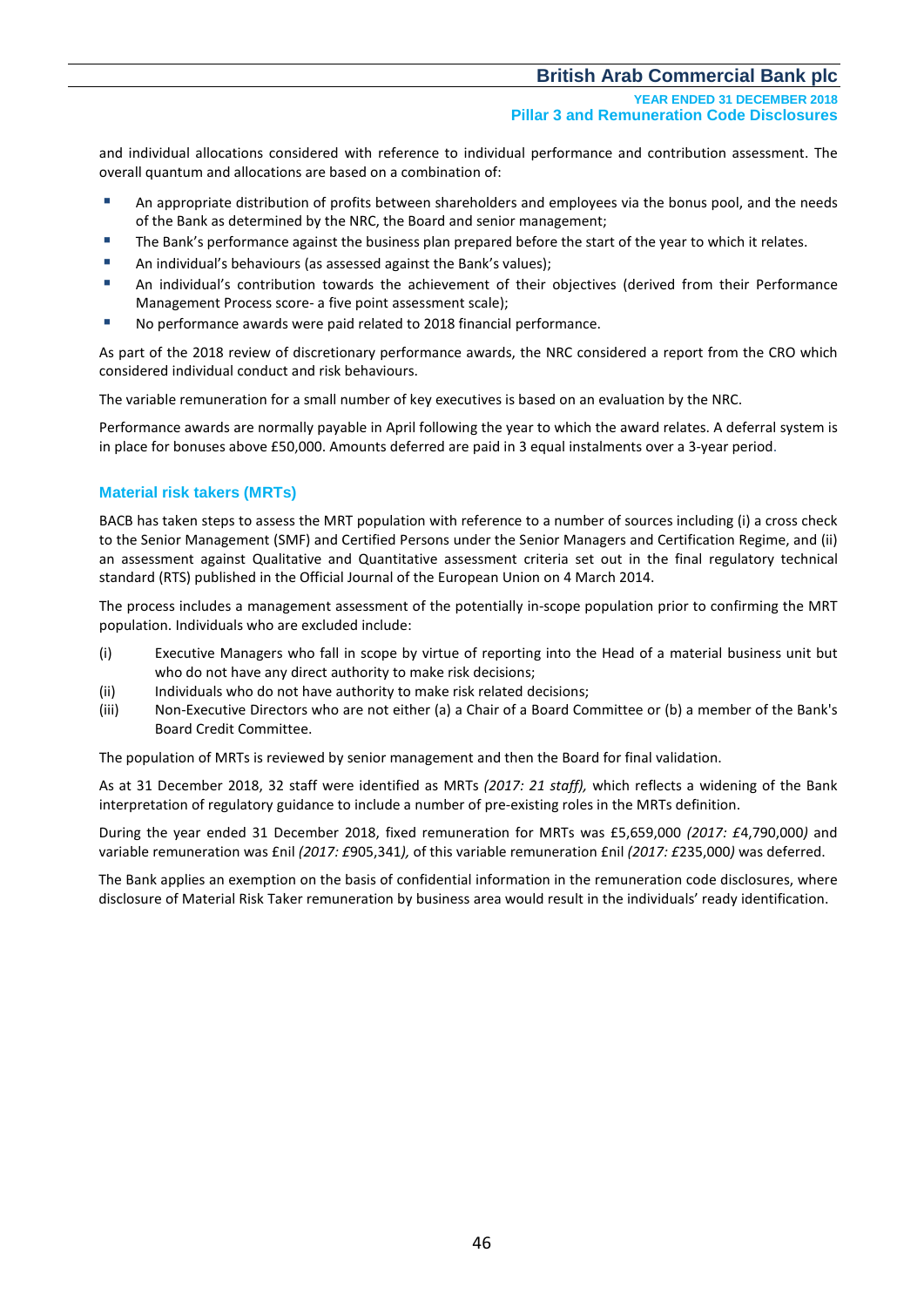#### **YEAR ENDED 31 DECEMBER 2018 Pillar 3 and Remuneration Code Disclosures**

## **Appendix I: Organisation Chart at 31 December 2018**

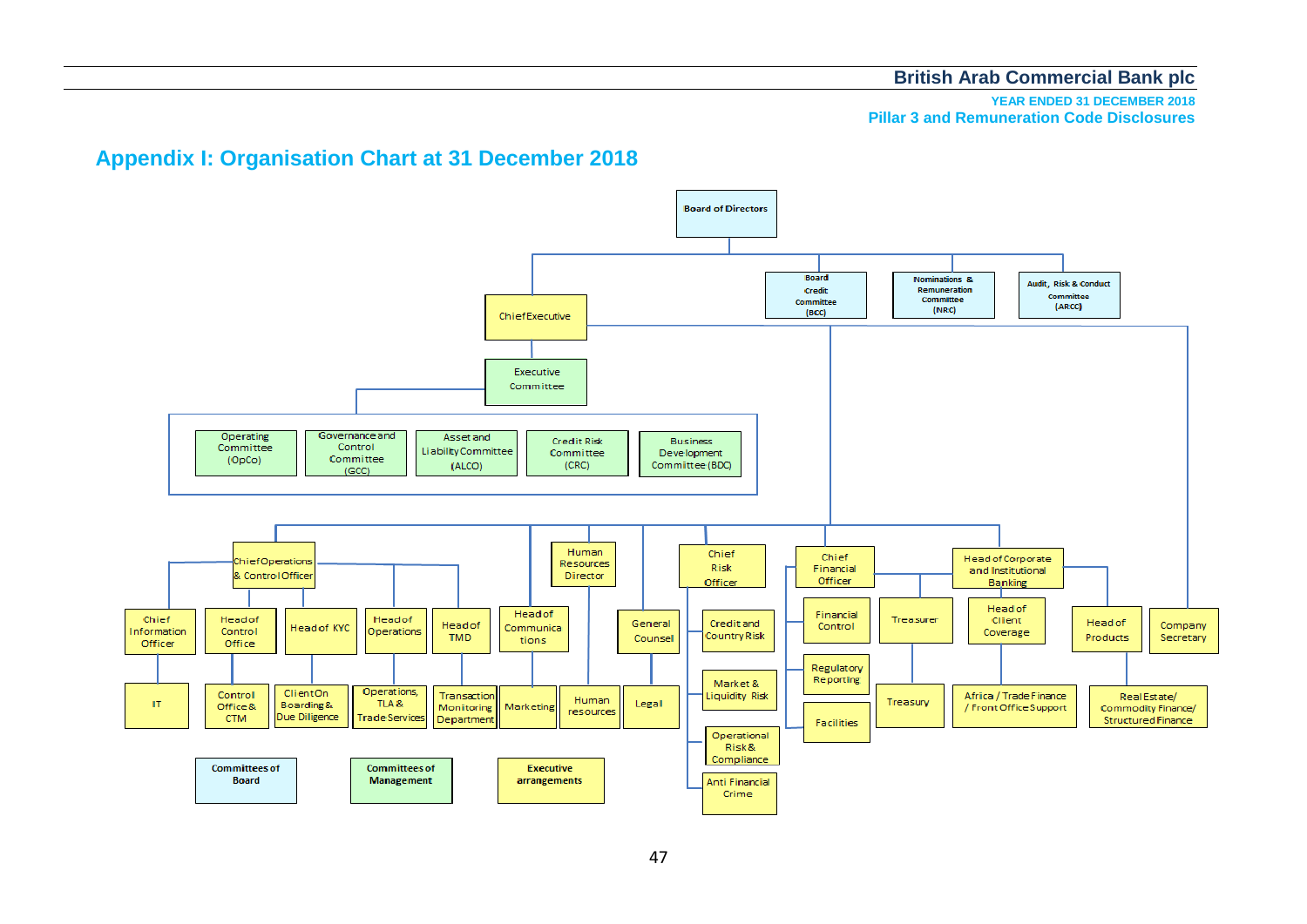**YEAR ENDED 31 DECEMBER 2018 Pillar 3 and Remuneration Code Disclosures**

## **Appendix II: Key Risk Measurements**

The following table sets out a number of the key measures that are used to monitor the Bank's risk profile.

|                    | <b>Risk Area</b>                  | Metric                                                                                                                                                                                                                                                                                                                                                                                                                                                                                                                                                  | Comment                                                                                                                                                                                                                                                                                                                                                                                                                                                                                                                                                                                              | Measure at 31<br>December 2018 |
|--------------------|-----------------------------------|---------------------------------------------------------------------------------------------------------------------------------------------------------------------------------------------------------------------------------------------------------------------------------------------------------------------------------------------------------------------------------------------------------------------------------------------------------------------------------------------------------------------------------------------------------|------------------------------------------------------------------------------------------------------------------------------------------------------------------------------------------------------------------------------------------------------------------------------------------------------------------------------------------------------------------------------------------------------------------------------------------------------------------------------------------------------------------------------------------------------------------------------------------------------|--------------------------------|
| REPUTATIONAL       |                                   | Oversight: EXCO                                                                                                                                                                                                                                                                                                                                                                                                                                                                                                                                         | The Bank recognises the importance of its reputation and major reputational damage is one of the scenarios that the Bank monitors<br>actively. It has developed contingency plans and monitors a range of formal early warning signals and plan activation indicators, as<br>Reputational well as taking into consideration other information that comes to the attention of the Board in the normal course of business, for<br>example through communications with the financial community at large, regulators or other stakeholders.                                                              |                                |
|                    | Culture and<br>Conduct            | Oversight: MANCO                                                                                                                                                                                                                                                                                                                                                                                                                                                                                                                                        | BACB has established a framework of Values and Behaviours that underpin the effective identification, management or escalation of<br>Conduct Risk, which is the responsibility of all staff within the Bank. BACB monitors and evaluates how its people work together and<br>individually. The Bank is committed to fostering a culture of behaviours that drive its vision for sustainable growth, from the top to<br>the bottom of the organisation. BACB insists that all its stakeholders act firmly within the parameters of the regulatory landscape.                                          |                                |
|                    | Capital and<br>Leverage           | <b>Total Capita</b><br>Ratio                                                                                                                                                                                                                                                                                                                                                                                                                                                                                                                            | The Bank targets a minimum buffer above the Individual Capital Guidance required by the PRA and<br>a leverage cap based on the CRR leverage ratio. While it has operated within its minimum capital<br>and leverage requirements throughout the year, the Bank was required to use its buffers following<br>the passing of year-end provisions. This was swiftly rectified through the Bank's capital<br>management processes. Our medium term business plans evidence that we will continue to<br>operate within our total capital requirement for the foreseeable future.<br>Oversight: CRC        | 14.3%                          |
|                    | Liquidity                         | Stress<br>testing                                                                                                                                                                                                                                                                                                                                                                                                                                                                                                                                       | Liquidity risk appetite has been set by the Board at a level which would allow the Bank to survive<br>for 90 days following the start of a range of Board approved liquidity stress scenarios. In addition it<br>has to comply with the Individual Liquidity Guidance which is set and adjusted periodically by the<br>PRA. The Bank has held material surplus liquidity over and above the risk appetite level throughout<br>the year.<br>Oversight: ALCO                                                                                                                                           | Compliant                      |
| <b>FINANCIAL</b>   | Credit and<br><b>Country Risk</b> | Non-<br>performing<br>loans /<br>Loans and<br>advances                                                                                                                                                                                                                                                                                                                                                                                                                                                                                                  | The Bank's focus means that a significant portion of its non-treasury related credit and country risks<br>are towards the lower end of or below investment grade. This implies a relatively high probability<br>of default, which the Bank mitigates through the application of concentration and tenor limits or<br>the use of credit mitigants, in order to ensure that net credit losses are within tolerance. The Bank<br>suffered a historically high level of impairments in 2018, and has taken a range of actions to return<br>its credit profile to within risk appetite.<br>Oversight: CRC | 10%                            |
|                    | Market Risk                       | Stop loss<br>limits                                                                                                                                                                                                                                                                                                                                                                                                                                                                                                                                     | The Bank undertakes only limited proprietary trading activity in foreign exchange (including the<br>management of foreign exchange risk resulting from banking book activities), interest rates and<br>debt securities for which a range of limits have been set. Financial volatility is managed through a<br>range of stop loss limits which require actions which are proportionate to the severity of any<br>losses.                                                                                                                                                                             | Compliant                      |
|                    |                                   |                                                                                                                                                                                                                                                                                                                                                                                                                                                                                                                                                         | Interest rate risk in the banking book is managed using a range of interest rate products with the<br>PVBP limits   Bank's net position subject to limits using the Price Value of a Basis Point ("PVBP") methodology.<br>Oversight: ALCO                                                                                                                                                                                                                                                                                                                                                            | Compliant                      |
| <b>OPERATIONAL</b> | Operational                       | Oversight: GCC                                                                                                                                                                                                                                                                                                                                                                                                                                                                                                                                          | The Bank monitors a range of operational performance indicators and tracks all operational risk incidents, the cause and quantum of<br>which are reported to the Governance and Control Committee monthly with significant issues escalated to the Executive Committee<br>to the Audit and Risk Committee at least annually. Following the high level of impairments in 2018, due in part to the failure of<br>operational and risk controls, a major review of the Bank's controls and procedures is being conducted to prevent a re-occurrence.                                                    |                                |
|                    | Compliance                        | The Compliance function analyses the rules and requirements governing our regulatory activities, and implements relevant policies<br>and procedures to be adhered to by departments across the Bank. Compliance perform on-going monitoring, testing, advisory,<br>training, and oversight of the main regulatory requirements. Relevant regulatory developments are also monitored. Compliance<br>functions help to ensure that the Bank does not commit any material regulatory breaches or receive any adverse regulatory actions.<br>Oversight: GCC |                                                                                                                                                                                                                                                                                                                                                                                                                                                                                                                                                                                                      |                                |
|                    | Financial<br>Crime                | Oversight: GCC                                                                                                                                                                                                                                                                                                                                                                                                                                                                                                                                          | The Bank carries out regular 2nd line-of defence testing to ensure that operational areas are correctly implementing the Bank's<br>policies with regards to AML regulations and sanctioned entities.                                                                                                                                                                                                                                                                                                                                                                                                 |                                |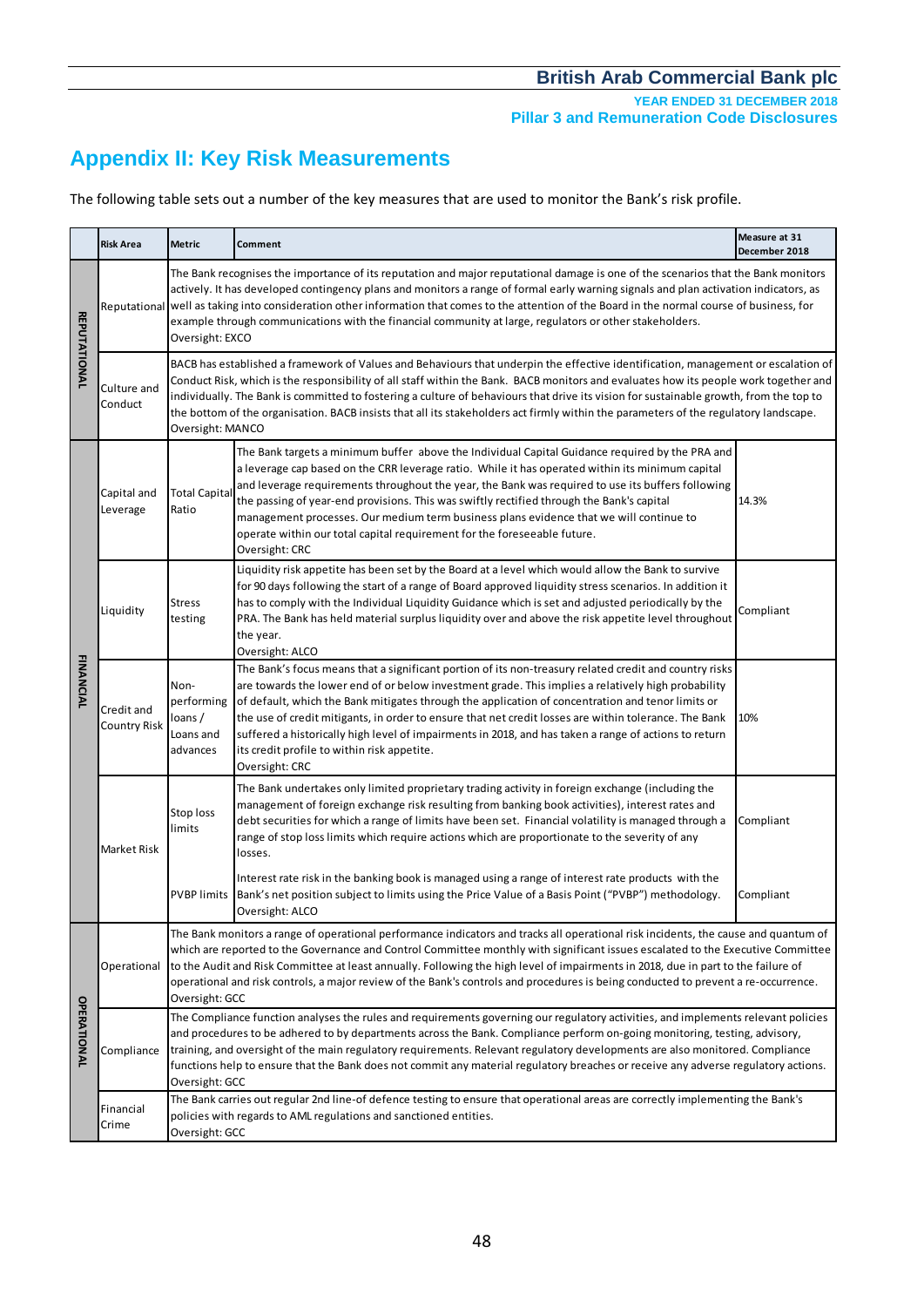**YEAR ENDED 31 DECEMBER 2018 Pillar 3 and Remuneration Code Disclosures**

## **Appendix III: Regulatory Capital Balance Sheet Reconciliation**

Institutions are required to provide information on the reconciliation between balance sheet items used to calculate own funds and regulatory own funds.

|                                                       | <b>Balance sheet</b><br>extract | Eligible capital<br>components |
|-------------------------------------------------------|---------------------------------|--------------------------------|
|                                                       | £'000s                          | £'000s                         |
| <b>Assets</b>                                         |                                 |                                |
| Intangible assets                                     | 10,954                          |                                |
| of which: deduction from common equity tier 1 capital |                                 | 10,954                         |
| <b>Total Assets</b>                                   | 3,893,852                       | 10,954                         |
|                                                       |                                 |                                |
| <b>Liabilities</b>                                    |                                 |                                |
| Subordinated loan capital                             | 75,321                          |                                |
| of which: accrued interest                            | 440                             |                                |
| of which: ineligible due to amortisation              | 2,617                           |                                |
| of which: Tier 2 capital                              | 72,264                          | 72,264                         |
| <b>Total liabilities</b>                              | 3,725,674                       | 72,264                         |
|                                                       |                                 |                                |
| <b>Equity</b>                                         |                                 |                                |
| Called up share capital                               | 104,357                         | 104,357                        |
| Retained earnings                                     | 62,796                          | 62,796                         |
| Fair value reserve                                    | (3,079)                         | (3,079)                        |
| Other reserves                                        | 4,104                           | 4,104                          |
| <b>Total equity</b>                                   | 168,178                         | 168,178                        |
|                                                       |                                 |                                |
| <b>Total liabilities and equity</b>                   | 3,893,852                       | 240,442                        |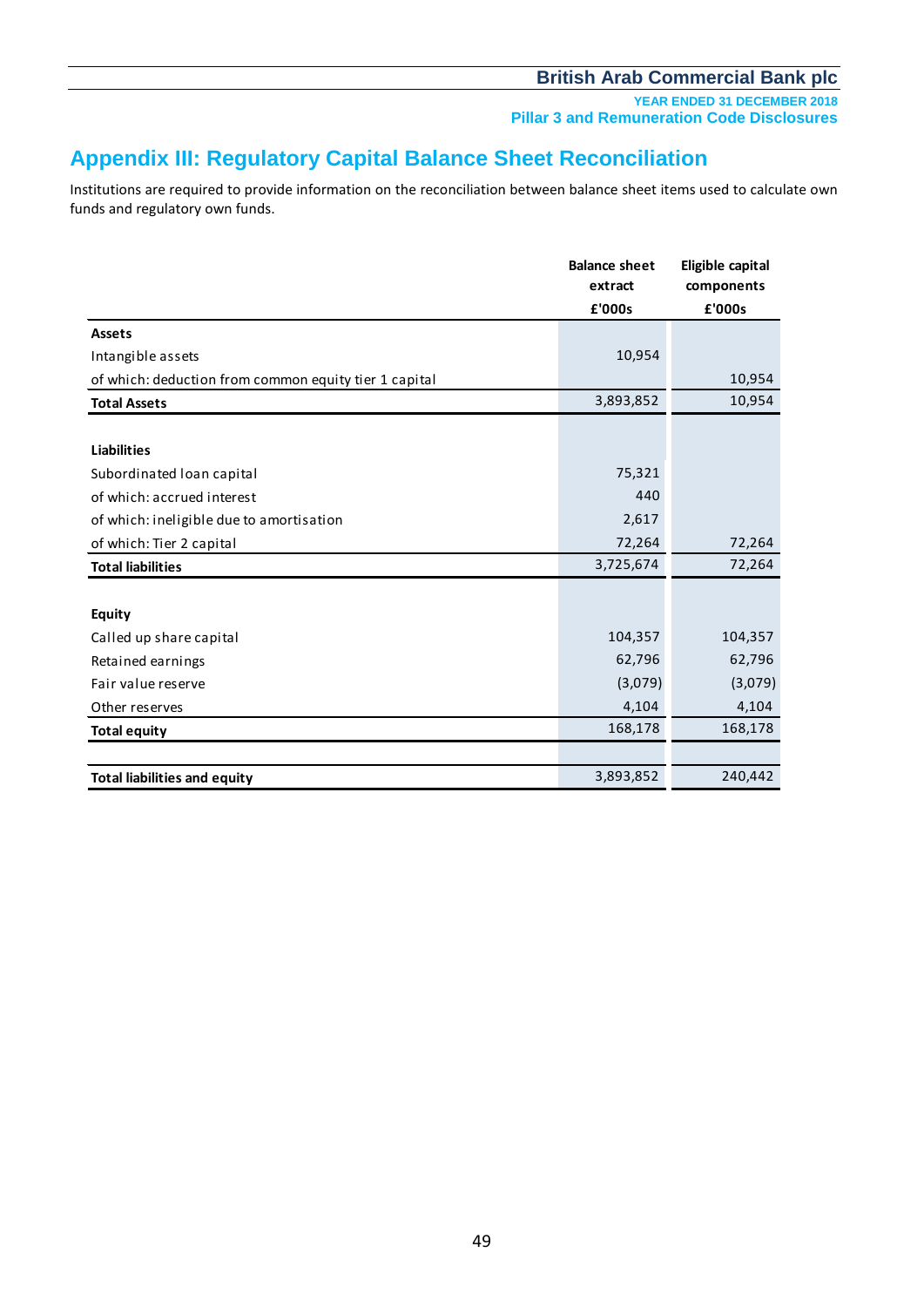**YEAR ENDED 31 DECEMBER 2018 Pillar 3 and Remuneration Code Disclosures**

# **Appendix IV: Main features of regulatory capital instruments**

|                | Capital instruments' main features template                                                           | <b>COMMON EQUITY TIER 1</b>                                                                                                                                                                                                                                                                                                                                                                                                                                                                                                                  | <b>ADDITIONAL</b><br>TIER <sub>1</sub> | TIER <sub>2</sub>                                                                                                                     |
|----------------|-------------------------------------------------------------------------------------------------------|----------------------------------------------------------------------------------------------------------------------------------------------------------------------------------------------------------------------------------------------------------------------------------------------------------------------------------------------------------------------------------------------------------------------------------------------------------------------------------------------------------------------------------------------|----------------------------------------|---------------------------------------------------------------------------------------------------------------------------------------|
| $\mathbf{1}$   | Issuer                                                                                                | British Arab Commercial Bank plc                                                                                                                                                                                                                                                                                                                                                                                                                                                                                                             | N/A                                    | British Arab Commercial Bank plc                                                                                                      |
| $\overline{2}$ | Unique identifier (eg CUSIP, ISIN or Bloomberg<br>identifier for private placement                    | Private placement                                                                                                                                                                                                                                                                                                                                                                                                                                                                                                                            |                                        | Private placement                                                                                                                     |
| 3              | Governing law(s) of the instrument                                                                    | English Law                                                                                                                                                                                                                                                                                                                                                                                                                                                                                                                                  |                                        | English Law                                                                                                                           |
|                | <b>Regulatory treatment:</b>                                                                          |                                                                                                                                                                                                                                                                                                                                                                                                                                                                                                                                              |                                        |                                                                                                                                       |
| 4              | <b>Transitional CRR rules</b>                                                                         | CET1                                                                                                                                                                                                                                                                                                                                                                                                                                                                                                                                         |                                        | Tier 2                                                                                                                                |
| 5              | Post-transitional CRR rules                                                                           | CET1                                                                                                                                                                                                                                                                                                                                                                                                                                                                                                                                         |                                        | Tier 2                                                                                                                                |
| 6              | Eligible at solo/(sub-)consolidated/solo & (sub-<br>)consolidated                                     | Solo                                                                                                                                                                                                                                                                                                                                                                                                                                                                                                                                         |                                        | Solo                                                                                                                                  |
| 7              | Instrument type (types to be specified by each<br>jurisdiction)                                       | <b>Common Equity</b>                                                                                                                                                                                                                                                                                                                                                                                                                                                                                                                         |                                        | Term issued subordinated debt                                                                                                         |
| 8              | Amount recognised in regulatory capital<br>(currency in million, as of most recent reporting<br>date) | £32m<br>\$115.564m                                                                                                                                                                                                                                                                                                                                                                                                                                                                                                                           |                                        | \$52.9m<br>€34.2m                                                                                                                     |
| 9              | Nominal amount of instrument                                                                          | $£1$ and $$1$                                                                                                                                                                                                                                                                                                                                                                                                                                                                                                                                |                                        | \$56.2m and €34.2m                                                                                                                    |
| 9a             | Issue price                                                                                           | $£1$ and $$1$                                                                                                                                                                                                                                                                                                                                                                                                                                                                                                                                |                                        | \$56.2m and €34.2m                                                                                                                    |
| 9b             | Redemption price                                                                                      | N/A                                                                                                                                                                                                                                                                                                                                                                                                                                                                                                                                          |                                        | N/A                                                                                                                                   |
| 10             | Accounting classification                                                                             | Called up share capital                                                                                                                                                                                                                                                                                                                                                                                                                                                                                                                      |                                        | Subordinated liabilities                                                                                                              |
| 11             | Original date of issuance                                                                             | Ordinary shares of £1 each, paid up<br>capital:<br>£2m 23 March 1972<br>£3m 29 June 1973<br>£5m 1 Dec 1976<br>£3m 30 Mar 1979<br>£3m 29 Jun 1979<br>£5m 30 Jun 1981<br>£5m 30 Jun 1982<br>£5m 30 Jun 1983<br>£5m 30 Jun 1984<br>£5m 30 Jun 1985<br>(£9m) 20 May 1993<br>Ordinary shares of \$1 each, paid up<br>capital:<br>\$93m 31 Mar 1988<br>(\$12m) 20 May 1993<br>(\$4m) 17 Jun 2008<br>\$38.3m 17 Jun 2015<br>\$0.264m 31 Dec 2018<br>Ordinary shares of \$0.15 each, paid up<br>capital:<br>\$80m 15 May 1990<br>(\$80m) 20 May 1993 |                                        | <b>USD subordinated debt</b><br>\$94.4m 29 Oct 2010<br>(\$38.3m) 17 June 2015<br><b>EURO subordinated debt</b><br>€34.2m 17 June 2015 |
| 12             | Perpetual or dated                                                                                    | Perpetual                                                                                                                                                                                                                                                                                                                                                                                                                                                                                                                                    |                                        | Dated                                                                                                                                 |
| 13             | Original maturity date                                                                                | N/A                                                                                                                                                                                                                                                                                                                                                                                                                                                                                                                                          |                                        | \$31.5m 29 Oct 2025<br>\$24.7m 29 Apr 2023<br>€34.2m 17 Jun 2025                                                                      |
| 14             | Issuer call subject to prior supervisory approval                                                     | N/A                                                                                                                                                                                                                                                                                                                                                                                                                                                                                                                                          |                                        | N/A                                                                                                                                   |
| 15             | Optional call date, contingent call dates, and<br>redemption amount                                   | N/A                                                                                                                                                                                                                                                                                                                                                                                                                                                                                                                                          |                                        | N/A                                                                                                                                   |
| 16             | Subsequent call dates, if applicable                                                                  | N/A                                                                                                                                                                                                                                                                                                                                                                                                                                                                                                                                          |                                        | N/A                                                                                                                                   |
|                | Coupons / dividends                                                                                   |                                                                                                                                                                                                                                                                                                                                                                                                                                                                                                                                              |                                        |                                                                                                                                       |
| 17             | Fixed or floating dividend/coupon                                                                     | Floating                                                                                                                                                                                                                                                                                                                                                                                                                                                                                                                                     |                                        | Floating                                                                                                                              |
| 18             | Coupon rate and any related index                                                                     | N/A                                                                                                                                                                                                                                                                                                                                                                                                                                                                                                                                          |                                        | 3 month USD/EUR Libor plus 2.9%<br>per annum                                                                                          |
| 19             | Existence of a dividend stopper                                                                       | N/A                                                                                                                                                                                                                                                                                                                                                                                                                                                                                                                                          |                                        | N/A                                                                                                                                   |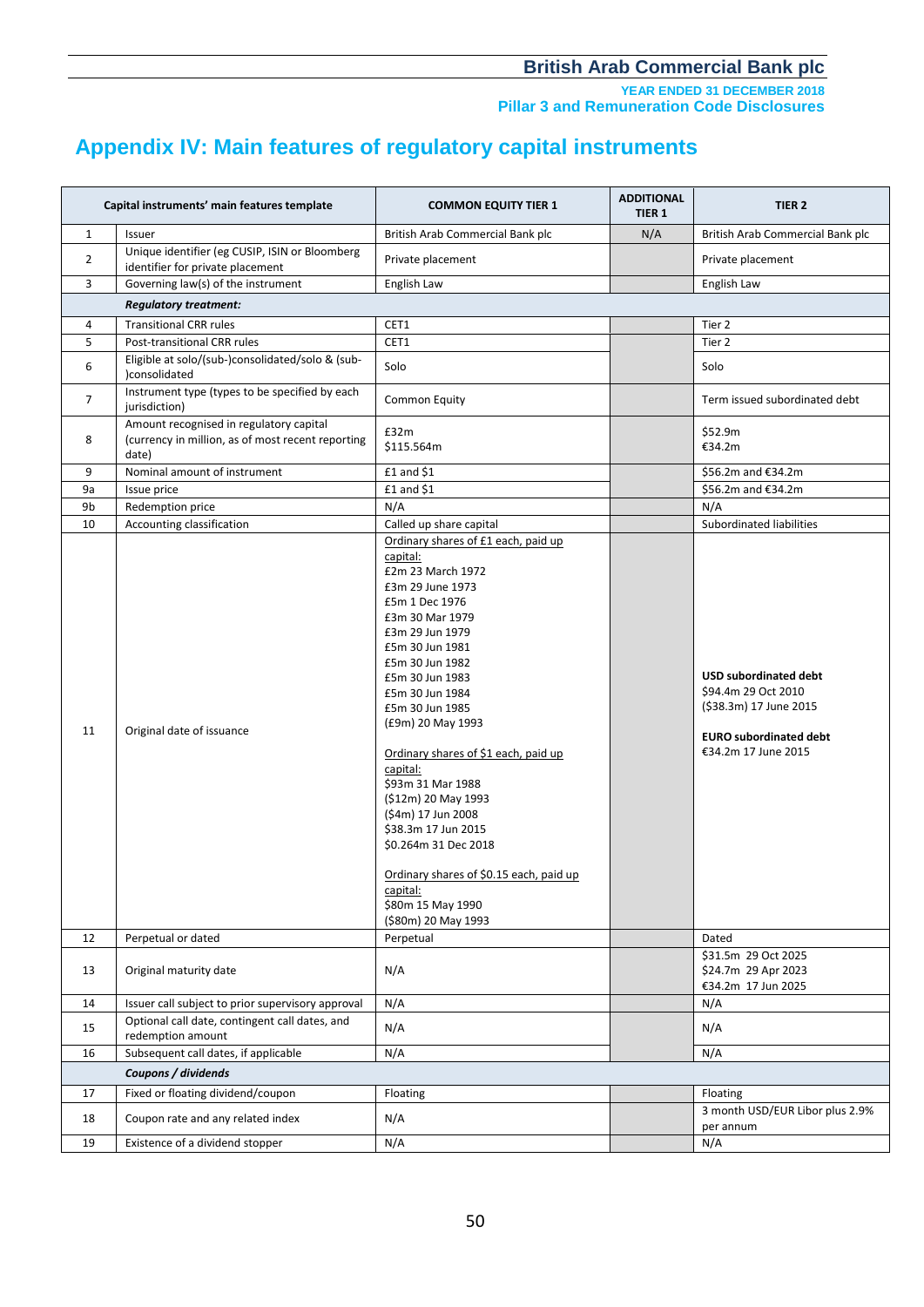#### **YEAR ENDED 31 DECEMBER 2018 Pillar 3 and Remuneration Code Disclosures**

|                 | Capital instruments' main features template                                                                         | <b>COMMON EQUITY TIER 1</b>   | <b>ADDITIONAL</b><br>TIER <sub>1</sub> | TIER <sub>2</sub>                                                                                   |
|-----------------|---------------------------------------------------------------------------------------------------------------------|-------------------------------|----------------------------------------|-----------------------------------------------------------------------------------------------------|
| 20a             | Fully discretionary, partially discretionary or<br>mandatory (in terms of timing                                    | Fully discretionary           |                                        | Mandatory                                                                                           |
| 20 <sub>b</sub> | Fully discretionary, partially discretionary or<br>mandatory (in terms of amount)                                   | Fully discretionary           |                                        | Mandatory                                                                                           |
| 21              | Existence of step up or other incentive to<br>redeem                                                                | No                            |                                        | <b>No</b>                                                                                           |
| 22              | Noncumulative or cumulative                                                                                         | Non-cumulative                |                                        | Non-cumulative                                                                                      |
| 23              | Convertible or non-convertible                                                                                      | Non-convertible               |                                        | Non-convertible                                                                                     |
| 24              | If convertible, conversion trigger (s)                                                                              | N/A                           |                                        | N/A                                                                                                 |
| 25              | If convertible, fully or partially                                                                                  | N/A                           |                                        | N/A                                                                                                 |
| 26              | If convertible, conversion rate                                                                                     | N/A                           |                                        | N/A                                                                                                 |
| 27              | If convertible, mandatory or optional<br>conversion                                                                 | N/A                           |                                        | N/A                                                                                                 |
| 28              | If convertible, specify instrument type<br>convertible into                                                         | N/A                           |                                        | N/A                                                                                                 |
| 29              | If convertible, specify issuer of instrument it<br>converts into                                                    | N/A                           |                                        | N/A                                                                                                 |
| 30              | Write-down features                                                                                                 | <b>No</b>                     |                                        | <b>No</b>                                                                                           |
| 31              | If write-down, write-down trigger (s)                                                                               | N/A                           |                                        | N/A                                                                                                 |
| 32              | If write-down, full or partial                                                                                      | N/A                           |                                        | N/A                                                                                                 |
| 33              | If write-down, permanent or temporary                                                                               | N/A                           |                                        | N/A                                                                                                 |
| 34              | If temporary write-down, description of write-<br>up mechanism                                                      | N/A                           |                                        | N/A                                                                                                 |
| 35              | Position in subordination hierarchy in<br>liquidation (specify instrument type<br>immediately senior to instrument) | Term issued subordinated debt |                                        | All liabilities deemed by the<br>liquidator to have priority except<br>the subordinated liabilities |
| 36              | Non-compliant transitioned features                                                                                 | No                            |                                        | <b>No</b>                                                                                           |
| 37              | If yes, specify non-compliant features                                                                              | N/A                           |                                        | N/A                                                                                                 |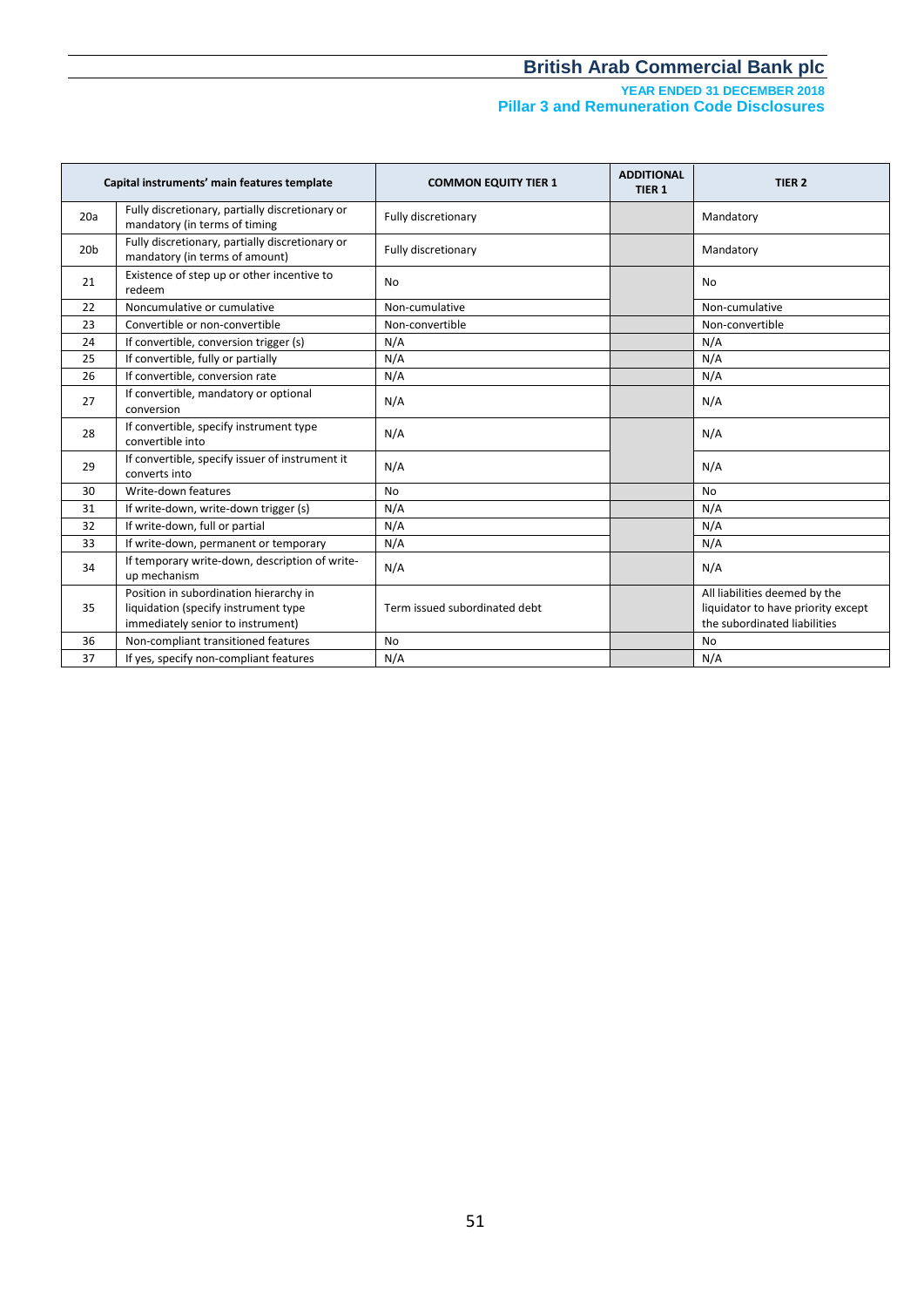**YEAR ENDED 31 DECEMBER 2018 Pillar 3 and Remuneration Code Disclosures**

# **Appendix V: Disclosure of Own funds during Transitional period**

|                 | <b>Common Equity Tier 1 capital: instruments and reserves</b>                                                                                                                                                                                                   | 2018<br>£'000 |
|-----------------|-----------------------------------------------------------------------------------------------------------------------------------------------------------------------------------------------------------------------------------------------------------------|---------------|
| $\mathbf{1}$    | Capital instruments and the related share premium accounts                                                                                                                                                                                                      | 104,357       |
|                 | of which: Ordinary shares                                                                                                                                                                                                                                       |               |
| 2               | Retained earnings (excluding current year retained profit/loss not audited by the reporting date)                                                                                                                                                               | 103,875       |
| 3               | Accumulated other comprehensive income (and any other reserves)                                                                                                                                                                                                 | 1,025         |
| За              | Funds for general banking risk                                                                                                                                                                                                                                  |               |
| 4               | Amount of qualifying items referred to in Article 484 (3) and the related share premium accounts subject to phase out from<br>CET1                                                                                                                              |               |
|                 | Public sector capital injections grandfathered until 1 January 2018                                                                                                                                                                                             |               |
| 5               | Minority interests (amount allowed in consolidated CET1)                                                                                                                                                                                                        |               |
| 5a              | Independently reviewed interim profits net of any foreseeable charge or dividend                                                                                                                                                                                |               |
| 6               | Common Equity Tier 1 (CET1) capital before regulatory adjustments                                                                                                                                                                                               | 209,257       |
|                 | Common Equity Tier 1 (CET1) capital: regulatory adjustments                                                                                                                                                                                                     |               |
| $\overline{7}$  | Additional value adjustments (negative amount)                                                                                                                                                                                                                  | (1, 777)      |
| 8               | Intangible assets (net of related tax liability) (negative amount)                                                                                                                                                                                              | (10, 954)     |
| 9               | Empty set in the EU                                                                                                                                                                                                                                             |               |
| 10              | Deferred tax assets that rely on future profitability excluding those arising from temporary difference (net of related tax<br>liability where the conditions in Article 38 (3) are met) (negative amount)                                                      |               |
| 11              | Fair value reserves related to gains or losses on cash flow hedges                                                                                                                                                                                              |               |
| 12              | Negative amounts resulting from the calculation of expected loss amounts                                                                                                                                                                                        |               |
| 13              | Any increase in equity that results from securitised assets (negative amount)                                                                                                                                                                                   |               |
| 14              | Gains or losses on liabilities valued at fair value resulting from changes in own credit standing                                                                                                                                                               |               |
| 15              | Defined-benefit pension fund assets (negative amount)                                                                                                                                                                                                           |               |
| 16              | Direct and indirect holdings by an institution of own CET1 instruments (negative amount)                                                                                                                                                                        |               |
| 17              | Direct, indirect and synthetic holdings of the CET1 instruments of financial sector entities where those entities have<br>reciprocal cross holdings with the institution designed to inflate artificially the own funds of the institution (negative<br>amount) |               |
| 18              | Direct, indirect and synthetic holdings of the CET1 instruments of financial sector entities where the institution does not                                                                                                                                     |               |
|                 | have a significant investment in those entities (amount above 10% threshold and net of eligible short positions) (negative<br>amount)                                                                                                                           |               |
| 19              | Direct, indirect and synthetic holdings of the CET1 instruments of financial sector entities where the institution has a<br>significant investment in those entities (amount above 10% threshold and net of eligible short positions) (negative amount)         |               |
| 20              | Empty set in the EU                                                                                                                                                                                                                                             |               |
| 20a             | Exposure amount of the following items which qualify for a RW of 1250%, where the institution opts for the deduction<br>alternative                                                                                                                             |               |
| 20 <sub>b</sub> | of which: qualifying holdings outside the financial sector (negative amount)                                                                                                                                                                                    |               |
| 20c             | of which: securitisation positions (negative amount)                                                                                                                                                                                                            |               |
| 20d             | of which: free deliveries (negative amount)                                                                                                                                                                                                                     |               |
| 21              | Deferred tax assets arising from temporary difference (amount above 10 % threshold, net of related tax liability where the<br>conditions in Article 38 (3) are met) (negative amount)                                                                           |               |
| 22              | Amount exceeding the 15% threshold (negative amount)                                                                                                                                                                                                            |               |
| 23              | of which: direct and indirect holdings by the institution of the CET1 instruments of financial sector entities where the<br>institution has a significant investment in those entities                                                                          |               |
| 24              | Empty set in the EU                                                                                                                                                                                                                                             |               |
| 25              | of which: deferred tax assets arising from temporary difference                                                                                                                                                                                                 |               |
| 25a             | Losses for the current financial year (negative amount)                                                                                                                                                                                                         | (35, 308)     |
| 25 <sub>b</sub> | Foreseeable tax charges relating to CET1 items (negative amount)                                                                                                                                                                                                |               |
| 26              | Regulatory adjustments applied to Common Equity Tier 1 in respect of amounts subject to pre-CRR treatment                                                                                                                                                       |               |
| 26a             | Regulatory adjustments relating to unrealised gains and losses pursuant to Articles 467 and 468                                                                                                                                                                 |               |
| 26 <sub>b</sub> | Amount to be deducted from or added to Common Equity Tier 1 capital with regard to additional filters and deductions<br>required pre CRR                                                                                                                        |               |
| 27              | Qualifying AT1 deductions that exceeds the AT1 capital of the institution (negative amount)                                                                                                                                                                     |               |
| 28              | Total regulatory adjustments to Common Equity Tier 1 (CET1)                                                                                                                                                                                                     | (48, 039)     |
| 29              | Common Equity Tier 1 (CET1) capital                                                                                                                                                                                                                             | 161,218       |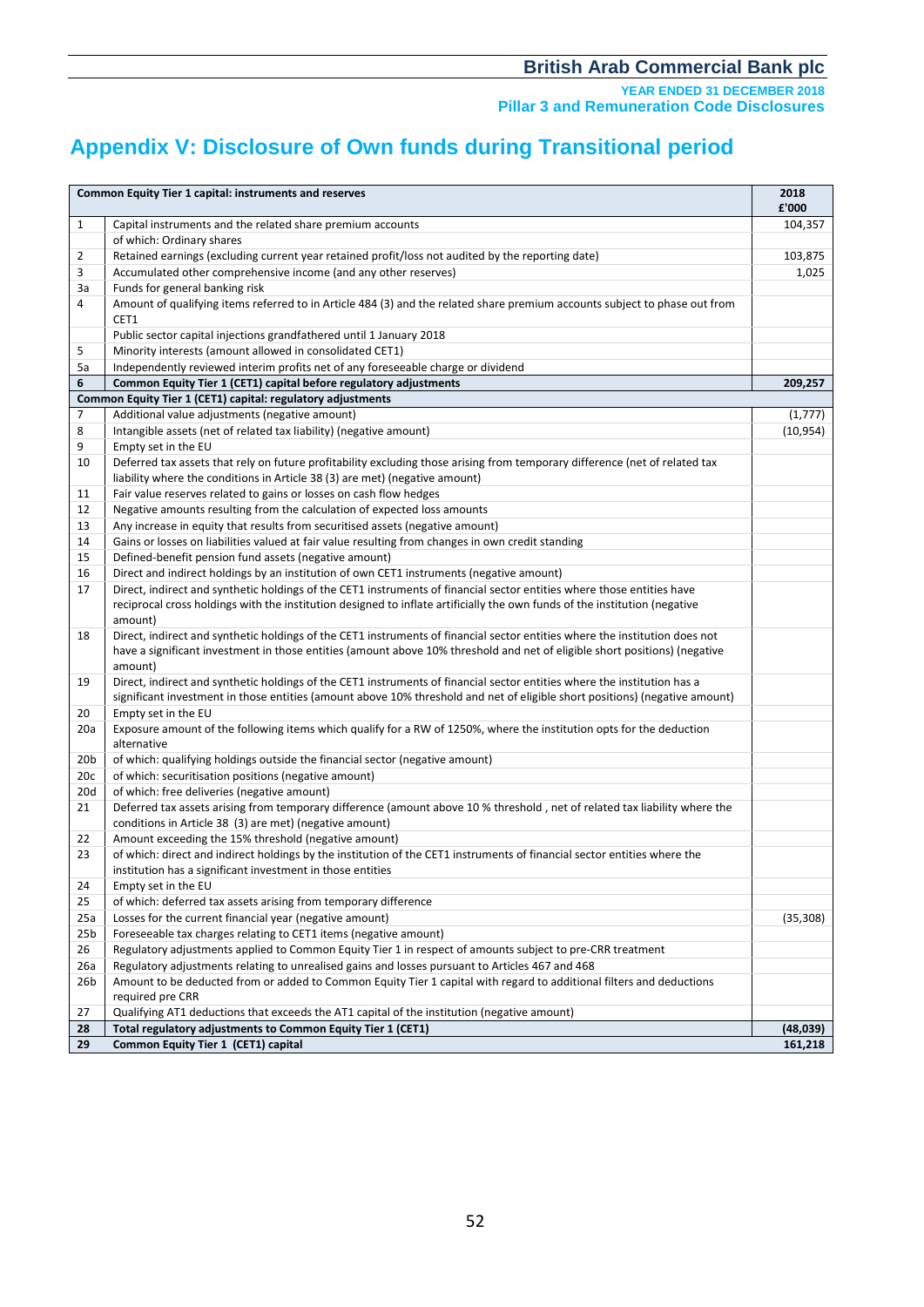**YEAR ENDED 31 DECEMBER 2018 Pillar 3 and Remuneration Code Disclosures**

|          | <b>Common Equity Tier 1 capital: instruments and reserves</b>                                                                                                                                                                                          | 2018              |
|----------|--------------------------------------------------------------------------------------------------------------------------------------------------------------------------------------------------------------------------------------------------------|-------------------|
|          |                                                                                                                                                                                                                                                        | £'000             |
| 30       | Additional Tier 1 (AT1) capital: instruments<br>Capital instruments and the related share premium accounts                                                                                                                                             |                   |
| 31       | of which: classified as equity under applicable accounting standards                                                                                                                                                                                   |                   |
| 32       | of which: classified as liabilities under applicable accounting standards                                                                                                                                                                              |                   |
| 33       | Amount of qualifying items referred to in Article 484 (4) and the related share premium accounts subject to phase out from                                                                                                                             |                   |
|          | AT1                                                                                                                                                                                                                                                    |                   |
|          | Public sector capital injections grandfathered until 1 January 2018                                                                                                                                                                                    |                   |
| 34       | Qualifying Tier 1 capital included in consolidated AT1 capital (including minority interest not included in row 5) issued by                                                                                                                           |                   |
|          | subsidiaries and held by third parties                                                                                                                                                                                                                 |                   |
| 35       | of which: instruments issued by subsidiaries subject to phase-out                                                                                                                                                                                      |                   |
| 36       | Additional Tier 1 (AT1) capital before regulatory adjustments                                                                                                                                                                                          |                   |
|          | Additional Tier 1 (AT1) capital: regulatory adjustments                                                                                                                                                                                                |                   |
| 37       | Direct and indirect holdings by an institution of own AT1 instruments (negative amount)                                                                                                                                                                |                   |
| 38       | Holdings of the AT1 instruments of financial sector entities where those entities have reciprocal cross holdings with the                                                                                                                              |                   |
|          | institution designed to inflate artificially the own funds of the institution (negative amount)                                                                                                                                                        |                   |
| 39       | Direct, indirect and synthetic holdings of the AT1 instruments of financial sector entities where the institution does not have                                                                                                                        |                   |
|          | a significant investment in those entities (amount above 10% threshold and net of eligible short positions) (negative amount)                                                                                                                          |                   |
| 40       | Direct, indirect and synthetic holdings of the AT1 instruments of financial sector entities where the institution has a<br>significant investment in those entities (amount above 10% threshold and net of eligible short positions) (negative amount) |                   |
| 41       |                                                                                                                                                                                                                                                        |                   |
|          | Regulatory adjustments applied to Additional Tier 1 capital in respect of amounts subject to pre-CRR treatment and<br>transitional treatments subject to phase-out as prescribed in Regulation (EU) No 585/2013 (ie. CRR residual amounts)             |                   |
| 41a      | Residual amounts deducted from Additional Tier 1 capital with regard to deduction from Common Equity Tier 1 capital                                                                                                                                    |                   |
|          | during the transitional period pursuant to article 472 of Regulation (EU) No 575/2013                                                                                                                                                                  |                   |
| 41b      | Residual amounts deducted from Additional Tier 1 capital with regard to deduction from Tier 2 capital during the transitional                                                                                                                          |                   |
|          | period pursuant to article 475 of Regulation (EU) No 575/2013                                                                                                                                                                                          |                   |
| 41c      | Amounts to be deducted from added to Additional Tier 1 capital with regard to additional filters and deductions required                                                                                                                               |                   |
|          | pre-CRR                                                                                                                                                                                                                                                |                   |
| 42       | Qualifying T2 deductions that exceed the T2 capital of the institution (negative amount)                                                                                                                                                               |                   |
| 43       | Total regulatory adjustments to Additional Tier 1 (AT1) capital                                                                                                                                                                                        |                   |
| 44       | Additional Tier 1 (AT1) capital                                                                                                                                                                                                                        |                   |
| 45       | Tier 1 capital (T1 = CET1 + AT1)                                                                                                                                                                                                                       |                   |
|          |                                                                                                                                                                                                                                                        | 161,218           |
|          | Tier 2 (T2) capital: instruments and provisions                                                                                                                                                                                                        |                   |
| 46       | Capital instruments and the related share premium accounts                                                                                                                                                                                             | 72,264            |
| 47       | Amount of qualifying items referred to in Article 484 (5) and the related share premium accounts subject to phase out from                                                                                                                             |                   |
|          | T2                                                                                                                                                                                                                                                     |                   |
| 48       | Public sector capital injections grandfathered until 1 January 2018                                                                                                                                                                                    |                   |
|          | Qualifying own funds instruments included in consolidated T2 capital (including minority interest and AT1 instruments not<br>included in rows 5 or 34) issued by subsidiaries and held by third party                                                  |                   |
| 49       | of which: instruments issued by subsidiaries subject to phase-out                                                                                                                                                                                      |                   |
| 50       | Credit risk adjustments                                                                                                                                                                                                                                |                   |
| 51       | Tier 2 (T2) capital before regulatory adjustment                                                                                                                                                                                                       | 72,264            |
|          | Tier 2 (T2) capital: regulatory adjustments                                                                                                                                                                                                            |                   |
| 52       | Direct and indirect holdings by an institution of own T2 instruments and subordinated loans (negative amount)                                                                                                                                          |                   |
| 53       | Holdings of the T2 instruments and subordinated loans of financial sector entities where those entities have reciprocal cross                                                                                                                          |                   |
|          | holdings with the institutions designed to inflate artificially the own funds of the institution (negative amount)                                                                                                                                     |                   |
| 54       | Direct, indirect and synthetic holdings of the T2 instruments and subordinated loans of financial sector entities where the                                                                                                                            |                   |
|          | institution does not have a significant investment in those entities (amount above 10 % threshold and net of eligible short                                                                                                                            |                   |
|          | positions) (negative amount)                                                                                                                                                                                                                           |                   |
| 54a      | Of which new holdings not subject to transitional arrangements                                                                                                                                                                                         |                   |
| 54b      | Of which holdings existing before 1 January 2013 and subject to transitional arrangements                                                                                                                                                              |                   |
| 55       | Direct, indirect and synthetic holdings of the T2 instruments and subordinated loans of financial sector entities where the                                                                                                                            |                   |
| 56       | institution has a significant investment in those entities (net of eligible short positions) (negative amounts)<br>Regulatory adjustments applied to tier 2 in respect of amounts subject to pre-CRR treatment and transitional treatments             |                   |
|          | subject to phase out as prescribed in Regulation (EU) No 575/2013 (i.e. CRR residual amounts)                                                                                                                                                          |                   |
| 56a      | Residual amounts deducted from Tier 2 capital with regard to deduction from Common Equity Tier 1 capital during the                                                                                                                                    |                   |
|          | transitional period pursuant to article 472 of Regulation (EU) No 575/2013                                                                                                                                                                             |                   |
| 56b      | Residual amounts deducted from Tier 2 capital with regard to deduction from Additional Tier 1 capital during the transitional                                                                                                                          |                   |
|          | period pursuant to article 475 of Regulation (EU) No 575/2013                                                                                                                                                                                          |                   |
| 56c      | Amounts to be deducted from or added to Tier 2 capital with regard to additional filters and deductions required pre- CRR                                                                                                                              |                   |
| 57       | Total regulatory adjustments to Tier 2 (T2) capital                                                                                                                                                                                                    |                   |
| 58<br>59 | Tier 2 (T2) capital<br>Total capital (TC = $T1 + T2$ )                                                                                                                                                                                                 | 72,264<br>233,482 |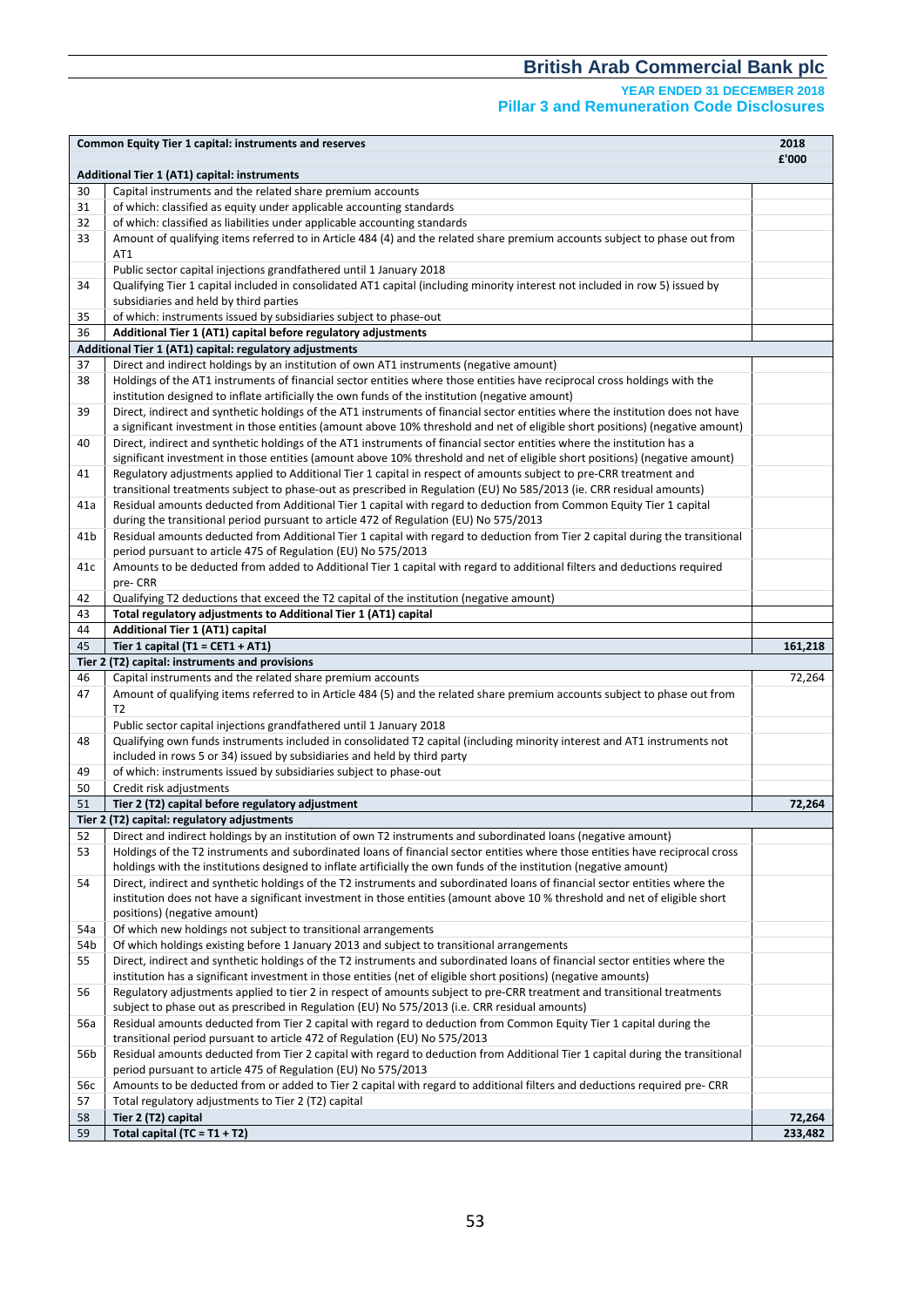#### **YEAR ENDED 31 DECEMBER 2018 Pillar 3 and Remuneration Code Disclosures**

| £'000<br>Risk weighted assets in respect of amounts subject to pre-CRR treatment and transitional treatments subject to phase out<br>59a<br>1,635,966<br>as prescribed in Regulation (EU) No 575/2013 (i.e. CRR residual amount)<br>Of which: items not deducted from CET1 (Regulation (EU) No 575/2013 residual amounts) (items to be detailed line by<br>line, e.g. Deferred tax assets that rely on future profitability net of related tax liability, indirect holdings of own CET1, etc)<br>Of which:items not deducted from AT1 items (Regulation (EU) No 575/2013 residual amounts) (items to be detailed line<br>by line, e.g. Reciprocal cross holdings in T2 instruments, direct holdings of non-significant investments in the capital of<br>other financial sector entities, etc.)<br>Items not deducted from T2 items (Regulation (EU) No 575/2013 residual amounts) (items to be detailed line by line, e.g.<br>Indirect holdings of own T2 instruments, indirect holdings of non-significant investments in the capital of other financial<br>sector entities, indirect holdings of significant investments in the capital of other financial sector entities etc)<br>60<br><b>Total risk-weighted assets</b><br>1,635,966<br><b>Capital ratios and buffers</b><br>Common Equity Tier 1 (as a percentage of total risk exposure amount)<br>9.9%<br>61<br>9.9%<br>62<br>Tier 1 (as a percentage of total risk exposure amount) | Common Equity Tier 1 capital: instruments and reserves $(^1)$ | 2018 |
|----------------------------------------------------------------------------------------------------------------------------------------------------------------------------------------------------------------------------------------------------------------------------------------------------------------------------------------------------------------------------------------------------------------------------------------------------------------------------------------------------------------------------------------------------------------------------------------------------------------------------------------------------------------------------------------------------------------------------------------------------------------------------------------------------------------------------------------------------------------------------------------------------------------------------------------------------------------------------------------------------------------------------------------------------------------------------------------------------------------------------------------------------------------------------------------------------------------------------------------------------------------------------------------------------------------------------------------------------------------------------------------------------------------------------------------------|---------------------------------------------------------------|------|
|                                                                                                                                                                                                                                                                                                                                                                                                                                                                                                                                                                                                                                                                                                                                                                                                                                                                                                                                                                                                                                                                                                                                                                                                                                                                                                                                                                                                                                              |                                                               |      |
|                                                                                                                                                                                                                                                                                                                                                                                                                                                                                                                                                                                                                                                                                                                                                                                                                                                                                                                                                                                                                                                                                                                                                                                                                                                                                                                                                                                                                                              |                                                               |      |
|                                                                                                                                                                                                                                                                                                                                                                                                                                                                                                                                                                                                                                                                                                                                                                                                                                                                                                                                                                                                                                                                                                                                                                                                                                                                                                                                                                                                                                              |                                                               |      |
|                                                                                                                                                                                                                                                                                                                                                                                                                                                                                                                                                                                                                                                                                                                                                                                                                                                                                                                                                                                                                                                                                                                                                                                                                                                                                                                                                                                                                                              |                                                               |      |
|                                                                                                                                                                                                                                                                                                                                                                                                                                                                                                                                                                                                                                                                                                                                                                                                                                                                                                                                                                                                                                                                                                                                                                                                                                                                                                                                                                                                                                              |                                                               |      |
|                                                                                                                                                                                                                                                                                                                                                                                                                                                                                                                                                                                                                                                                                                                                                                                                                                                                                                                                                                                                                                                                                                                                                                                                                                                                                                                                                                                                                                              |                                                               |      |
|                                                                                                                                                                                                                                                                                                                                                                                                                                                                                                                                                                                                                                                                                                                                                                                                                                                                                                                                                                                                                                                                                                                                                                                                                                                                                                                                                                                                                                              |                                                               |      |
|                                                                                                                                                                                                                                                                                                                                                                                                                                                                                                                                                                                                                                                                                                                                                                                                                                                                                                                                                                                                                                                                                                                                                                                                                                                                                                                                                                                                                                              |                                                               |      |
|                                                                                                                                                                                                                                                                                                                                                                                                                                                                                                                                                                                                                                                                                                                                                                                                                                                                                                                                                                                                                                                                                                                                                                                                                                                                                                                                                                                                                                              |                                                               |      |
|                                                                                                                                                                                                                                                                                                                                                                                                                                                                                                                                                                                                                                                                                                                                                                                                                                                                                                                                                                                                                                                                                                                                                                                                                                                                                                                                                                                                                                              |                                                               |      |
|                                                                                                                                                                                                                                                                                                                                                                                                                                                                                                                                                                                                                                                                                                                                                                                                                                                                                                                                                                                                                                                                                                                                                                                                                                                                                                                                                                                                                                              |                                                               |      |
|                                                                                                                                                                                                                                                                                                                                                                                                                                                                                                                                                                                                                                                                                                                                                                                                                                                                                                                                                                                                                                                                                                                                                                                                                                                                                                                                                                                                                                              |                                                               |      |
|                                                                                                                                                                                                                                                                                                                                                                                                                                                                                                                                                                                                                                                                                                                                                                                                                                                                                                                                                                                                                                                                                                                                                                                                                                                                                                                                                                                                                                              |                                                               |      |
|                                                                                                                                                                                                                                                                                                                                                                                                                                                                                                                                                                                                                                                                                                                                                                                                                                                                                                                                                                                                                                                                                                                                                                                                                                                                                                                                                                                                                                              |                                                               |      |
| 63<br>Total capital (as a percentage of total risk exposure amount)<br>14.3%                                                                                                                                                                                                                                                                                                                                                                                                                                                                                                                                                                                                                                                                                                                                                                                                                                                                                                                                                                                                                                                                                                                                                                                                                                                                                                                                                                 |                                                               |      |
| Institution specific buffer requirement (CET1 requirement in accordance with article 92 (1) (a) plus capital conservation<br>64<br>2.34%                                                                                                                                                                                                                                                                                                                                                                                                                                                                                                                                                                                                                                                                                                                                                                                                                                                                                                                                                                                                                                                                                                                                                                                                                                                                                                     |                                                               |      |
| and countercyclical buffer requirements plus a systemic risk buffer, plus systemically important institution buffer                                                                                                                                                                                                                                                                                                                                                                                                                                                                                                                                                                                                                                                                                                                                                                                                                                                                                                                                                                                                                                                                                                                                                                                                                                                                                                                          |                                                               |      |
| expressed as a percentage of total risk exposure amount)                                                                                                                                                                                                                                                                                                                                                                                                                                                                                                                                                                                                                                                                                                                                                                                                                                                                                                                                                                                                                                                                                                                                                                                                                                                                                                                                                                                     |                                                               |      |
| of which: capital conservation buffer requirement<br>1.88%<br>65                                                                                                                                                                                                                                                                                                                                                                                                                                                                                                                                                                                                                                                                                                                                                                                                                                                                                                                                                                                                                                                                                                                                                                                                                                                                                                                                                                             |                                                               |      |
| 66<br>of which: countercyclical buffer requirement<br>0.36%                                                                                                                                                                                                                                                                                                                                                                                                                                                                                                                                                                                                                                                                                                                                                                                                                                                                                                                                                                                                                                                                                                                                                                                                                                                                                                                                                                                  |                                                               |      |
| 67<br>of which: systemic risk buffer requirement                                                                                                                                                                                                                                                                                                                                                                                                                                                                                                                                                                                                                                                                                                                                                                                                                                                                                                                                                                                                                                                                                                                                                                                                                                                                                                                                                                                             |                                                               |      |
| of which: Global Systemically Important Institution (G-SII) or Other Systemically Important Institution (O-SII) buffer<br>67a                                                                                                                                                                                                                                                                                                                                                                                                                                                                                                                                                                                                                                                                                                                                                                                                                                                                                                                                                                                                                                                                                                                                                                                                                                                                                                                |                                                               |      |
| Common Equity Tier 1 available to meet buffers (as a percentage of risk exposure amount)<br>3.73%<br>68                                                                                                                                                                                                                                                                                                                                                                                                                                                                                                                                                                                                                                                                                                                                                                                                                                                                                                                                                                                                                                                                                                                                                                                                                                                                                                                                      |                                                               |      |
| 69<br>[non-relevant in EU regulation]                                                                                                                                                                                                                                                                                                                                                                                                                                                                                                                                                                                                                                                                                                                                                                                                                                                                                                                                                                                                                                                                                                                                                                                                                                                                                                                                                                                                        |                                                               |      |
| 70<br>[non-relevant in EU regulation]                                                                                                                                                                                                                                                                                                                                                                                                                                                                                                                                                                                                                                                                                                                                                                                                                                                                                                                                                                                                                                                                                                                                                                                                                                                                                                                                                                                                        |                                                               |      |
| 71<br>[non-relevant in EU regulation]                                                                                                                                                                                                                                                                                                                                                                                                                                                                                                                                                                                                                                                                                                                                                                                                                                                                                                                                                                                                                                                                                                                                                                                                                                                                                                                                                                                                        |                                                               |      |
| Amounts below the thresholds for deduction (before risk-weighting)                                                                                                                                                                                                                                                                                                                                                                                                                                                                                                                                                                                                                                                                                                                                                                                                                                                                                                                                                                                                                                                                                                                                                                                                                                                                                                                                                                           |                                                               |      |
| Direct and indirect holdings of the capital of financial sector entities where the institution does not have a significant<br>72<br>1,964                                                                                                                                                                                                                                                                                                                                                                                                                                                                                                                                                                                                                                                                                                                                                                                                                                                                                                                                                                                                                                                                                                                                                                                                                                                                                                    |                                                               |      |
| investment in those entities (amount below 10% threshold and net of eligible short positions                                                                                                                                                                                                                                                                                                                                                                                                                                                                                                                                                                                                                                                                                                                                                                                                                                                                                                                                                                                                                                                                                                                                                                                                                                                                                                                                                 |                                                               |      |
| 73<br>Direct and indirect holdings of the CET1 instruments of financial sector entities where the institution has a significant                                                                                                                                                                                                                                                                                                                                                                                                                                                                                                                                                                                                                                                                                                                                                                                                                                                                                                                                                                                                                                                                                                                                                                                                                                                                                                              |                                                               |      |
| investment in those entities (amount below 10% threshold and net of eligible short positions                                                                                                                                                                                                                                                                                                                                                                                                                                                                                                                                                                                                                                                                                                                                                                                                                                                                                                                                                                                                                                                                                                                                                                                                                                                                                                                                                 |                                                               |      |
| 74<br>Empty set in the EU                                                                                                                                                                                                                                                                                                                                                                                                                                                                                                                                                                                                                                                                                                                                                                                                                                                                                                                                                                                                                                                                                                                                                                                                                                                                                                                                                                                                                    |                                                               |      |
| 75<br>Deferred tax assets arising from temporary difference (amount below 10 % threshold, net of related tax liability where<br>995                                                                                                                                                                                                                                                                                                                                                                                                                                                                                                                                                                                                                                                                                                                                                                                                                                                                                                                                                                                                                                                                                                                                                                                                                                                                                                          |                                                               |      |
| the conditions in Article 38 (3) are met)                                                                                                                                                                                                                                                                                                                                                                                                                                                                                                                                                                                                                                                                                                                                                                                                                                                                                                                                                                                                                                                                                                                                                                                                                                                                                                                                                                                                    |                                                               |      |
| Applicable caps on the inclusion of provisions in Tier 2                                                                                                                                                                                                                                                                                                                                                                                                                                                                                                                                                                                                                                                                                                                                                                                                                                                                                                                                                                                                                                                                                                                                                                                                                                                                                                                                                                                     |                                                               |      |
| 76<br>Credit risk adjustments included in T2 in respect of exposures subject to standardised approach (prior to the application                                                                                                                                                                                                                                                                                                                                                                                                                                                                                                                                                                                                                                                                                                                                                                                                                                                                                                                                                                                                                                                                                                                                                                                                                                                                                                              |                                                               |      |
| of the cap)                                                                                                                                                                                                                                                                                                                                                                                                                                                                                                                                                                                                                                                                                                                                                                                                                                                                                                                                                                                                                                                                                                                                                                                                                                                                                                                                                                                                                                  |                                                               |      |
| Cap on inclusion of credit risk adjustments in T2 under standardised approach<br>77                                                                                                                                                                                                                                                                                                                                                                                                                                                                                                                                                                                                                                                                                                                                                                                                                                                                                                                                                                                                                                                                                                                                                                                                                                                                                                                                                          |                                                               |      |
| 78<br>Credit risk adjustments included in T2 in respect of exposures subject to internal rating-based approach (prior to the                                                                                                                                                                                                                                                                                                                                                                                                                                                                                                                                                                                                                                                                                                                                                                                                                                                                                                                                                                                                                                                                                                                                                                                                                                                                                                                 |                                                               |      |
| application of the cap)<br>79                                                                                                                                                                                                                                                                                                                                                                                                                                                                                                                                                                                                                                                                                                                                                                                                                                                                                                                                                                                                                                                                                                                                                                                                                                                                                                                                                                                                                |                                                               |      |
| Cap for inclusion of credit risk adjustments in T2 under internal ratings-based approach<br>Capital instruments subject to phase-out arrangements (only applicable between 1 Jan 2014 and 1 Jan 2022)                                                                                                                                                                                                                                                                                                                                                                                                                                                                                                                                                                                                                                                                                                                                                                                                                                                                                                                                                                                                                                                                                                                                                                                                                                        |                                                               |      |
| - Current cap on CET1 instruments subject to phase-out arrangements<br>80                                                                                                                                                                                                                                                                                                                                                                                                                                                                                                                                                                                                                                                                                                                                                                                                                                                                                                                                                                                                                                                                                                                                                                                                                                                                                                                                                                    |                                                               |      |
| 81<br>- Amount excluded from CET1 due to cap (excess over cap after redemptions and maturities)                                                                                                                                                                                                                                                                                                                                                                                                                                                                                                                                                                                                                                                                                                                                                                                                                                                                                                                                                                                                                                                                                                                                                                                                                                                                                                                                              |                                                               |      |
| 82<br>- Current cap on AT1 instruments subject to phase-out arrangements                                                                                                                                                                                                                                                                                                                                                                                                                                                                                                                                                                                                                                                                                                                                                                                                                                                                                                                                                                                                                                                                                                                                                                                                                                                                                                                                                                     |                                                               |      |
| 83<br>- Amount excluded from AT1 due to cap (excess over cap after redemptions and maturities)                                                                                                                                                                                                                                                                                                                                                                                                                                                                                                                                                                                                                                                                                                                                                                                                                                                                                                                                                                                                                                                                                                                                                                                                                                                                                                                                               |                                                               |      |
| 84<br>- Current cap on T2 instruments subject to phase-out arrangements                                                                                                                                                                                                                                                                                                                                                                                                                                                                                                                                                                                                                                                                                                                                                                                                                                                                                                                                                                                                                                                                                                                                                                                                                                                                                                                                                                      |                                                               |      |
| 85<br>- Amount excluded from T2 due to cap (excess over cap after redemptions and maturities)                                                                                                                                                                                                                                                                                                                                                                                                                                                                                                                                                                                                                                                                                                                                                                                                                                                                                                                                                                                                                                                                                                                                                                                                                                                                                                                                                |                                                               |      |

The references identify the lines prescribed in the European Banking Authority ('EBA') template.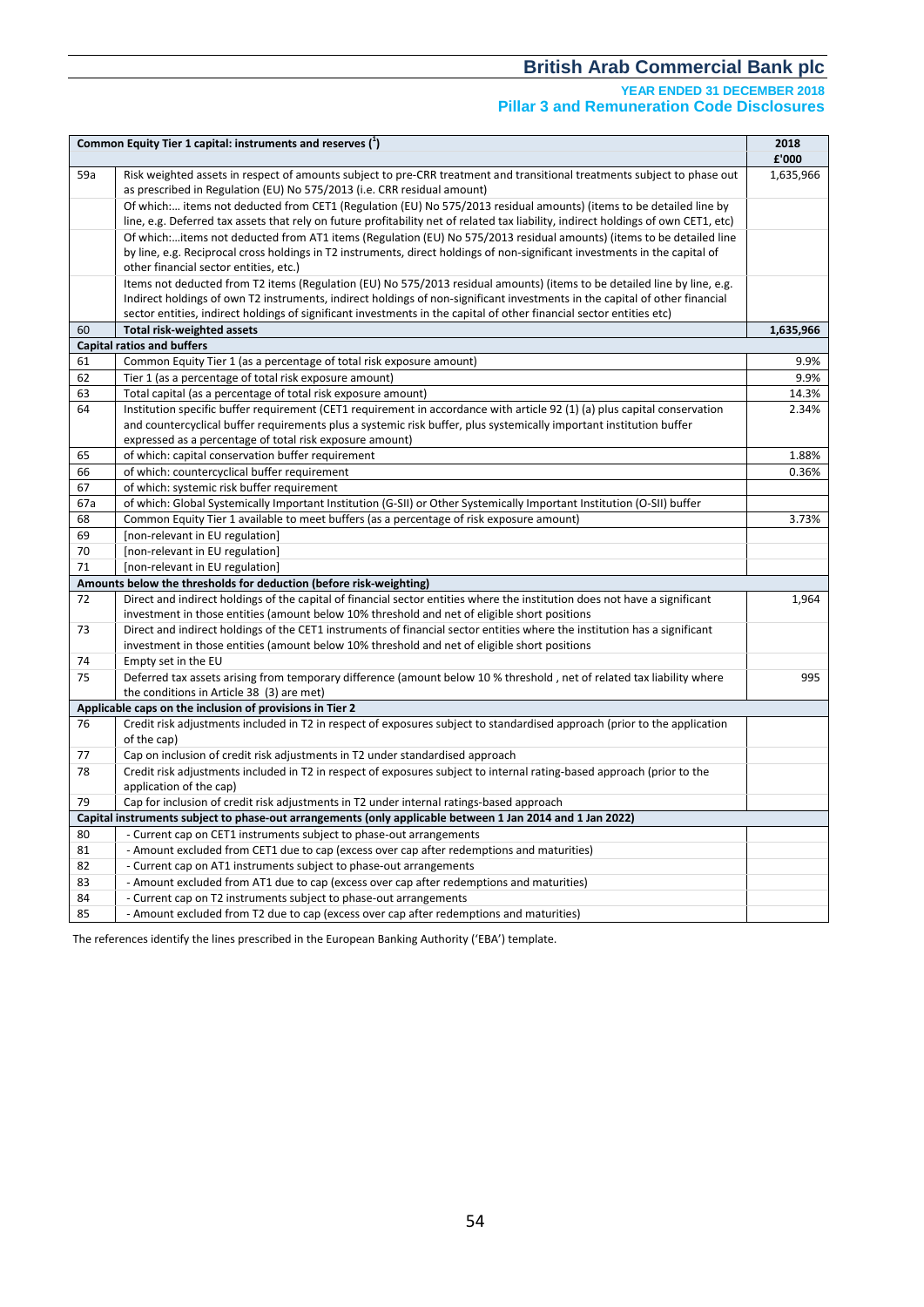## **Appendix VI: Disclosure on comparison of BACB own funds and capital and leverage ratios with and without the application of transitional arrangements for IFRS 9 and Pillar 2 and Buffer Requirements**

|                                                                                                             | 2018      |
|-------------------------------------------------------------------------------------------------------------|-----------|
| Available capital                                                                                           | £'000     |
| 1 Common Equity Tier 1 (CET1) capital                                                                       | 161,218   |
| 2 Common Equity Tier 1 (CET1) capital as if IFRS 9 or analogous ECLs transitional arrangements had not been | 155,447   |
| 3 Tier 1 capital                                                                                            | 161,218   |
| Tier 1 capital as if IFRS 9 or analogous ECLs transitional arrangements had not been applied                | 155,447   |
| 5 Total capital                                                                                             | 233,482   |
| 6 Total capital as if IFRS 9 or analogous ECLs transitional arrangements had not been applied               | 227,711   |
| <b>Risk-weighted assets</b>                                                                                 |           |
| 7 Total risk-weighted assets                                                                                | 1,635,966 |
| 8 Total risk-weighted assets as if IFRS 9 transitional arrangements had not been applied                    | 1,630,145 |
| <b>Capital ratios</b>                                                                                       |           |
| 9 Common Equity Tier 1                                                                                      | 9.9%      |
| 10 Common Equity Tier 1 as if IFRS 9 transitional arrangements had not been applied                         | 9.5%      |
| $11$ Tier 1                                                                                                 | 9.9%      |
| 12 Tier 1 as if IFRS 9 transitional arrangements had not been applied                                       | 9.5%      |
| 13 Total capital                                                                                            | 14.3%     |
| 14 Total capital as if IFRS 9 transitional arrangements had not been applied                                | 14.0%     |
| Additional CET1 buffer requirements as a percentage of RWA (%)                                              |           |
| Capital conservation buffer requirement                                                                     | 1.875%    |
| Countercyclical buffer requirement                                                                          | 0.36%     |
| Total of bank-specific CET1 buffer requirements                                                             | 2.23%     |
| CET1 available after meeting the bank's minimum capital requirements                                        | 3.73%     |
| Total capital requirement (%)                                                                               | 10.93%    |
| Leverage ratio                                                                                              |           |
| 15 Leverage ratio total exposure measure                                                                    | 4,210,691 |
| 16 Leverage ratio (%)                                                                                       | 3.83%     |
| 17 Leverage ratio as if IFRS 9 transitional arrangements had not been applied (%)                           | 3.69%     |

BACB's Pillar 2A capital requirement was 2.93% of RWAs plus £8.9m, 56% of which must be held as CET1 capital.